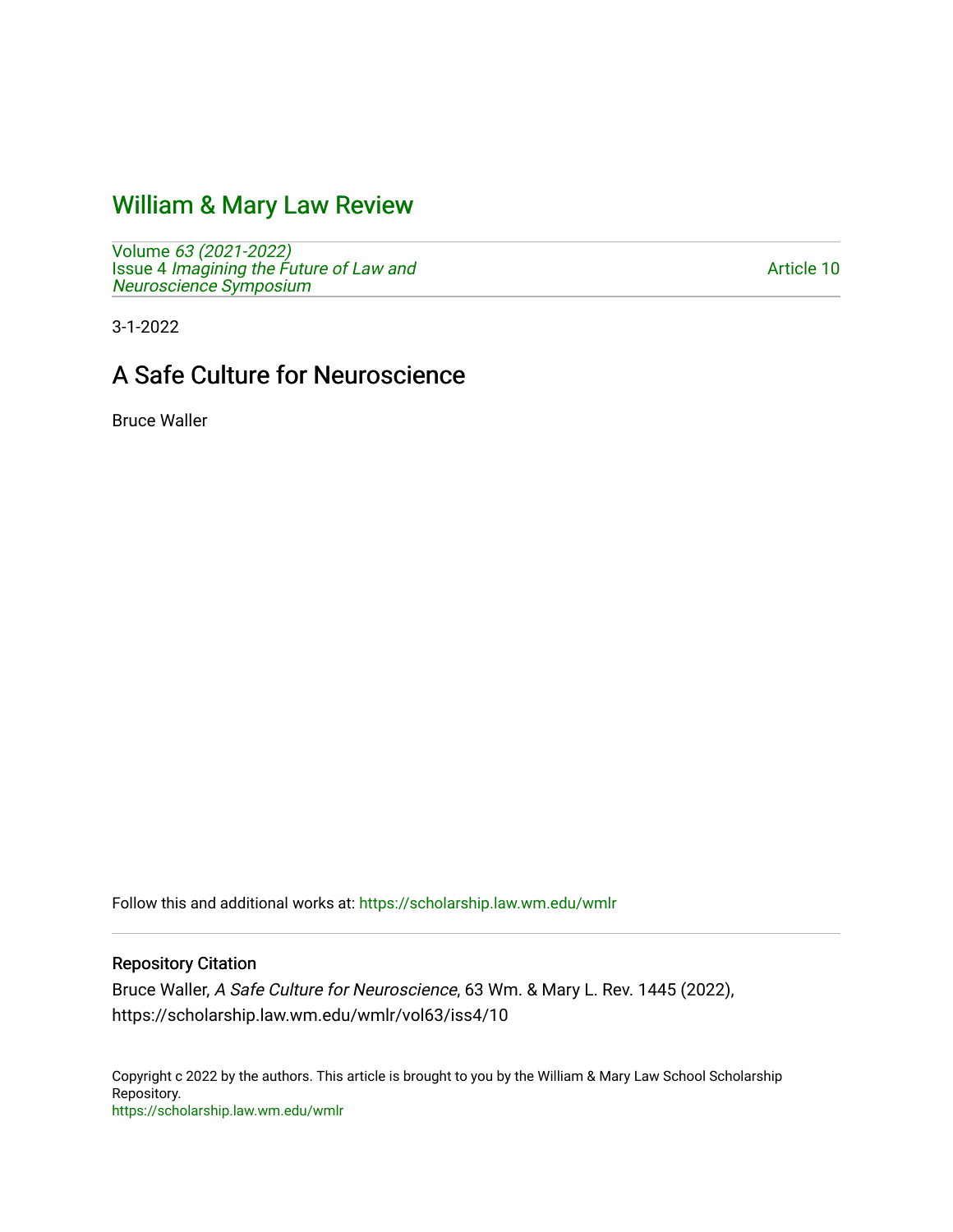# A SAFE CULTURE FOR NEUROSCIENCE

# BRUCE WALLER\*

## **ABSTRACT**

*When examining the future impact of neuroscience on the law, the first step requires narrowing the scope of the inquiry: advances in neuroscience are exciting, but the beneficial or harmful effects of those advances will depend on the specific culture in which they occur. In some cultures—such as in Norway or Sweden—integrating advances in neuroscience into the criminal justice system is likely to enhance understanding and improve the treatment of offenders and potential offenders. In the neoliberal culture of the United States, advances are more likely to exacerbate the profound wrongs of the criminal justice system rather than ameliorate them. The important question for neoliberal cultures is whether advances in neuroscience might contribute to the reform of those cultures. While neuroscience can contribute to that goal, there is a danger that neuroscience advances might encourage the radical individualist orientation of neoliberalism and revive a "nothing works" attitude toward rehabilitation. The benefits of neuroscience are more likely to emerge when the worst elements of neoliberal culture have been reformed.*

<sup>\*</sup> Professor Emeritus, Youngstown State University (Retired).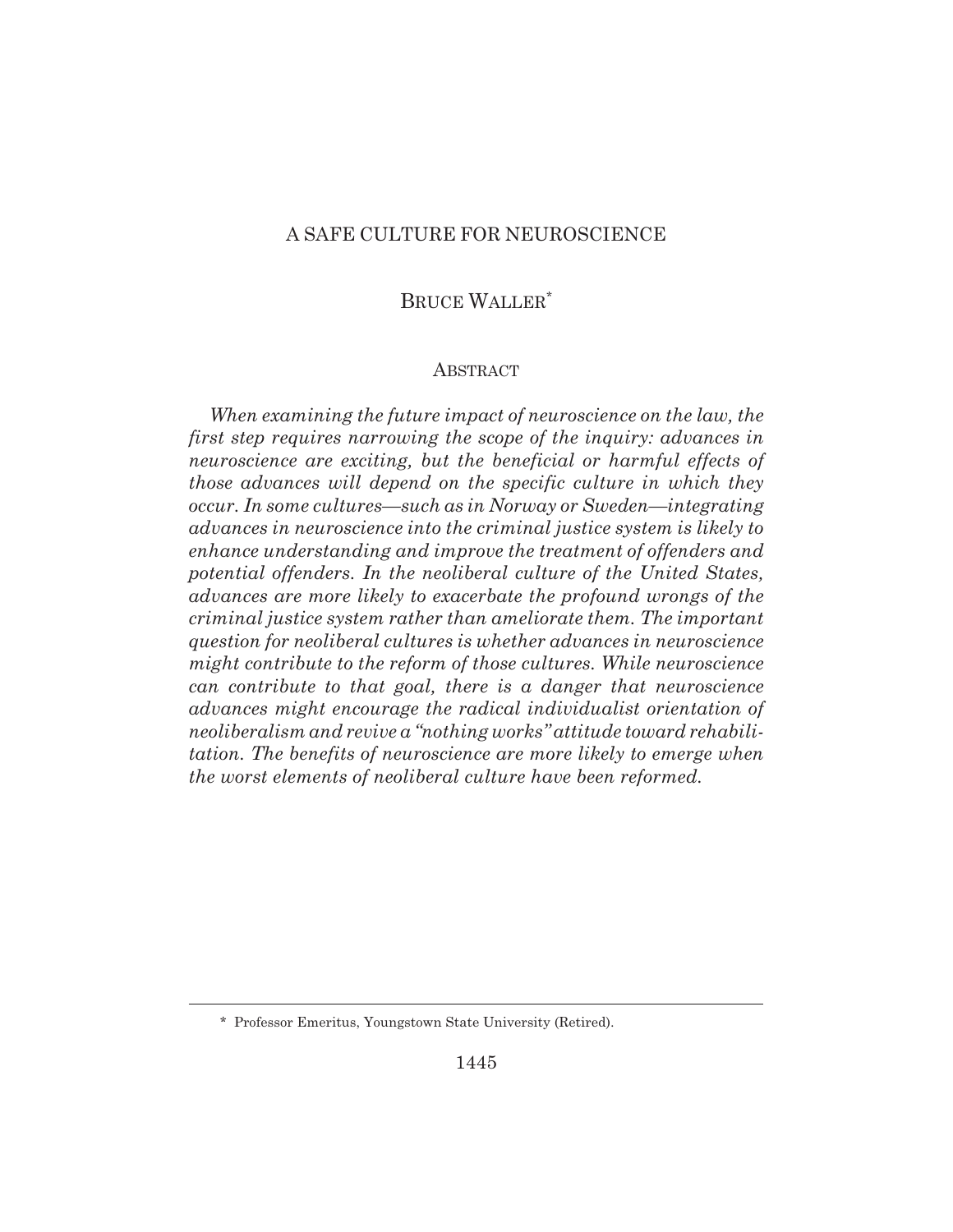# TABLE OF CONTENTS

|                                                     | 1447 |
|-----------------------------------------------------|------|
| I. EXISTING BARRIERS TO NEUROSCIENTIFIC ADVANCEMENT | 1450 |
|                                                     | 1450 |
| B. Faulty Investigative Practices                   | 1453 |
|                                                     | 1455 |
|                                                     | 1458 |
|                                                     | 1461 |
| II. OPPORTUNITIES FOR REFORM                        | 1465 |
|                                                     | 1465 |
| B. Individualism & Moral Responsibility             | 1467 |
| C. The American Frontier                            | 1473 |
| D. The Neoliberal Obstacle                          | 1476 |
|                                                     | 1480 |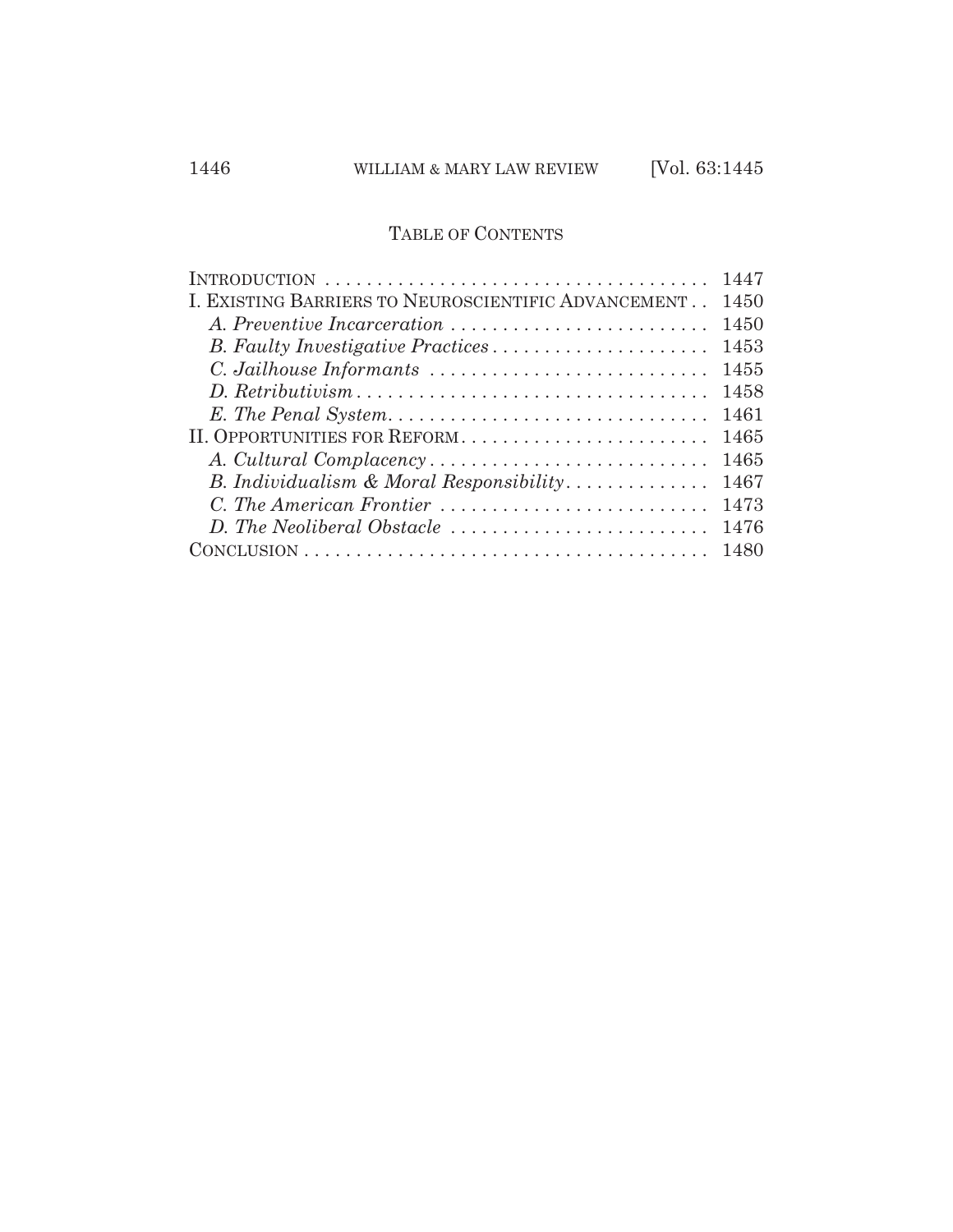#### INTRODUCTION

Neuroscience research is fascinating, promising, and often enlightening. We are privileged to observe the research in its precocious infancy, look forward to its adolescent achievements, and dream of its amazing maturity. We are only beginning to consider how neuroscientific research might change our world. Descartes made the mind a radically different substance from the material body to protect our godlike minds from becoming objects of scientific determinism.<sup>1</sup> Not many years ago, the Nobel laureate of neuroscientific research, John Eccles, insisted on preserving the radical dualistic distinction between brain and mind in order to keep our cognitive processes free of physical forces.<sup>2</sup> Powerful vestiges of mind/body dualism flourish in popular belief<sup>3</sup> and subtly influence  $s$ cientists,<sup>4</sup> philosophers,<sup>5</sup> and legal thought<sup>6</sup> (including intellectual property,<sup>7</sup> tort,<sup>8</sup> property,<sup>9</sup> and criminal<sup>10</sup> law). Neuroscientific research seems poised to demolish the last barrier between mind

5. *See, e.g.*, CHRISTIAN LIST, WHY FREE WILL IS REAL 5-9 (2019) (basing claim for the reality of free will on a strong distinction between the physical and the psychological).

<sup>1.</sup> *See* John Cottingham, *Translator's Preface* to RENÉ DESCARTES, *Meditations on First Philosophy*, *in* 2 THE PHILOSOPHICAL WRITINGS OF DESCARTES 1 (John Cottingham, Robert Stoothoff & Dugald Murdoch trans., 1984).

<sup>2.</sup> *See* JOHN C. ECCLES, EVOLUTION OF THE BRAIN: CREATION OF THE SELF 178 (1989).

<sup>3.</sup> PETER A. ALCES, THE MORAL CONFLICT OF LAW AND NEUROSCIENCE 18-19 (2018) (noting that the dualism of folk psychology holds "that there is something other than the brain that acts, that a mind or the 'human being' or 'the person' is positioned to exert control over what the brain dictates").

<sup>4.</sup> *See* Athena Demertzi et al., *Dualism Persists in the Science of Mind*, 1157 ANNALS N.Y. ACAD. SCIS. 1, 8 (2009) (revealing the prevalence of dualistic attitudes that emphasize separateness of mind and body).

<sup>6.</sup> *See, e.g.*, Dov Fox & Alex Stein, *Dualism and Doctrine*, 90 IND. L.J. 975, 980-81 (2015) (examining mind-body dualism and "its entrenchment in the doctrines of harm, compulsion, and intentionality").

<sup>7.</sup> *See, e.g.*, Dan L. Burk, *Feminism and Dualism in Intellectual Property*, 15 AM. U. J. GENDER SOC. POL'Y & L. 183, 185-91 (2007) (noting dualist assumptions in copyright and patent law).

<sup>8.</sup> *See, e.g.*, Nancy Levit, *Ethereal Torts*, 61 GEO. WASH. L. REV. 136, 191 (1992) (criticizing dualism in torts).

<sup>9.</sup> *See, e.g.*, Peter Halewood, *Law's Bodies: Disembodiment and the Structure of Liberal Property Rights*, 81 IOWA L. REV. 1331, 1338-40, 1347-49 (1996) (analyzing dualism in property law).

<sup>10.</sup> *See, e.g.*, Francis X. Shen, *Mind, Body, and the Criminal Law*, 97 MINN. L. REV. 2036, 2047-55 (2013) (identifying dualism in determinations of criminal harm).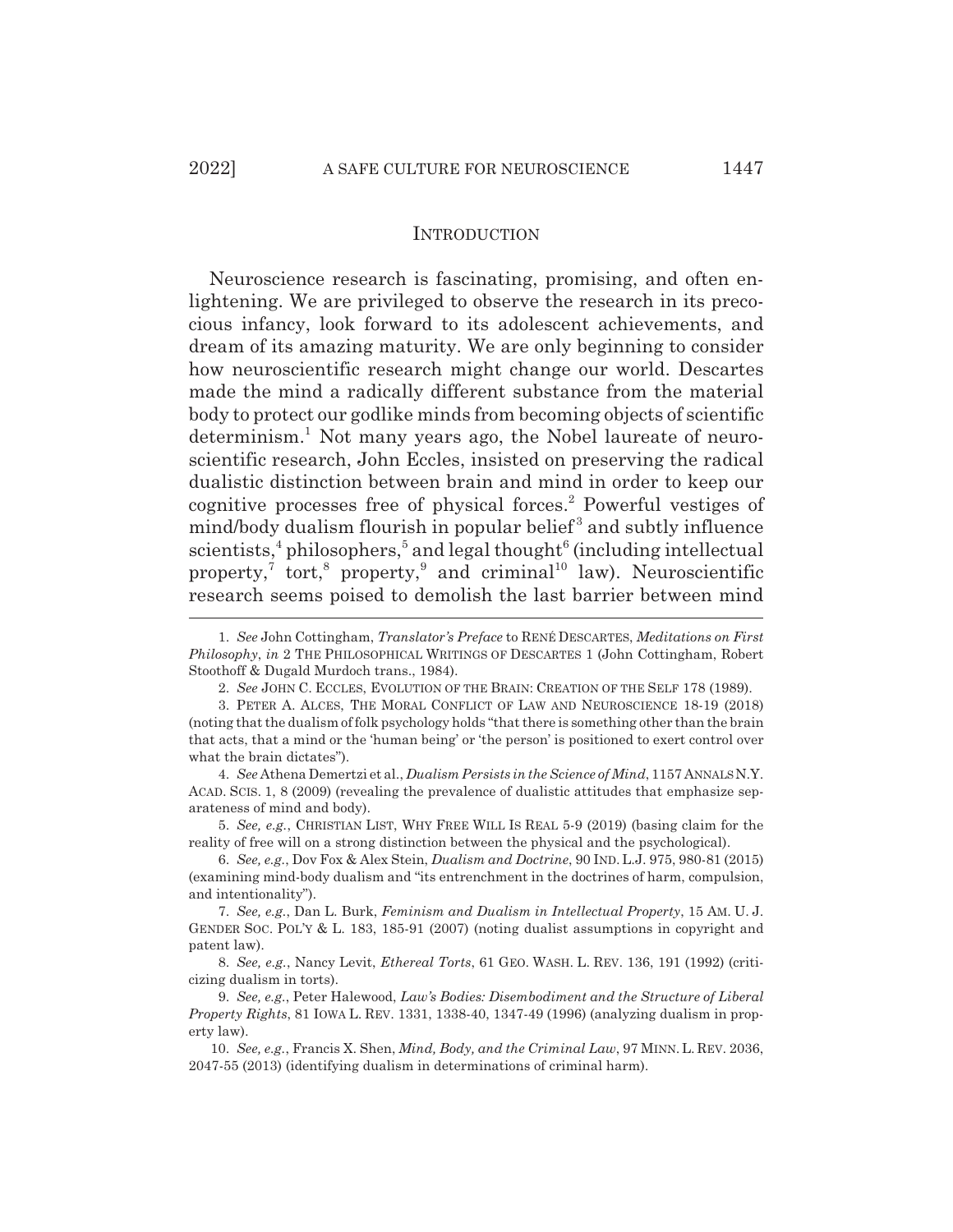and brain, $<sup>11</sup>$  and it is hardly surprising that this research holds</sup> amazing promise for some while terrifying others.

Neuroscientists have made remarkable discoveries about the operations of our brains, but there is still very limited understanding of how the brain interacts with the larger nervous system, how various activities of the brain work together, why the general results have noteworthy individual exceptions, and how the nervous system operates in various environments and under differing stimuli.12 Still, with such an exciting area of research—a research program that even in its infancy has challenged many of our basic ideas and beliefs—it is worthwhile to explore the potential impact of neuroscience research on our lives and our institutions. Of those institutions, none are more important than our legal and criminal justice systems.

There are two distinctly different approaches to considering the influence of neuroscience on our justice system. One approach locks the basic assumptions and principles of our legal system in place and explores ways that neuroscience might influence and improve the operations of that given system.<sup>13</sup> The other approach examines the possibility of neuroscientific research replacing our current criminal justice system with something radically different.<sup>14</sup>

When examining the implications of neuroscience for change *within* a system, it is essential to specify the nature of the given cultural system. Some may claim that scientists should focus on the advancement of science, not on how its innovations will be used. But that is disingenuous: we know that when North Korea obtains facial recognition software, it will not be used to make iPhones more convenient. In like manner, neuroscience advances and

<sup>11.</sup> A. DAVID REDISH, THE MIND WITHIN THE BRAIN: HOW WE MAKE DECISIONS AND HOW THOSE DECISIONS GO WRONG 159 (2013) ("[T]he theory that mind and brain are separable is untenable, and the available data suggest instead that they are the same thing.").

<sup>12.</sup> *See* 2 PRESIDENTIAL COMM'N FOR THE STUDY OF BIOETHICAL ISSUES, GRAY MATTERS: TOPICS AT THE INTERSECTION OF NEUROSCIENCE, ETHICS, AND SOCIETY 86-89 (2015).

<sup>13.</sup> *See* Joshua W. Buckholtz & David L. Faigman, *Promises, Promises for Neuroscience and Law*, 24 CURRENT BIOLOGY R861, R866 (2014).

<sup>14.</sup> *See* Joshua Greene & Jonathan Cohen, *For the Law, Neuroscience Changes Nothing and Everything*, 359 PHIL. TRANSACTIONS ROYAL SOC'Y B 1775, 1775 (2004); Gregg D. Caruso & Derk Pereboom, *A Non-Punitive Alternative to Retributive Punishment*, *in* THE ROUTLEDGE HANDBOOK OF THE PHILOSOPHY OF SCIENCE AND PUNISHMENT 355-63 (Farah Focquaert et al. eds., 2021).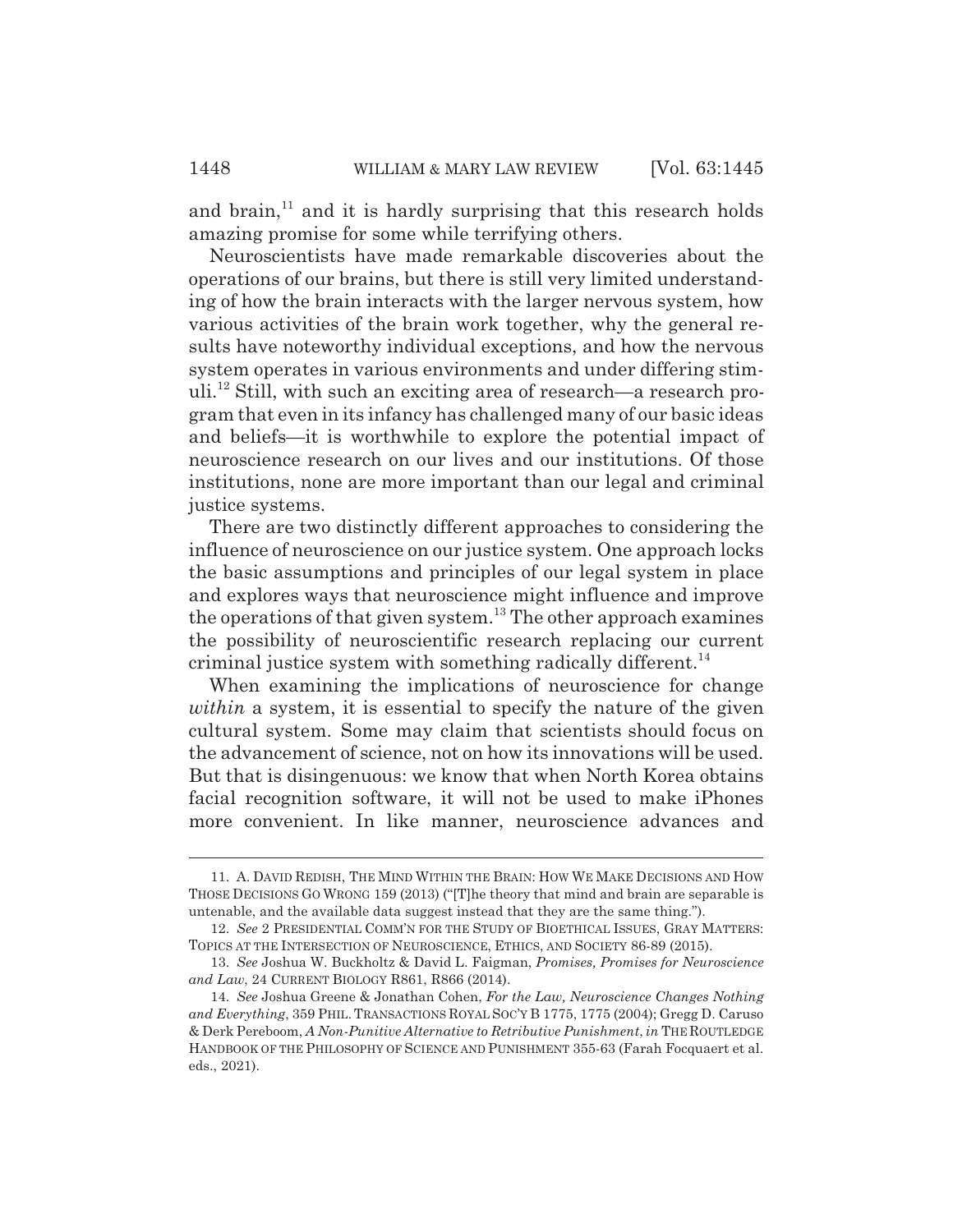neurointervention are not good or bad absolutely, but relative to the culture. Such advances might be quite beneficial in Norway but profoundly harmful in the United States and the United Kingdom.

The focus here will be on U.S. culture and the benefits or detriments of neuroscience in that culture. U.S. culture is profoundly influential, and among Western cultures the United States marks one extreme.15 The U.S. implications for neuroscience are very different from the cultural implications in places like Sweden, Norway, or Belgium.16 What are the implications of applying neuroscientific advances *within* the existing U.S. judicial system? One of the most debated questions concerns using neuroscientific brain analyses to predict violent antisocial behavior.<sup>17</sup> There may be advantages to the use of such processes: if we could predict at a relatively early age who is likely to become a violent criminal, then we could kindly intervene in such a way as to prevent criminal violence.<sup>18</sup> That would not only reduce criminal violence against innocent victims, but also would rescue potential criminals from lives of violent crime, imprisonment, and misery.<sup>19</sup> Those are worthwhile aspirations, and most who champion such aspirations are sincerely devoted to reducing violence and improving lives. In some cultures, such programs might be genuinely beneficial—not in the United States.

<sup>15.</sup> *See* Farah Focquaert et al., *Introduction* to THE ROUTLEDGE HANDBOOK OF THE PHILOSOPHY OF SCIENCE AND PUNISHMENT 1 (Farah Focquaert et al. eds., 2021).

<sup>16.</sup> *See id.*

<sup>17.</sup> Russell A. Poldrack et al., *Predicting Violent Behavior: What Can Neuroscience Add?*, 22 TRENDS COGNITIVE SCIS. 111, 111 (2018) ("The ability to accurately predict violence and other forms of serious antisocial behavior would provide important societal benefits, and there is substantial enthusiasm for the potential predictive accuracy of neuroimaging techniques.").

<sup>18.</sup> Jennifer Brooks-Crozier, Note, *The Nature and Nurture of Violence: Early Intervention Services for the Families of MAOA-Low Children as a Means to Reduce Violent Crime and the Costs of Violent Crime*, 44 CONN. L. REV. 531, 537 (2011).

<sup>19.</sup> *See* Thomas Nadelhoffer et al., *Neuroprediction, Violence, and the Law: Setting the Stage*, 5 NEUROETHICS 67, 68 (2012).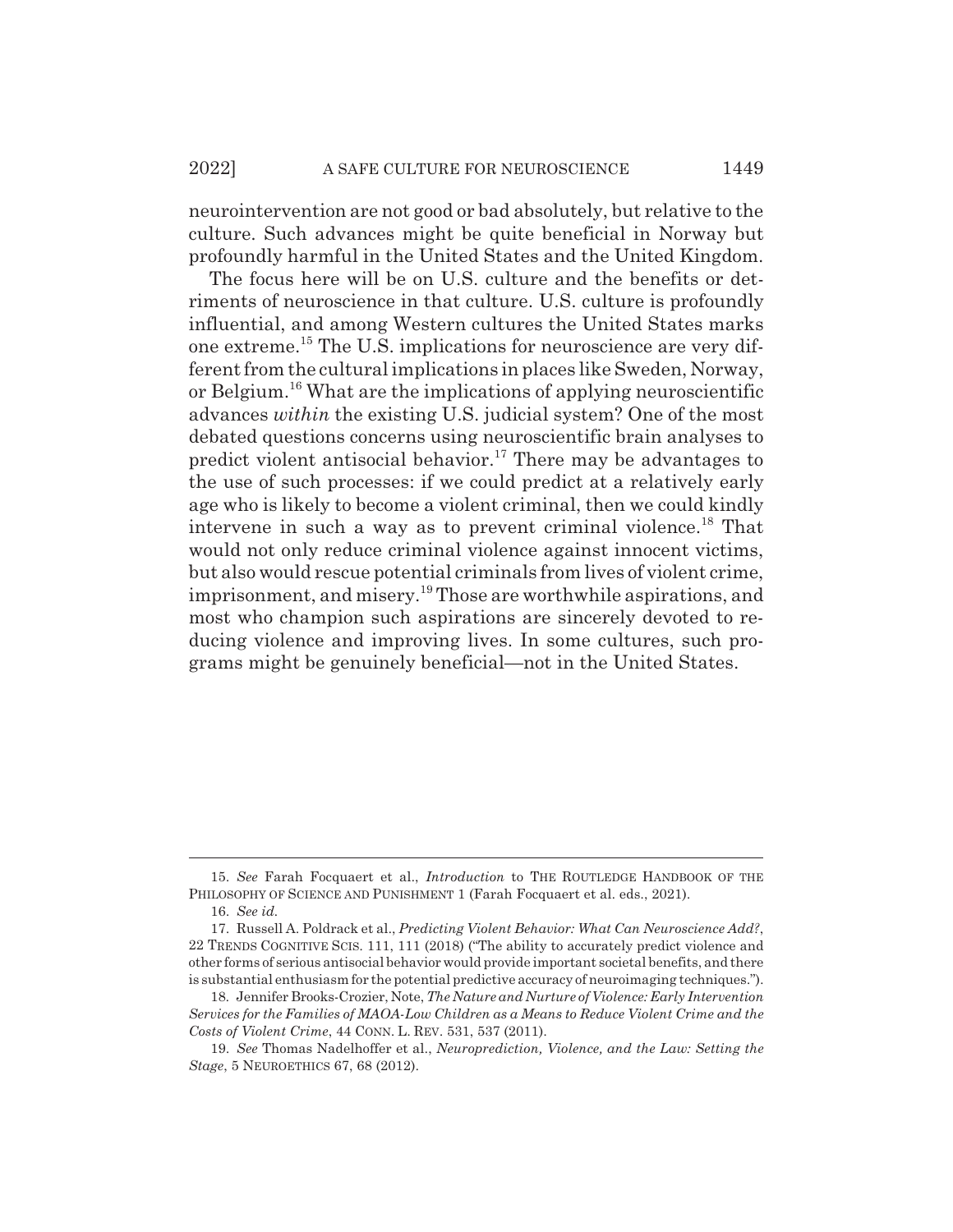#### I. EXISTING BARRIERS TO NEUROSCIENTIFIC ADVANCEMENT

# *A. Preventive Incarceration*

Suppose that neuroscientists could predict, with impressive accuracy, who is likely to commit violent criminal acts. Neuroscientists cannot currently make such predictions, and such predictive success is unlikely in the near future.<sup>20</sup> But neuroscience is advancing rapidly, and it is a prospect that some have embraced. We might discover problems early, find ways of correcting or ameliorating them, improve the lives of potential violent criminals, and avoid the suffering of their victims. And we would carefully regulate such testing and intervention to prevent abuse. However, in the United States, we would *never* allow imprisoning people based on a *prediction* of wrongful behavior; such measures can only be taken in *response* to proven criminal acts, any punitive measures must be proportionate to the wrong that has actually been committed, and any preventive interventions require the free and informed consent of the subject.

That is a charming American myth, but equal in plausibility to the claim that the United States is a land of "liberty and justice for all." The sad, but obvious fact is that the United States already practices mass imprisonment based on the possibility of *future* criminal behavior. For instance, the draconian laws against sex offenders explicitly provide for continuing punitive "preventive" imprisonment *after* completion of the criminal sentence.<sup>21</sup> This continued "preventive" imprisonment may be called "regulatory" rather than punitive, but the prisoner often remains in the same prison cell under the same conditions.<sup>22</sup> There are currently

<sup>20.</sup> *See* Olivia Choy, *Biosocial Risk Factors for Offending*, *in* THE ROUTLEDGE HANDBOOK OF THE PHILOSOPHY OF SCIENCE AND PUNISHMENT, *supra* note 14, at 215, 216-17; Corey H. Allen & Eyal Aharoni, *Current Trends in Cognitive Neuroscience and Criminal Punishment*, *in* THE ROUTLEDGE HANDBOOK OF THE PHILOSOPHY OF SCIENCE AND PUNISHMENT, *supra* note 14, at 250-51.

<sup>21.</sup> *See* Corey Rayburn Yung, *Sex Offender Exceptionalism and Preventive Detention*, 101 J. CRIM. L. & CRIMINOLOGY 969, 970-71 (2011).

<sup>22.</sup> *See* BRUCE N. WALLER, THE INJUSTICE OF PUNISHMENT 155 (2018); *see also* Vincent Chiao, *Punishment and Permissibility in the Criminal Law*, 32 LAW & PHIL. 729, 730-31 (2013).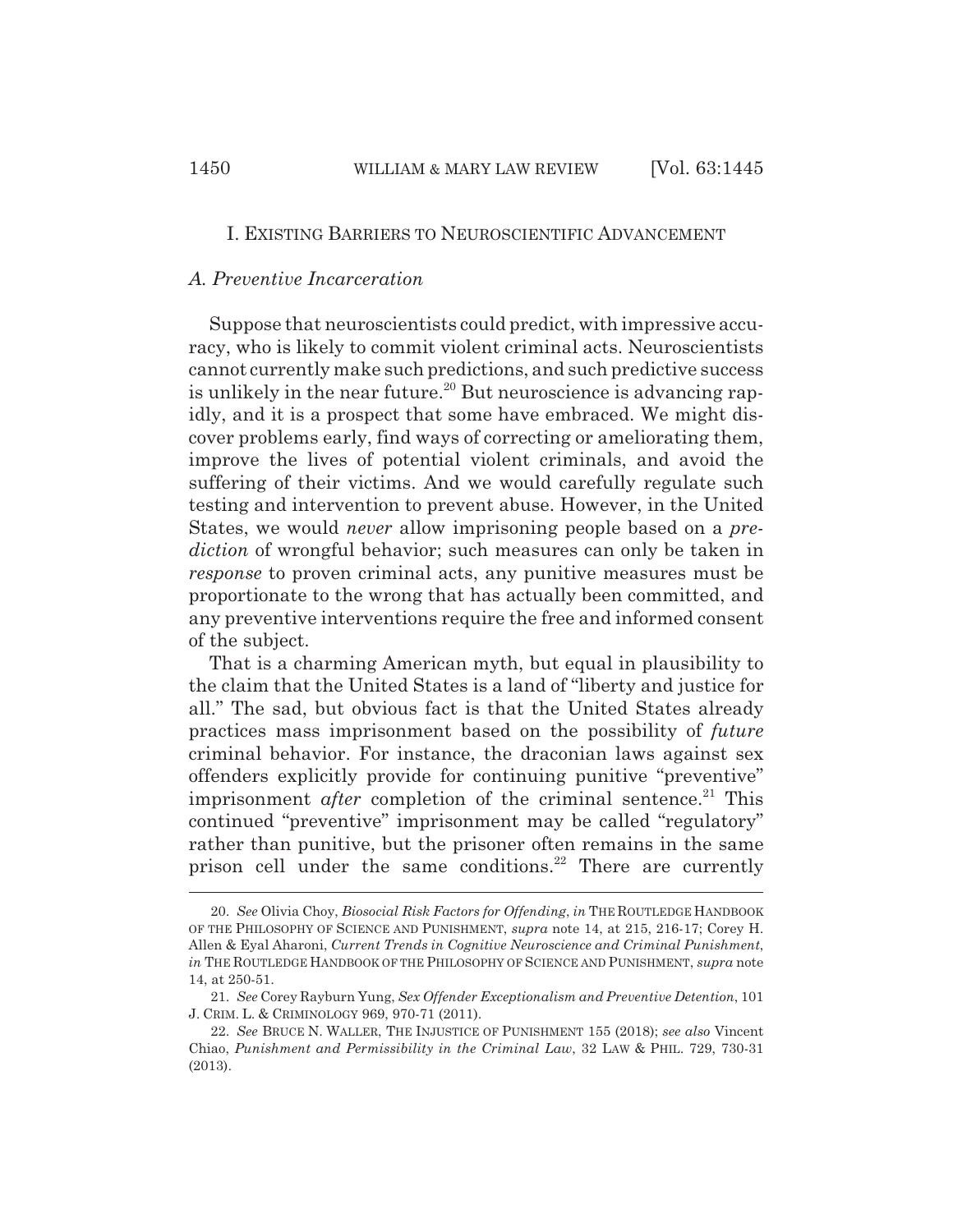thousands of people who have been charged but *not convicted* of any crime who are incarcerated because they lack the funds to post a cash bail; or they are held without bail—out of fear that they might commit a future antisocial act, such as failing to appear for a scheduled court date.<sup>23</sup> The poor are held in jail, while the affluent post bail and proceed with their comfortable lives.<sup>24</sup> On a typical day in 2014, there were more than ten thousand people in New Jersey jails who had not been found guilty of anything.<sup>25</sup> They were awaiting trial, and their average wait was ten months.<sup>26</sup> Forty percent had the option of posting bail but lacked the funds. $27$ 

As egregious as this practice is, it is not the largest or most obvious form of "preventive imprisonment." A few years ago—in a law and order frenzy—the United States adopted a policy that continues to this day: mass "incapacitation"28 of those deemed *likely* to commit future crimes.29 A young person shoplifts some expensive sunglasses (first offense), resists arrest (second offense), and when searched is found to possess a small amount of cocaine (third offense)—three strikes, and life imprisonment looms.<sup>30</sup> No one pretends that life

<sup>23.</sup> *See* Justine Olderman, *Pre-Trial Detention and the Supplanting of Our Adversarial System: A Case for Abolition*, *in* THE ROUTLEDGE HANDBOOK OF THE PHILOSOPHY OF SCIENCE AND PUNISHMENT, *supra* note 14, at 344.

<sup>24.</sup> *See id.*

<sup>25.</sup> *See New Jersey State Commission of Investigation Releases Damning Report on Commercial Bail Industry Practices*, DRUG POL'YALL. (May 20, 2014), https://drugpolicy.org/news/ 2014/05/new-jersey-state-commission-investigation-releases-damning-report-commercial-bailindus [https://perma.cc/PD4D-LVLX].

<sup>26.</sup> *See id.*

<sup>27.</sup> *Id.* ("Nearly 75 percent of the 15,000 individuals in New Jersey jails are there pretrial, meaning they have not yet been convicted of a crime or found guilty by a jury. Nearly forty percent of the total population is there solely because they cannot afford to pay bail and 12 percent have a bail amount of \$2,500 or less. The average length of incarceration for pretrial inmates is more than ten months.").

<sup>28.</sup> JAMES Q. WILSON, THINKING ABOUT CRIME 145-46 (2d rev. ed. 1983) ("Incapacitation, on the other hand, works by definition: its effects result from the physical restraint placed upon the offender and not from his subjective state.").

<sup>29.</sup> *See* Andrew von Hirsch, *Incapacitation*, *in* PRINCIPLED SENTENCING: READINGS ON THEORY AND POLICY 79-80 (Andrew von Hirsch et al. eds., 3d ed. 2009) (noting selective incapacitation was endorsed by James Wilson and others); Andrew D. Leipold, *Recidivism, Incapacitation, and Criminal Sentencing Policy*, 3 UNIV. ST. THOMAS L.J. 536, 536-43 (2006).

<sup>30.</sup> *See* Thomas B. Marvell & Carlisle E. Moody, *The Lethal Effects of Three-Strikes Laws*, 30 J.LEGAL STUD. 89, 89-106 (2001); Elsa Chen, *Three-Strikes Legislation*, *in* AFRICAN AMER-ICANS AND CRIMINAL JUSTICE: AN ENCYCLOPEDIA 551-54 (Delores D. Jones-Brown et al. eds., 2014).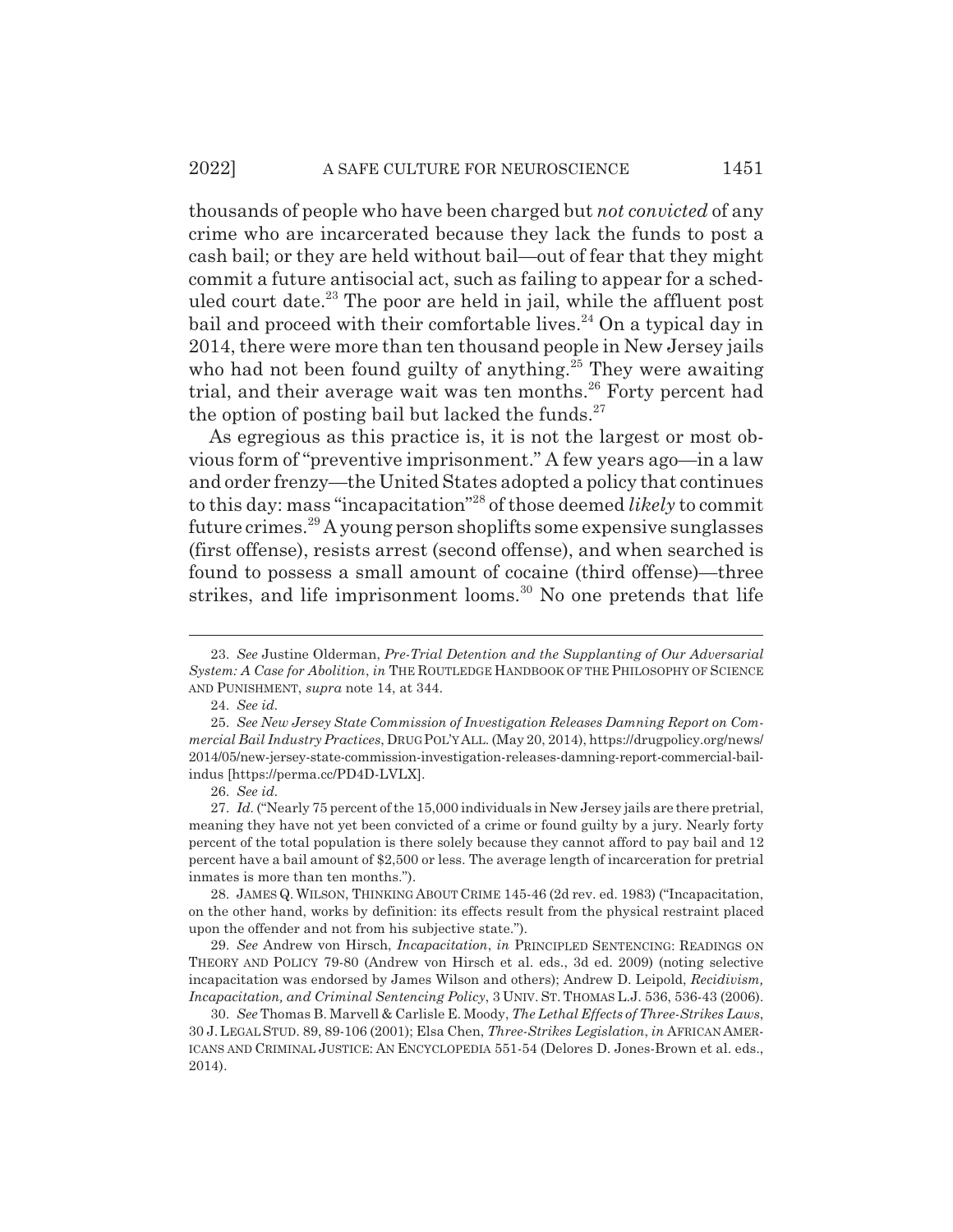imprisonment is a "proportionate" or "just" sentence for three minor felonies, but the goal of the program was not—and is not—justice for past offenses; rather, it is an excuse to "incapacitate repeat offenders" with long prison sentences on the assumption that repeat offenders are likely to commit *future* offenses.<sup>31</sup> The incapacitation policy has imprisoned tens of thousands on the basis of a crude *prediction* of future offenses; this is a policy that imprisons many people who would have never committed a future criminal act but instead would have matured, lived a crime-free life, and settled into a job, as well as relationship and family obligations.<sup>32</sup> But neither the accuracy of the predictions nor the justice of the process was at issue. "Selective incapacitation" is half right: it certainly incapacitated many people, families, and communities, but it was far from selective.<sup>33</sup> A culture that embraces "preventive incarceration" on flimsy predictive grounds would be unlikely to resist the siren song of "preventive detention" based on impressive neuroscientific screening techniques.

Currently employed methods of "selective incapacitation" are not very careful in their selection processes, especially when those selected are economically deprived persons of color.<sup>34</sup> Still, such "selective incapacitation" measures do require an initial felony conviction.35 Neuroscience-based "preventive" measures would not meet that standard. It might be supposed that requiring a felony conviction would provide a safeguard against such measures—a vain hope. Requiring a felony conviction provides little protection because protection against unjust felony convictions is anemic at best; not only are the innocent routinely convicted of crimes they did not commit,36 but that fact is well-known in the American culture

34. *See* Bernard E. Harcourt, *Risk as a Proxy for Race: The Dangers of Risk Assessment*, 27 FED. SENT'G REP. 237, 237 (2015).

<sup>31.</sup> *See* Ewing v. California, 538 U.S. 11, 25 (2003) (approving incapacitation for the purpose of crime prevention, requiring no empirical evidence of its effectiveness for that purpose).

<sup>32.</sup> *See* Leipold, *supra* note 29, at 543-44, 547-48.

<sup>33.</sup> *See id.* at 536-38.

<sup>35.</sup> *See* Leipold, *supra* note 29, at 541-42.

<sup>36.</sup> Samuel R. Gross et al., *Government Misconduct and Convicting the Innocent*, NAT'L REGISTRY OF EXONERATIONS iii (2020), https://www.law.umich.edu/special/exoneration/Docu ments/Government\_Misconduct\_and\_Convicting\_the\_Innocent.pdf [https://perma.cc/GA2G-KVXW] ("Official misconduct contributed to the false convictions of 54% of defendants who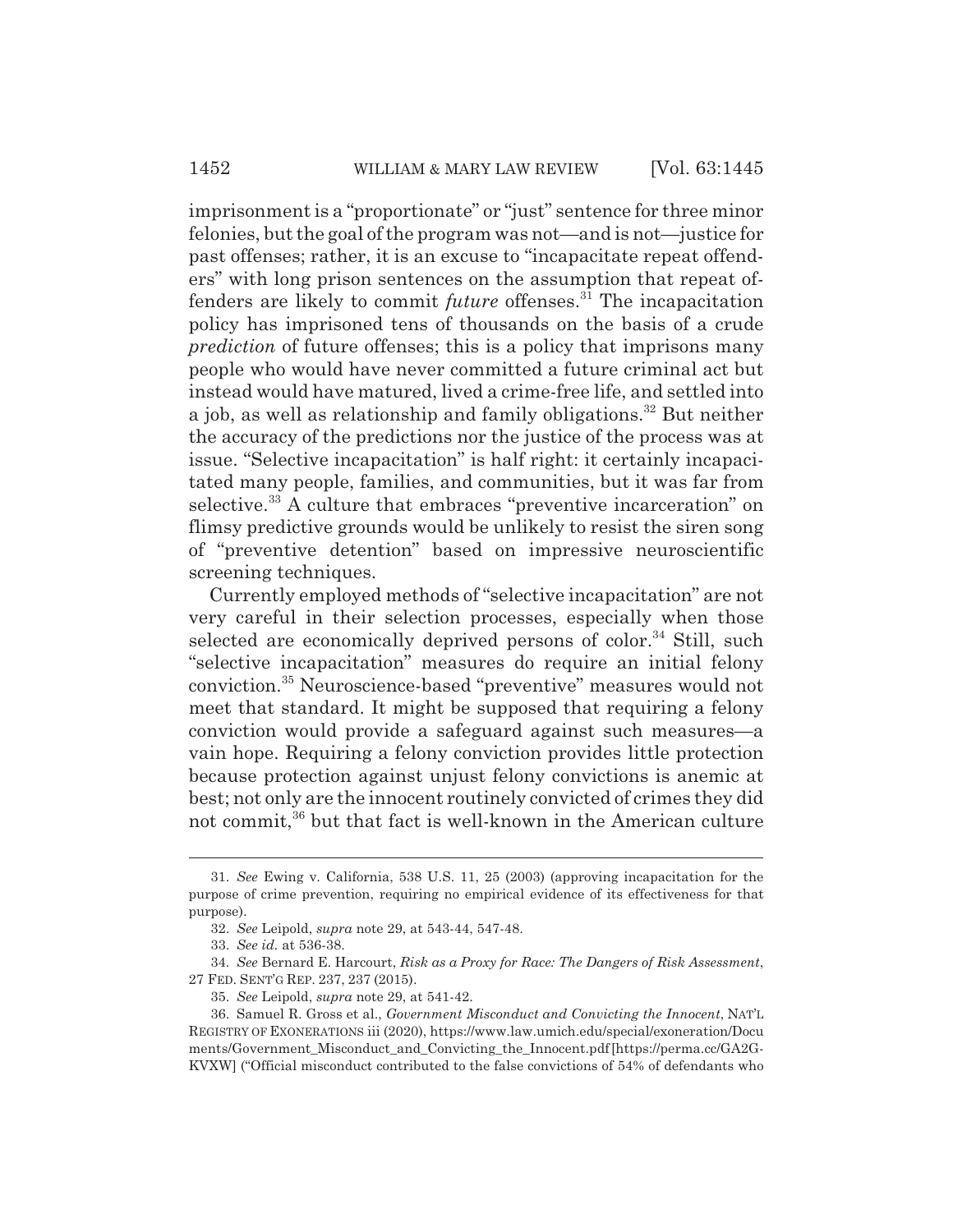and seemingly causes little concern. $37$  To the contrary, measures that might reduce the number of false convictions are actively opposed as being "soft on crime."38 And the enormous profits made by those supplying the massive prison system—and especially by the notorious "private prison" industry—provide a powerful incentive to pack the prisons, whether the "clients" are guilty or innocent.39

#### *B. Faulty Investigative Practices*

Further, forensic science in the United States is deeply flawed. False forensic evidence has been found in city crime labs in Chicago, Cleveland, Detroit, Houston, Oklahoma City, Omaha, San Francisco, and Washington; state crime labs in California, Illinois, Maryland, Mississippi, North Carolina, Virginia, and West Virginia; the FBI crime lab; and the crime lab of the U.S. Army.<sup>40</sup> These are only the most horrific cases that could not be covered up—likely only the tip of a massive fraudulent forensic iceberg. This is hardly surprising. Forensic labs are part of the police force, and those working in the labs often see their role as supporting the efforts of the police and the prosecutors to obtain a conviction.<sup>41</sup> An obvious improvement, often recommended, is that the labs be made independent of the police. $42$  That recommendation is consistently

were later exonerated. In general, the rate of misconduct is higher in more severe crimes.").

<sup>37.</sup> *See* Robert J. Norris & Kevin J. Mullinix, *Framing Innocence: An Experimental Test of the Effects of Wrongful Convictions on Public Opinion*, 16 J. EXPERIMENTAL CRIMINOLOGY 311, 312 (2020).

<sup>38.</sup> *See* Michael Vitiello, *Three Strikes Laws: A Real or Imagined Deterrent to Crime?*, 29 HUM. RTS. 3, 5 (2002).

<sup>39.</sup> Laura I. Appleman, *Cashing in on Convicts: Privatization, Punishment, and the People*, 2018 UTAH L. REV. 579, 583 ("Total revenues for private corrections are over \$3.3 billion per year, and private prison executives at the leading companies rake in enormous compensation packages, in some cases totaling millions of dollars. Profits are ripe for the taking when it comes to privatizing punishment." (footnotes omitted)).

<sup>40.</sup> Radley Balko, *Private Crime Labs Could Prevent Errors, Analyst Bias: Report*, HUFFINGTON POST (June 14, 2011, 5:49 PM), https://www.huffpost.com/entry/the-case-for-pri vate-crime-labs\_n\_876963 [https://perma.cc/W5QF-Q525].

<sup>41.</sup> *See id.*

<sup>42.</sup> Radley Balko, *How Do We Improve Forensics?*, WASH. POST (Aug. 26, 2019), https:// www.washingtonpost.com/opinions/2019/08/26/how-do-we-improve-forensics/ [https://perma. cc/D8XM-HGRZ] (quoting Barbara A. Spellman, University of Virginia School of Law: "Get the forensics lab out from under the control of the police/prosecutor's office. And move it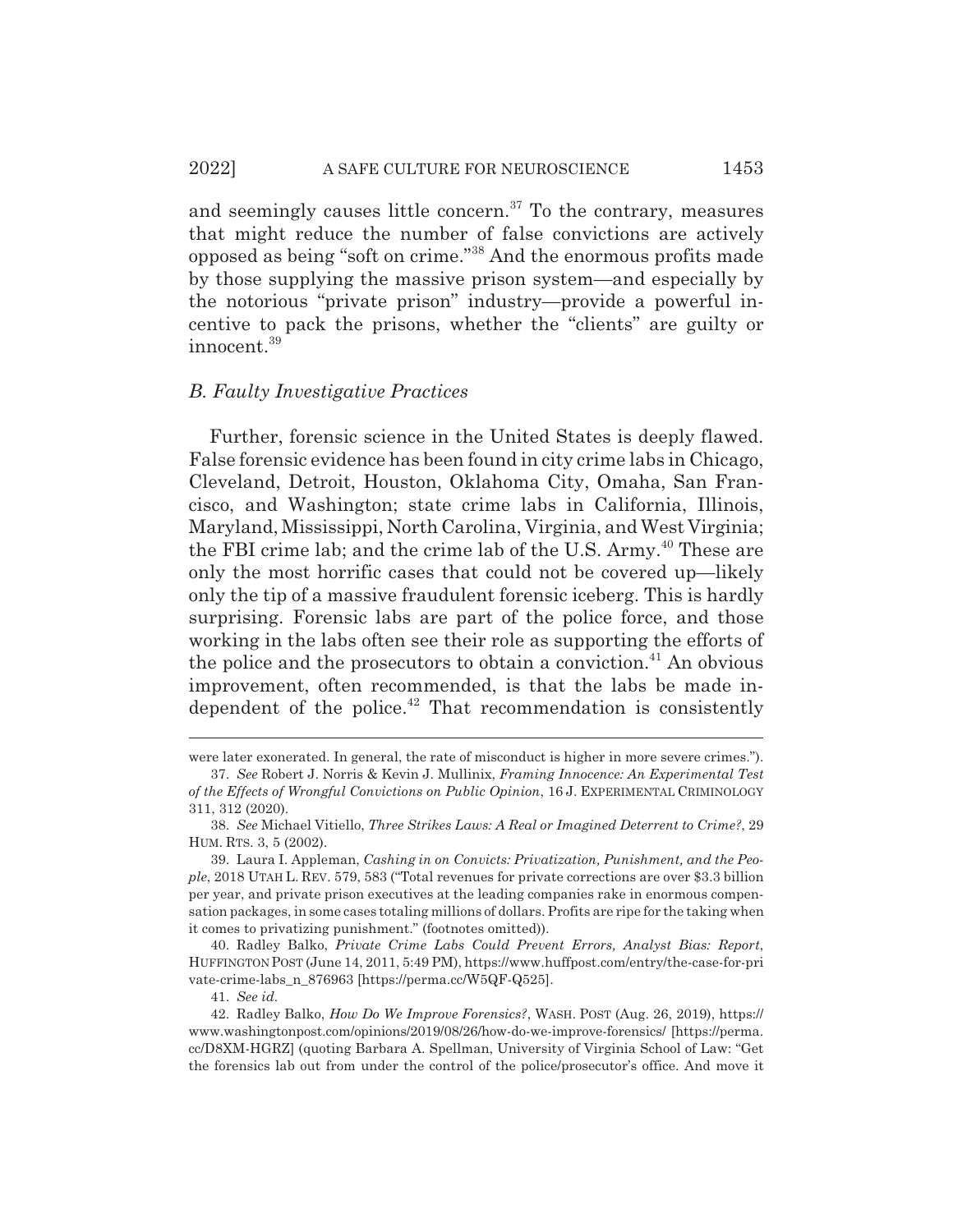rejected; the police and district attorneys prefer forensic experts who are "on their side" rather than independent, and challenging those who "fight crime" is not politically expedient in a powerfully retributive culture.<sup>43</sup>

In addition to biased and outright fraudulent "evidence," U.S. crime labs often employ investigative techniques with no scientific validity.44 For years legislation has been proposed to correct the problems, but no bill has ever come close to passing.45 Even when the forensic errors and wrongful convictions are discovered, often little or no effort is made to free those who are wrongly incarcerated. *The Washington Post* reported that in the District of Columbia, "Justice Department officials had known for years that flawed forensic testimony and false matches might have led to the convictions of hundreds of potentially innocent people," but the Justice Department did not pursue a thorough investigation, and "[i]n many cases that the agency did review and found problems with, prosecutors never notified defendants or their attorneys of the issues uncovered."46

The problem of flawed forensic "evidence" is exacerbated by the fact that prosecutors often knowingly present such evidence in their efforts to "win" a conviction at any cost. As Bennett Gershman points out, "[d]ocumented cases of open and notorious misconduct by forensic laboratories and of rogue experts giving fraudulent testimony strongly suggest that many prosecutors are fully aware that the laboratory and the expert have been engaging in a long-standing practice and pattern of misconduct."47 Not only is flawed forensic "evidence" presented as legitimate, but prosecutors sometimes withhold evidence (in violation of discovery and disclosure rights) that

physically away.").

<sup>43.</sup> *See id.*

<sup>44.</sup> *See* NAT'L ACAD. OF SCI., NAT'L RSCH. COUNCIL, STRENGTHENING FORENSIC SCIENCE IN THE UNITED STATES: A PATH FORWARD xix-xx, 4 (2009).

<sup>45.</sup> *See* Eric Maloney, Note, *Two More Problems and Too Little Money: Can Congress Truly Reform Forensic Science?*, 14 MINN. J.L. SCI.&TECH. 923, 924 (2013).

<sup>46.</sup> Spenser S. Hsu, *Santae Tribble Cleared in 1978 Murder Based on DNA Hair Test*, WASH.POST (Dec. 14, 2012), https://www.washingtonpost.com/local/crime/dc-judge-exoneratessantae-tribble-of-1978-murder-based-on-dna-hair-test/2012/12/14/da71ce00-d02c-11e1-b630- 190a983a2e0d\_story.html [https://perma.cc/XG96-HLJG].

<sup>47.</sup> Bennett J. Gershman, *Misuse of Scientific Evidence by Prosecutors*, 28 OKLA. CITY U. L. REV. 17, 26-27 (2003).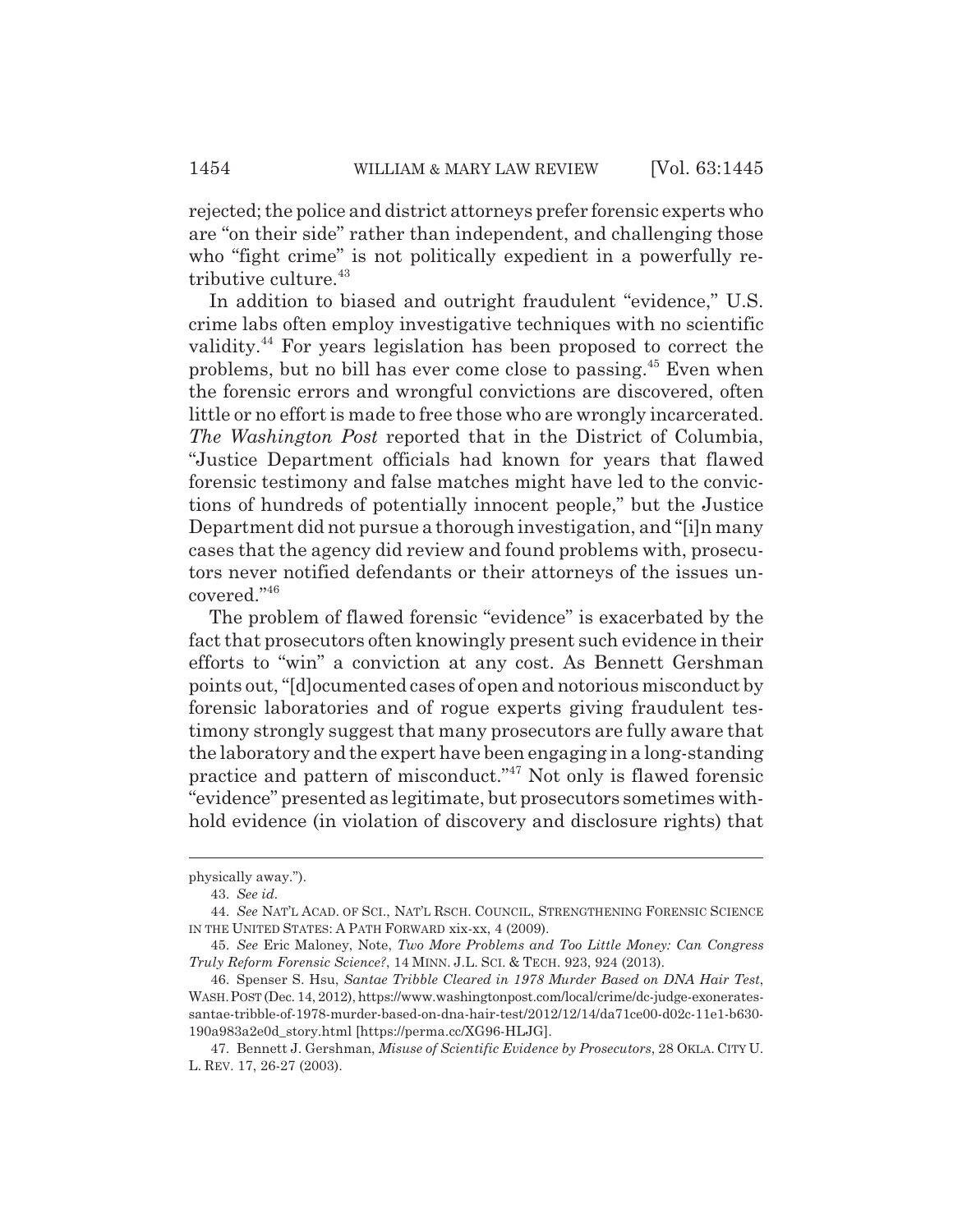#### 2022] A SAFE CULTURE FOR NEUROSCIENCE 1455

would support the innocence of the accused.<sup>48</sup> Gershman notes a 1999 study reporting that "convictions in 381 homicide cases nationwide [have been] reversed because prosecutors concealed evidence of defendants' innocence or knowingly presented false evidence."49 In the current U.S. culture, adding another forensic device—such as neurologically based evidence concerning "truthtelling"—will likely yield greater harm than benefit.<sup>50</sup>

#### *C. Jailhouse Informants*

While the United States is almost unique in its system of cash bail, and brazen concerning its reliance on flawed forensic testimony, there is a still more obvious and egregious marker of the American contempt for preventing unjust convictions: the widespread use of jailhouse informants.<sup>51</sup> A jailhouse informant who is in jail awaiting trial or sentencing, or is currently serving a criminal sentence, makes contact with the district attorney's office and offers to testify; the jailed suspect in another case confessed or bragged that he committed the crime with which he is charged, and if the prosecutor can do something for the informant—drop or reduce the charges, ask the judge for sentencing leniency, or facilitate early release or transfer to a halfway house—then the informant will bolster the prosecutor's case with polished, damning testimony.52 One practiced jailhouse informant heard so many "confessions" that he was nicknamed "The Monsignor."<sup>53</sup> Experiences with jailhouse informants in Canada and the United States mark a stark cultural contrast.

52. *See id.*

<sup>48.</sup> *See id.* at 40 & n.145.

<sup>49.</sup> *Id.*

<sup>50.</sup> *See* Adrianna C. Jenkins et al., *Cognitive Neuroscience of Honesty and Deception: A Signaling Framework*, 11 CURRENT OP. BEHAV. SCIS. 130, 131 (2016).

<sup>51.</sup> *See Informing Injustice: The Disturbing Use of Jailhouse Informants*, INNOCENCE PROJECT (Mar. 6, 2019), https://innocenceproject.org/informing-injustice/ [https://perma.cc/ QSM2-D8Q4] ("Jailhouse informant testimony is one of the leading contributing factors of wrongful convictions nationally, playing a role in nearly one in five of the 367 DNA-based exoneration cases.").

<sup>53.</sup> Will Bunch, *Walter Ogrod's 22-Year Fight to Escape Death Row Gains Hope from Krasner, Documentary*, PHILA. INQUIRER (Apr. 5, 2018), https://www.inquirer.com/philly/ columnists/will\_bunch/walter-ogrod-death-row-stories-hln-larry-krasner-dna-testingphiladelphia-20180405.html [https://perma.cc/3H59-QNUQ].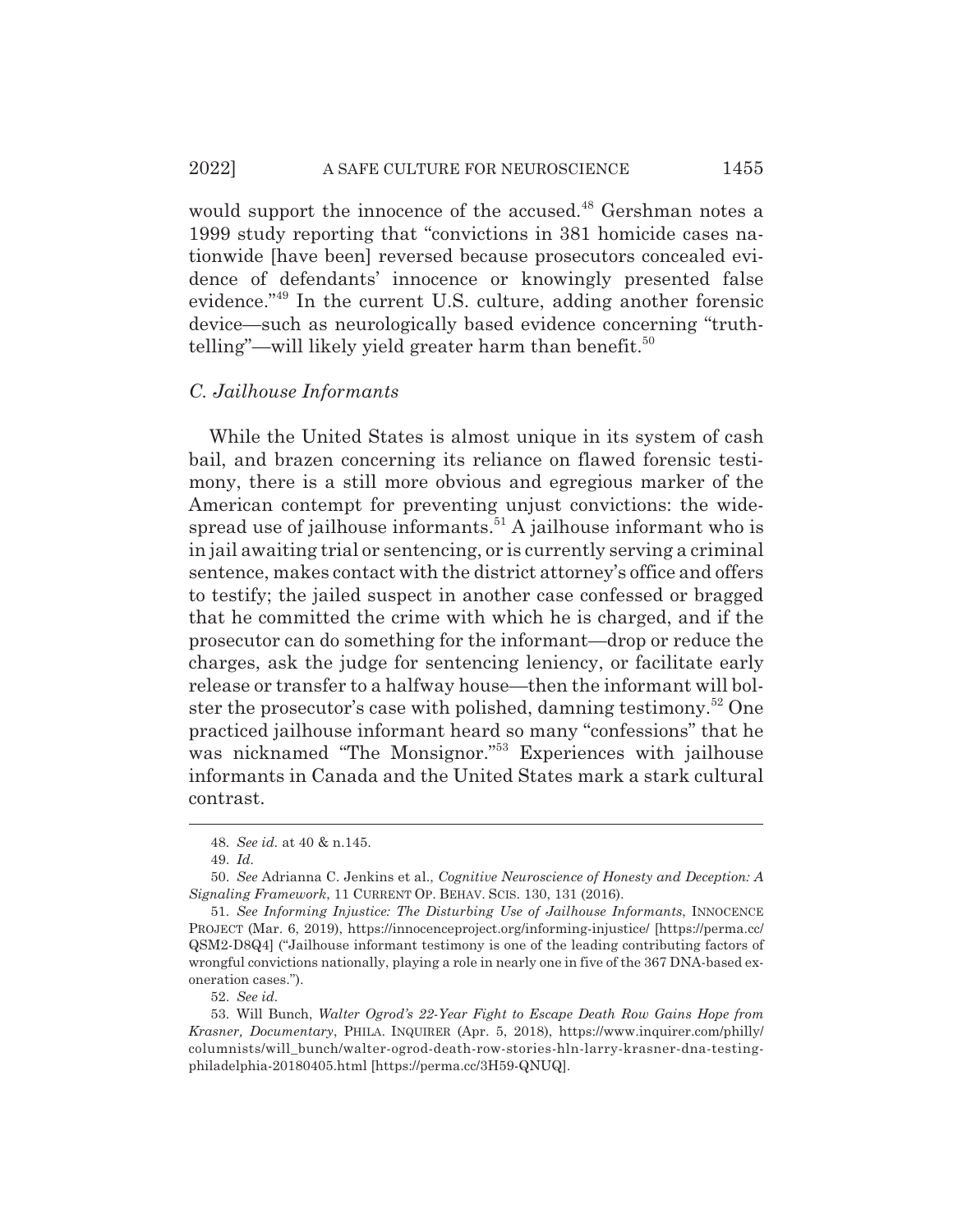In Canada, Thomas Sophonow spent several years in prison following his wrongful conviction.<sup>54</sup> When later evidence proved his innocence, public and political outrage prompted a major inquiry into this miscarriage of justice.<sup>55</sup> The inquiry revealed that an important part of Sophonow's trial was the perjured testimony of two jailhouse informants,<sup>56</sup> and ultimately the inquiry resulted in a Canadian virtual ban on jailhouse informants.57 In the United States, there have been dozens of cases—several involving death row inmates and many others involving innocent people who spent years in prison—in which DNA evidence has established the innocence of persons wrongfully convicted, and many of those cases included perjured testimony of a jailhouse informant—perjured testimony purchased with prosecutorial benefits, such as reduced sentences and dropped charges.<sup>58</sup> But as perjured jailhouse informant testimony continues unchecked, innocent people are convicted by those lies, and—although there have been many media reports of innocent persons imprisoned for years and even decades—there is little public outcry against jailhouse informants and the prosecutors who purchase their lies with "get-out-of-jail-free" promises.<sup>59</sup>

The nature and frequency of this use of perjured testimony is well known. As Brandon L. Garrett notes, "[i]nformants who are already

<sup>54.</sup> Richard J. Wolson & Aaron M. London, *The Structure, Operation, and Impact of Wrongful Conviction Inquiries: The Sophonow Inquiry as an Example of the Canadian Experience*, 52 DRAKE L. REV. 677, 681-83 (2004).

<sup>55.</sup> *Id.* at 683-84.

<sup>56.</sup> *Id.* at 682-83.

<sup>57.</sup> In Manitoba, the recommendation of The Inquiry Regarding Thomas Sophonow was: "As a general rule, jailhouse informants should be prohibited from testifying." MANITOBA JUSTICE,THE INQUIRY REGARDING THOMASSOPHONOW (July 7, 2000), https://digitalcollection. gov.mb.ca/awweb/pdfopener?smd=1&did=12713&md=1 [https://perma.cc/FM2M-U9ZE]. This was also the policy adopted in the policy manuals and directives of the Attorney Generals of Ontario and Manitoba. *See* MANITOBA DEP'T OF JUST. PROSECUTIONS, POLICY DIRECTIVE GUIDELINE NO. 2:INF:1 (2001); ONTARIO CROWN PROSECUTION MANUAL, IN-CUSTODY IN-FORMER PROSECUTION DIRECTIVE (2017).

<sup>58.</sup> One example, out of many, is the case of Robert DuBoise, who was imprisoned for thirty-seven years after being wrongfully convicted of murder (he was initially sentenced to death), largely on the testimony of a jailhouse informant who claimed that DuBoise confessed to the murder; DNA evidence finally proved his innocence. Michael Levenson, *DNA Evidence Exonerates Man in 1983 Rape and Killing, Prosecutors Say*, N.Y. TIMES (Aug. 26, 2020), https://www.nytimes.com/2020/08/26/us/robert-duboise-wrongful-conviction.html [https:// perma.cc/R9FX-2WVV].

<sup>59.</sup> *See Informing Injustice*, *supra* note 51.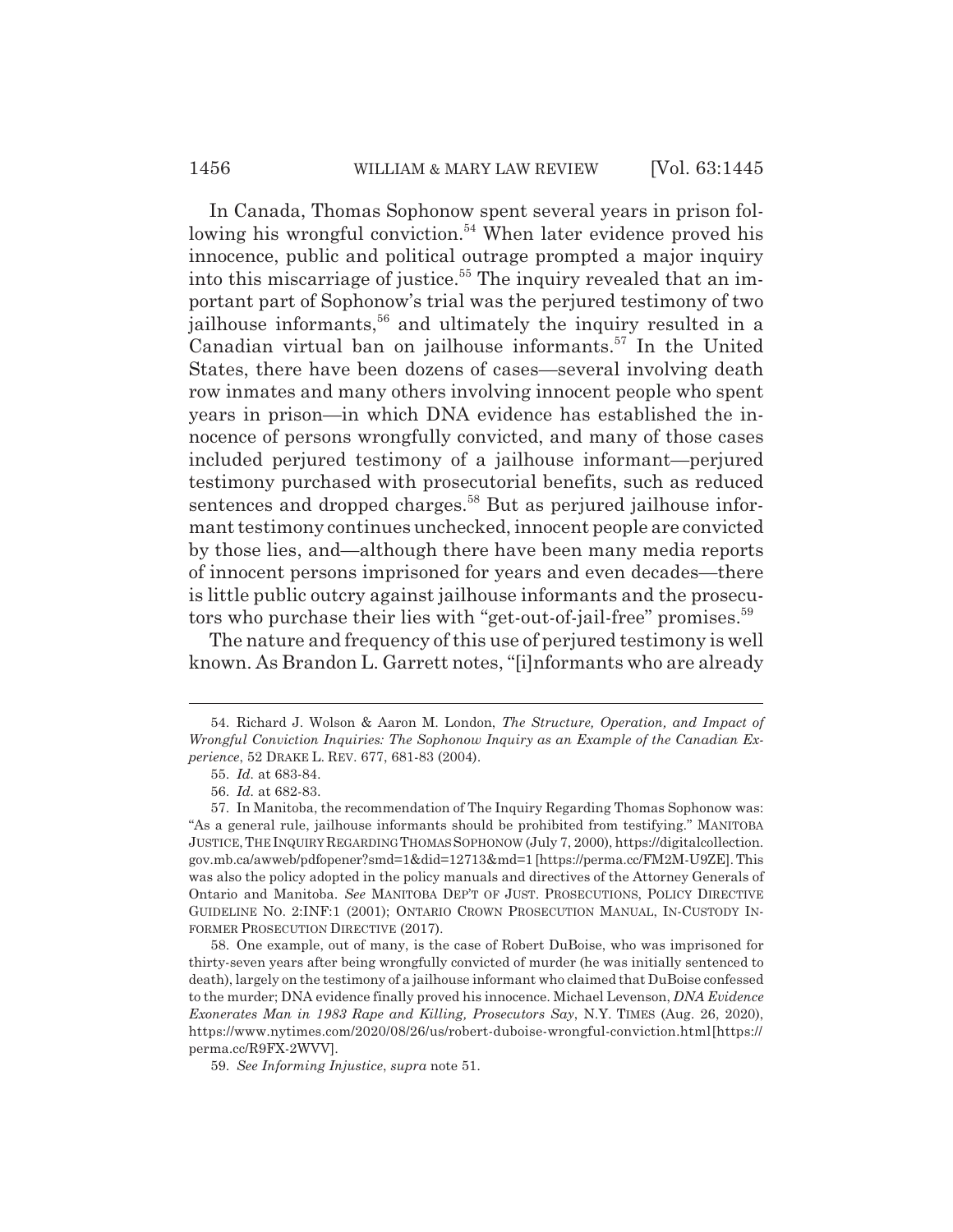in jail and testify against cellmates have long been considered notoriously unreliable sources."60 Myrna Raeder poses the painful question, "[i]s it really arguable that prosecutors do not know that jailhouse informants who repeatedly claim they obtained confessions are likely to be fabricating?"61 And the Ninth Circuit's Judge Trott offers a clear description of the corrupt and widely known practice:

[B]ecause of the perverse and mercurial nature of the devils with whom the criminal justice system has chosen to deal, each contract for testimony is fraught with the real peril that the proffered testimony will not be truthful, but simply factually contrived to "get" a target of sufficient interest to induce concessions from the government. Defendants or suspects with nothing to sell sometimes embark on a methodical journey to manufacture evidence and to create something of value, setting up and betraying friends, relatives, and cellmates alike. $62$ 

The deeply retributive American culture exhibits little concern for the innocents who are sent to prison through distorted forensic evidence and perjured jailhouse informant testimony.<sup>63</sup> That is disturbing, but sadly not surprising. This casual attitude toward who gets convicted and punished—whether guilty or innocent—is closely connected with the deep retributivism in American culture. $64$ Though there are retributivists who are genuinely concerned about punitive processes being just—Leo Zaibert is a noteworthy example65—the powerful retributive emotions are basically a desire to *strike back* when we feel harmed. In the United States, these emotions are celebrated in television crime dramas and exalted by philosophers, such as Robert Solomon: "to seek vengeance for a

<sup>60.</sup> BRANDON L. GARRETT, CONVICTING THE INNOCENT: WHERE CRIMINAL PROSECUTIONS GO WRONG 124 (2011).

<sup>61.</sup> Myrna S. Raeder, *See No Evil: Wrongful Convictions and the Prosecutorial Ethics of Offering Testimony by Jailhouse Informants and Dishonest Experts*, 76 FORDHAM L. REV. 1413, 1438 (2007).

<sup>62.</sup> N. Mariana Islands v. Bowie, 243 F.3d 1109, 1124 (9th Cir. 2001).

<sup>63.</sup> *See* James Q. Whitman, *A Plea Against Retributivism*, 7 BUFF. CRIM. L. REV. 85, 85 (2003) ("These thirty years of harsh justice have made for an epochal shift in American law, opening a large divide between the United States and other countries of the western world.").

<sup>64.</sup> *See id.*

<sup>65.</sup> *See generally* LEO ZAIBERT, RETHINKING PUNISHMENT (2018).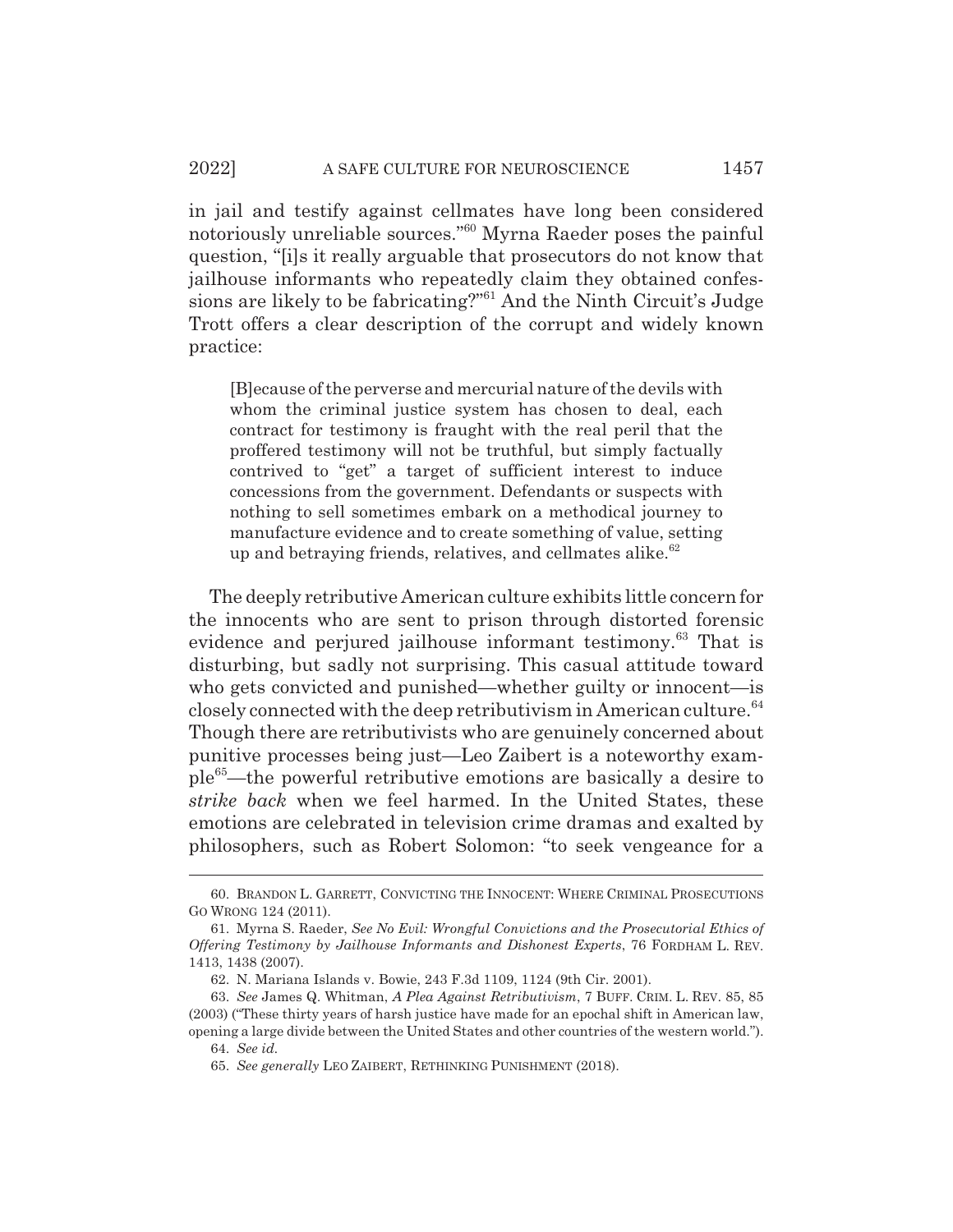grievous wrong, to revenge oneself against evil—that seems to lie at the very foundation of our sense of justice, indeed, of our very sense of ourselves, our dignity, and our sense of right and wrong."66 And that powerful desire for strike-back vengeance often overwhelms any concerns about targeting the actual offender. $67$ 

# *D. Retributivism*

Suffering harm triggers a strong desire to strike back. It is basically a desire to strike back against *someone*—the wrongdoer if handy, but a scapegoat will do. "From the perspective of a theoretical distinction between provoker and target, redirected aggression is not a special case; in most cases aggression just happens to be directed at the object that provoked it," because that object is easily available.<sup>68</sup> "Displaced" or "redirected" aggression is not an anomalous substitute for retributive strike-back desire but is instead the fundamental motive.<sup>69</sup> As David Barash and Judith Lipton note, when the powerful alpha male harms me, then by attacking *someone else* I serve notice that I am *still* someone to fear: "Natural selection would therefore reward victims who conspicuously 'take it out' on someone else."70 Barash and Lipton describe the phenomenon:

Animals—and by all accounts, people, too—who lose a social confrontation experience what is called "subordination stress." Their blood pressure and adrenal hormones go up, while neurotransmitters that influence the sense of well-being go down. But if these same animals have the opportunity to "take it out" on another individual, their stress hormones and neurotransmitters return to normal levels. In short, living things can reduce their own pain-induced distress by passing that pain to another. Think ... of the pattern: "A hurts B, B hurts C." By displacing his

<sup>66.</sup> ROBERT C. SOLOMON, IN DEFENSE OF SENTIMENTALITY 37 (2004).

<sup>67.</sup> *See* Michael Potegal, *Aggressive Arousal: The Amygdala Connection*, *in* THE DYNAMICS OF AGGRESSION: BIOLOGICAL AND SOCIAL PROCESSES IN DYADS AND GROUPS 88-89 (Michael Potegal & John F. Knutson eds., 1994).

<sup>68.</sup> *Id.* at 88.

<sup>69.</sup> *See* DAVID P. BARASH & JUDITH EVE LIPTON, PAYBACK: WHY WE RETALIATE, REDIRECT AGGRESSION, AND TAKE REVENGE 18 (2011).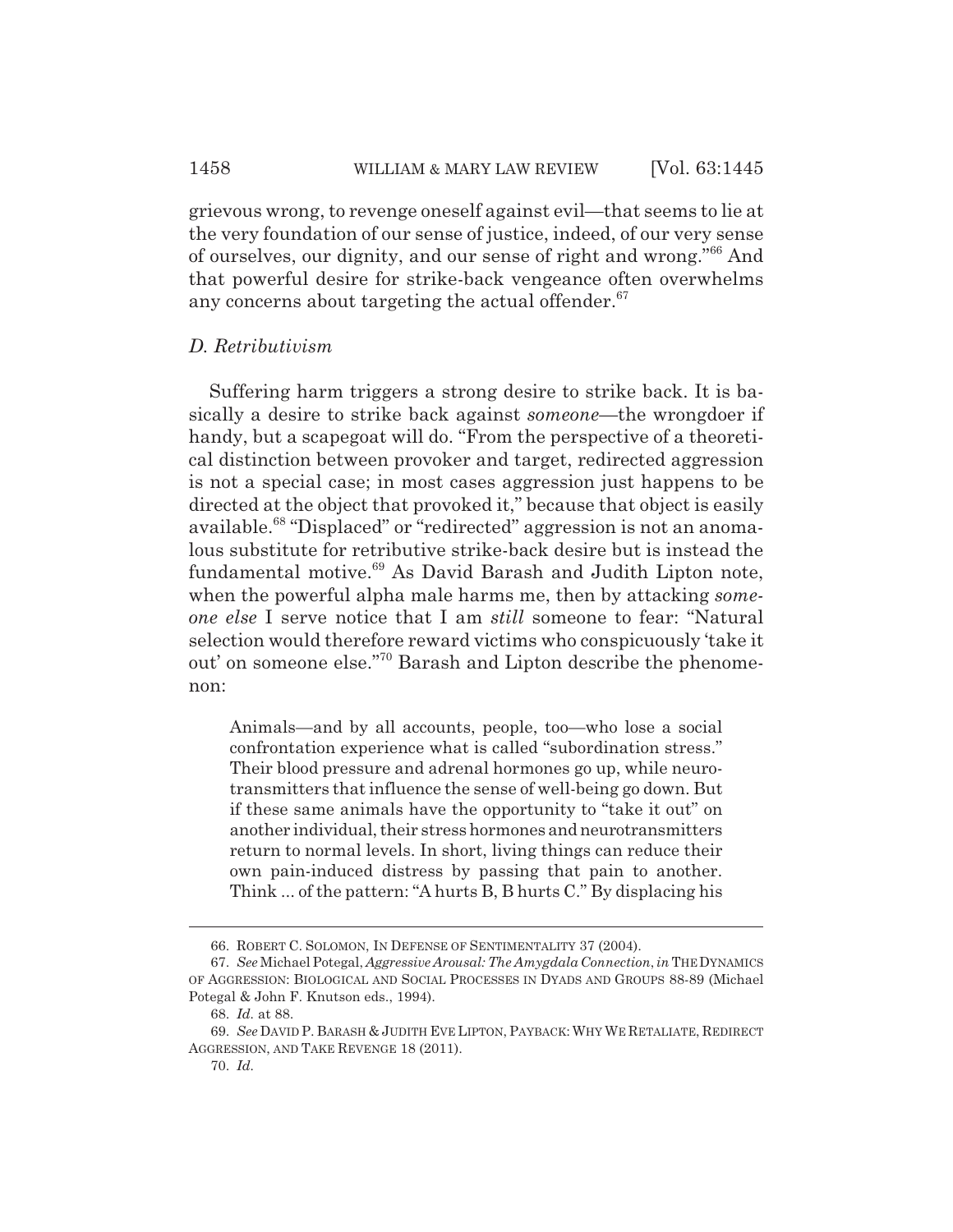aggression, B down-regulates his stress and upgrades his neurotransmitters by dumping his pain on someone else, who is then inclined to offload his or her burden, giving rise to "C hurts D," and so on. $71$ 

Our retributive emotions are rooted in a strike-back response that attacks whatever is near. Rats that are shocked and then vent their rage against another rat (or a gnawing post) suffer fewer problems, such as stomach ulcers, than do rats shocked in circumstances in which there is nothing to attack.<sup>72</sup> In monkey colonies, a subordinate who suffers an attack from a higher ranking monkey typically seeks out an individual lower in the hierarchy for attack.<sup>73</sup> A sad cartoon may show a boss berating a subordinate man, the man coming home to yell at his wife, the wife reprimanding the child, the child then kicking the unoffending dog; no explanation is required for the disturbing "humor." Unscrupulous prosecutors have long realized that grisly photos of the crime scene and the murder victim, and graphic descriptions of the brutal murder, can easily substitute for real evidence against the defendant;<sup> $74$ </sup> outraged jurors desire to strike back at *somebody*, and the defendant is a convenient target for their wrath.

*Analyze This* is a comedy about a mob boss being treated by a clinical psychologist.<sup>75</sup> My favorite part is when the mob boss becomes furious following a phone call with a rival mobster, and the psychologist offers counsel on anger management: "You know what I do when I'm mad, Paul? I hit a pillow. Just hit the pillow, see how you feel."76 After the mobster pulls out a pistol and blows the pillow apart, the psychologist regains sufficient composure to ask, "Feel better?" The mobster replies, "Yeah, I do."77 He does feel better.

<sup>71.</sup> *Id.* at 17.

<sup>72.</sup> Charles E. Virgin, Jr. & Robert M. Sapolsky, *Styles of Male Social Behavior and Their Endocrine Correlates Among Low-Ranking Baboons*, 42 AM. J. PRIMATOLOGY 25, 36 (1999).

<sup>73.</sup> Syunzo Kawamura, *Aggression as Studied in Troops of Japanese Monkeys*, 7 UCLA F. MED. SCIS. 195, 202-03, 216 (1967).

<sup>74.</sup> *See* Kevin S. Douglas et al., *The Impact of Graphic Photographic Evidence on Mock Jurors' Decisions in a Murder Trial: Probative or Prejudicial?*, 21 LAW & HUM. BEHAV. 485, 485-501 (1997); Rebecca H. Grady et al., *Impact of Gruesome Photographic Evidence on Legal Decisions: A Meta-Analysis*, 25 PSYCHIATRY PSYCH. & L. 503, 503-18 (2018).

<sup>75.</sup> ANALYZE THIS (Warner Brothers 1999).

<sup>76.</sup> *Id.*

<sup>77.</sup> *Id.*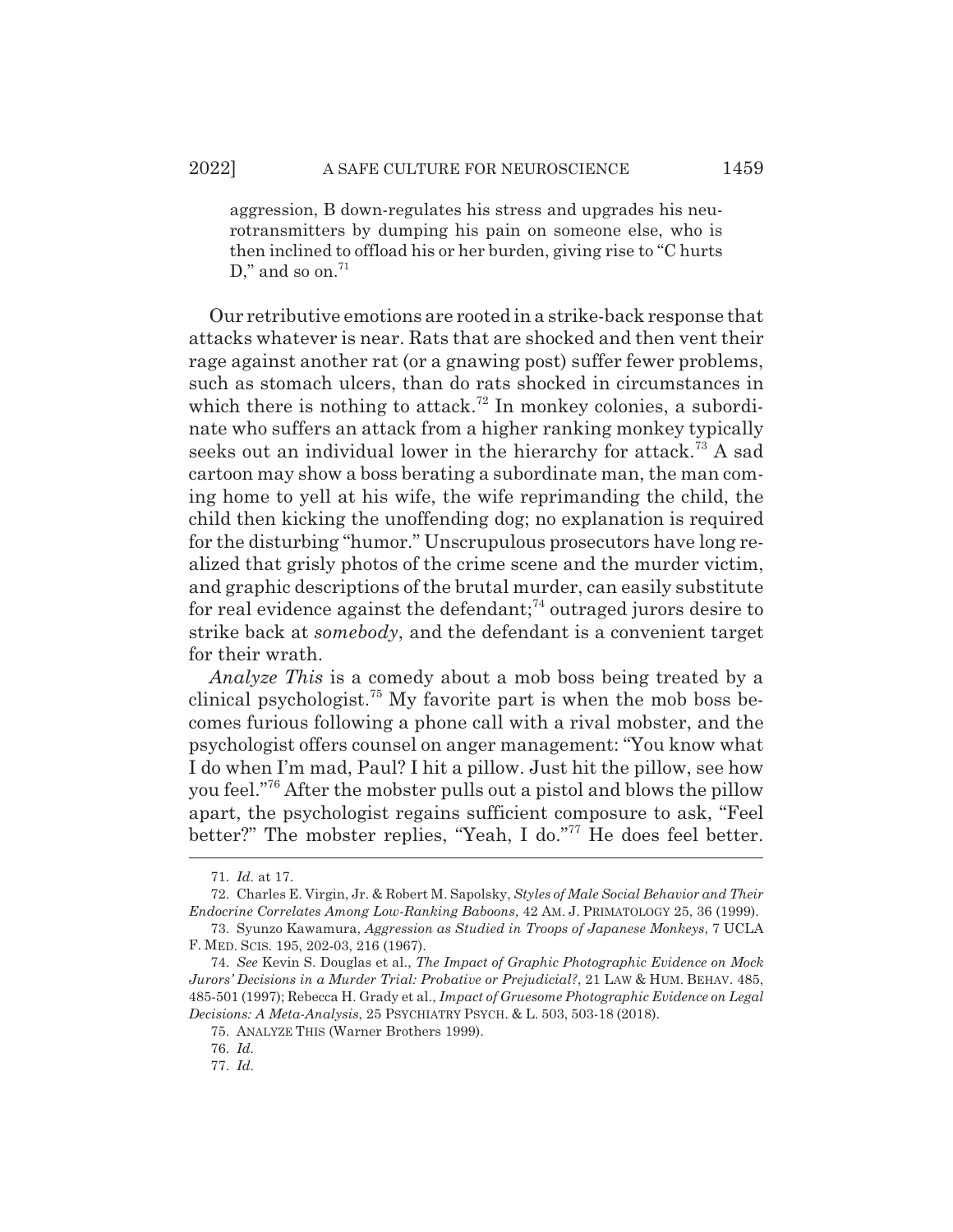When someone (mob boss or philosopher, chimpanzee or rat) is attacked, threatened, or harmed, then by attacking someone else the pain is "passed along" to the next victim.

Redirected aggression in *Analyze This* is amusing; in the case of "the Central Park Five," it is not. In 1989, a young woman jogging in Central Park was assaulted, raped, and left for dead.78 Public anger demanded a target, and five Black and Hispanic youths ranging from fourteen to sixteen years old were quickly arrested.<sup>79</sup> *New York Daily News* sensationalism fueled the anger with enormous headlines of "*Wolfpack's Prey*: *Female Jogger Near Death After Attack by Roving Gang*."80 Donald Trump paid eighty-five thousand dollars to publish a full page advertisement—headlined "BRING BACK THE DEATH PENALTY. BRING BACK OUR POLICE!"—on May 1, 1989, in *The New York Times, The Daily News, The New York Post,* and *New York Newsday*. 81 Trump's advertisement demanded the death penalty for the "crazed misfits" whose "CIVIL LIBERTIES END WHEN AN ATTACK ON OUR SAFETY BE-GINS."82 The guilt or innocence of the strike-back targets was irrelevant. Strangely worded and inconsistent "confessions" were coerced from the isolated frightened youths, and all were imprisoned for years in either juvenile or adult facilities.<sup>83</sup> Thirteen years later, a man convicted of multiple rapes confessed that, acting alone, he had beaten and raped the victim.<sup>84</sup> DNA evidence confirmed his confession.85 The Central Park Five were absolved, and outrage was expressed, but nothing was done to prevent similar injustices. $86$ 

<sup>78.</sup> *See* N. Jeremi Duru, *The Central Park Five, the Scottsboro Boys, and the Myth of the Bestial Black Man*, 25 CARDOZO L. REV. 1315, 1316 (2004).

<sup>79.</sup> *See id.*

<sup>80.</sup> *Id.* at 1349 n.306.

<sup>81.</sup> Rebecca Morin, *'They Admitted Their Guilt': 30 Years of Trump's Comments About the Central Park Five*, USA TODAY (June 20, 2019, 6:14 AM), https://www.usatoday.com/story/ news/politics/2019/06/19/what-trump-has-said-central-park-five/1501321001/ [https://perma. cc/MX9V-9288].

<sup>82.</sup> Amy Davidson Sorkin, *Donald Trump and the Central Park Five*, NEW YORKER (June 23, 2014), https://www.newyorker.com/news/amy-davidson/donald-trump-and-the-centralpark-five [https://perma.cc/7X2E-EFCS].

<sup>83.</sup> *See* Duru, *supra* note 78, at 1316-18.

<sup>84.</sup> *Id.* at 1315-16.

<sup>85.</sup> *Id.* at 1317.

<sup>86.</sup> *See id.* at 1364-65.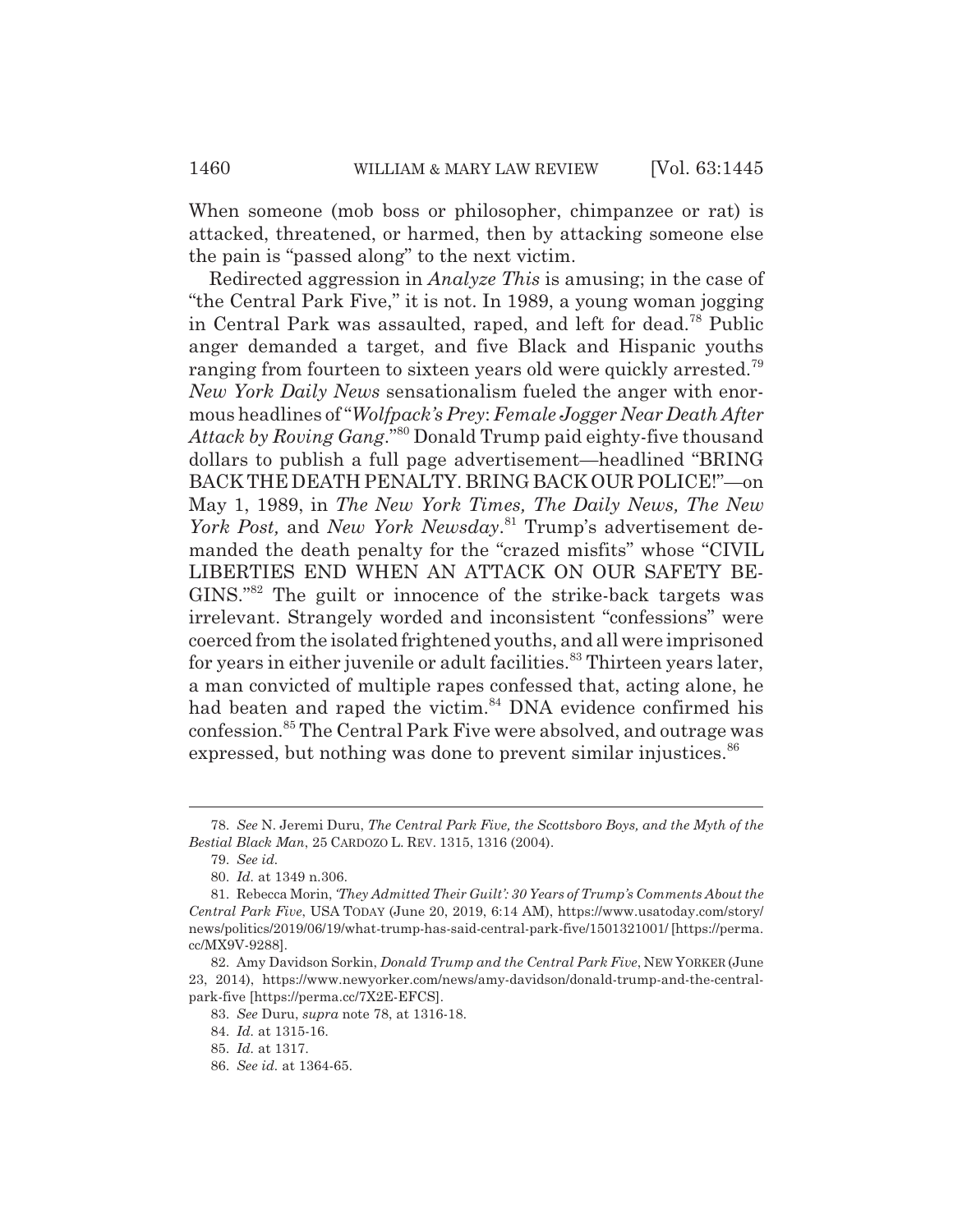The powerful desire to strike back is at the heart of retributivism.87 This desire is not targeted at the wrongdoer, but at the most convenient target.<sup>88</sup> It is hardly surprising, then, that profoundly retributive cultures are careless concerning who gets punished and the punitive measures are much harsher (even including capital punishment). $89$  In some cultures, the strike-back motive though certainly felt—is better controlled and is recognized as a poor guide to behavior; in retributive cultures such as the United States, striking back is celebrated as a fundamental element of moral life.<sup>90</sup> Cultures that celebrate retributive strike-back policies—complete with politicians who pander to populist punitiveness (penal populism)—are not cultures that can be trusted with potentially dangerous neuroscientific advances that can be exploited for abuse and control. $91$  In a culture that does not care about convicting the right person when it is a question of who was guilty of *past* criminal behavior, we cannot expect any greater concern about who is "preemptively imprisoned" or "preemptively treated" on the prediction of *future* criminal behavior.

# *E. The Penal System*

The danger of "preemptive" forced "treatment" (or isolation/incarceration) of those identified as "high risk" may be very low in Sweden or the Netherlands, but it is much higher in the United

<sup>87.</sup> At a deeper level, the nonconscious "belief in a just world" plays a role in transforming the "pass the pain along desire" into morally justified just deserts and "righteous retribution." *See* Adrian Furnham, *Belief in a Just World: Research Progress over the Past Decade*, 34 PERSONALITY & INDIVIDUAL DIFFERENCES 795, 795 (2003) ("The [basic belief in a just world] asserts that, quite justly, good things tend to happen to good people and bad things to bad people despite the fact this is patently not the case."). To make strike-back harm fit the basic belief in a just world, it is essential that those harmed must justly deserve their suffering. The process is described in greater detail in BRUCE N. WALLER, THE STUBBORN SYSTEM OF MORAL RESPONSIBILITY 53-78 (2015).

<sup>88.</sup> *See* WALLER, *supra* note 87, at 59.

<sup>89.</sup> *See* Michele Cotton, *Back with a Vengeance: The Resilience of Retribution as an Articulated Purpose of Criminal Punishment*, 37 AM. CRIM. L. REV. 1313, 1318 (2000).

<sup>90.</sup> *See id.* at 1313-14, 1317, 1325, 1358.

<sup>91.</sup> Populist punitiveness has been particularly strong in the United States. NICOLA LACEY, THE PRISONERS' DILEMMA: POLITICAL ECONOMY AND PUNISHMENT IN CONTEMPORARY DEMOCRACIES 3-54 (2008); *see also* Carolyn Côté-Lussier & Jason T. Carmichael, *Public Support for Harsh Criminal Justice Policy and Its Moral and Ideological Tides*, 24 PSYCH. PUB. POL'Y & L. 235, 235-36 (2018).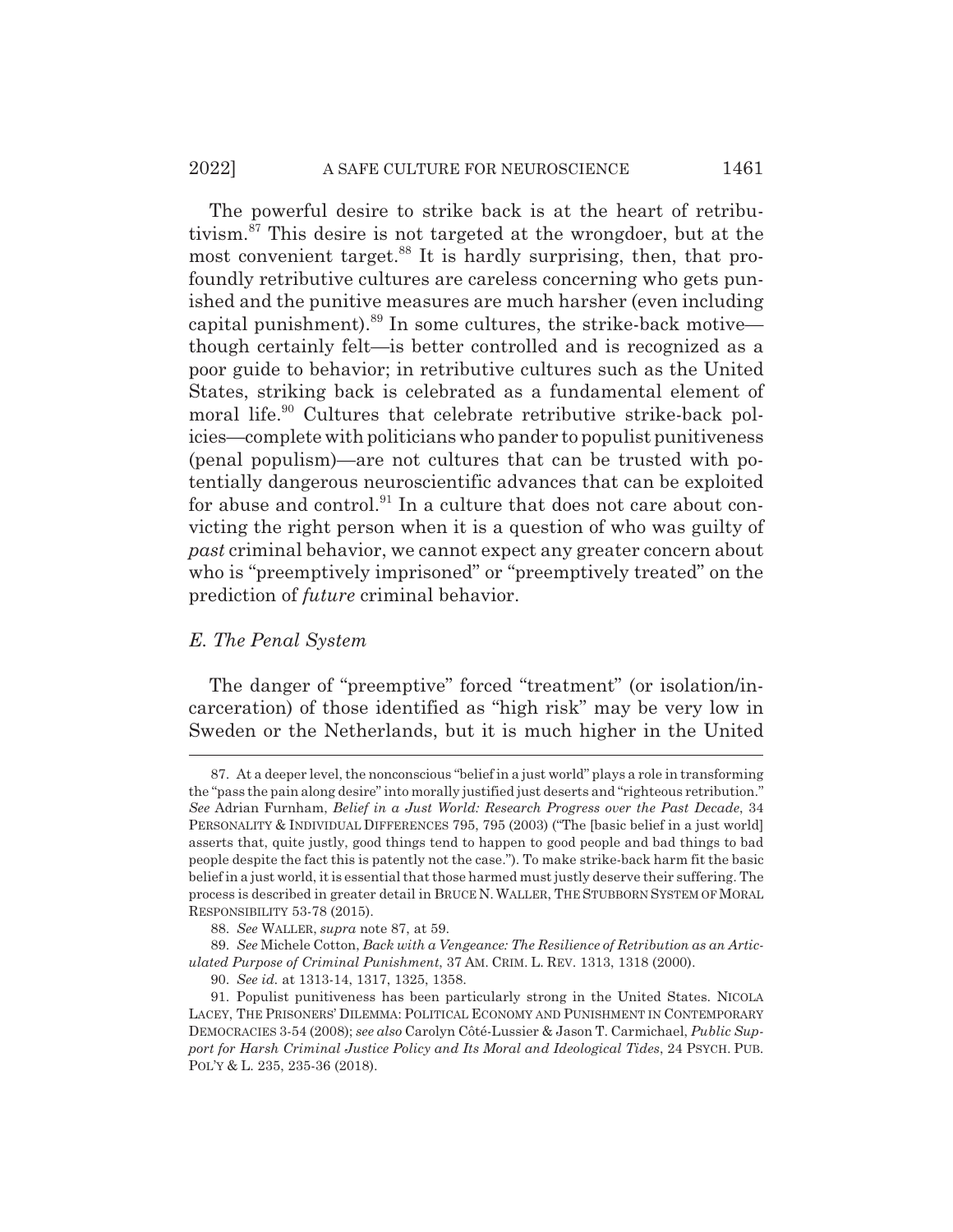States.<sup>92</sup> Consider programs that offer reduced sentences or probationary release for those who are willing to accept such treatments. Farah Focquaert and her colleagues proposed five essential conditions for the ethical legitimacy of neurointerventions offered "as a condition of probation, parole, or sentence reduction," as follows:

(a) the status quo is in no way cruel, inhuman, degrading or in some other way *wrong*; (b) the neurointervention itself is in no way cruel, inhuman, degrading, or in some other way *wrong*; (c) the neurointervention respects the well-being of the offender; (d) the neurointervention targets one or more risk factors for recidivism; and (e) the neurotintervention is voluntary: the offender is formally required to give his or her free and informed consent upon acceptance.<sup>93</sup>

There might exist some U.S. prisons that could meet the first standard, prisons that are not "cruel, inhuman, or degrading," but if so, they are probably the country club prisons reserved for inside traders and corrupt politicians, and it is difficult to imagine any neurointerventions that would effectively target their greed, arrogance, and mendacity. It is even more difficult to imagine guilty stockbrokers consenting to have their greedy characters improved. U.S. prisons holding violent offenders—the prisoners who might be the best candidates for neurointervention—are brutally cruel and degrading.94 The European Court of Human Rights condemned solitary confinement as a form of torture and a basic violation of human rights.<sup>95</sup> Amnesty International reached the same conclusion

<sup>92.</sup> *See* LACEY, *supra* note 91, at 3-54.

<sup>93.</sup> Farah Focquaert et al., *Offering Neurointerventions to Offenders with Cognitive-Emotional Impairments*, *in* NEUROINTERVENTIONS AND THE LAW:REGULATING HUMAN MENTAL CAPACITY 127, 128-29 (Nicole A. Vincent et al. eds., 2020).

<sup>94.</sup> *See, e.g.*, *Cruel Isolation: Amnesty International's Concerns About Conditions in Arizona Maximum Security Prisons*, AMNESTY INT'L (Apr. 2, 2012) [hereinafter *Cruel Isolation*], https://www.amnestyusa.org/ reports/cruel-isolation-amnesty-internationals-concerns-aboutconditions-in-arizona-maxi mum-security-prisons/ [https://perma.cc/VMR5-H4J7].

<sup>95.</sup> *See* EUR. CT. OF HUM. RTS., GUIDE ON THE CASE-LAW OF THE EUROPEAN CONVENTION ON HUMAN RIGHTS 50 (2021), https://www.echr.coe.int/Documents/Guide\_Prisoners\_rights\_ ENG.pdf [https://perma.cc/ZZ3E-SZSR] ("[C]omplete sensory isolation, coupled with total social isolation, can destroy the personality and constitutes a form of inhuman treatment which cannot be justified by the requirements of security or any other reason.").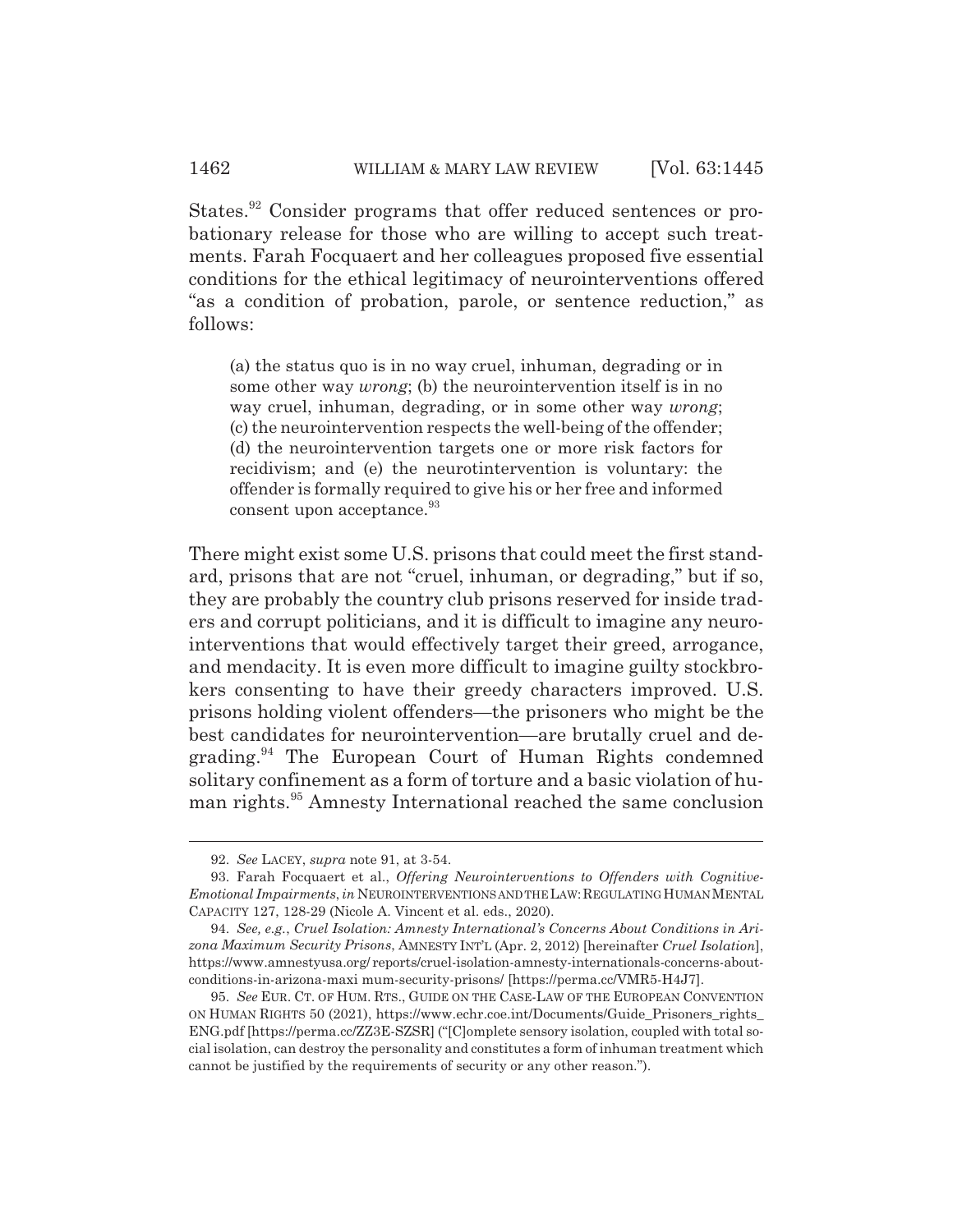concerning the notorious U.S. "Supermax" prisons,  $96$  where many prisoners live in extreme isolation for years on end, suffering psychological damage that is severe and often irreversible.<sup>97</sup>

Because the "status quo" is horrific, the fifth condition—voluntary consent—also cannot be met. It is one thing to offer the "choice" of prison or treatment if the alternative to treatment is Attica—quite another if the alternative is Bastøy Island. Prison is inherently coercive, and choices in such settings can never be entirely noncoercive, but the latter choice is much less coercive than the former. Neurointervention offers that might be legitimate in Norway are not legitimate in the current culture of the United States, where Supermax prisons routinely violate the prohibition of torture and inflict permanent psychological damage on inmates.<sup>98</sup> The contrast between the U.S. prison system—and its "just deserts" and "shaming" motives—and the prison system of Norway can be marked by the experience of the former superintendent of Attica Correctional Facility in New York, James Conway, when he visited Halden Prison, a maximum security prison in Norway. Conway was shocked and dismayed when he observed that prisoners were treated with respect and dignity and made as comfortable as possible in a prison setting that looked more like a college campus.<sup>99</sup> The fact that the recidivism rate from Halden was a fraction of Attica's rate did not impress him.<sup>100</sup> A prison where inmates were

<sup>96.</sup> *See Cruel Isolation*, *supra* note 94.

<sup>97.</sup> *See* Stuart Grassian, *Psychiatric Effects of Solitary Confinement*, 22 WASH. U. J.L. & POL'Y 325, 332-33, 354 (2006); Bruce A. Arrigo & Jennifer Leslie Bullock, *The Psychological Effects of Solitary Confinement on Prisoners in Supermax Units: Reviewing What We Know and Recommending What Should Change*, 52 INT'L J. OFFENDER THERAPY & COMPAR. CRIMINOLOGY 622, 623, 627, 631, 633 (2008); Jean Casella & James Ridgeway, *Introduction* to HELL IS A VERY SMALL PLACE: VOICES FROM SOLITARY CONFINEMENT 1, 10-12 (Jean Casella et al. eds., 2016).

<sup>98.</sup> *See supra* notes 95-97 and accompanying text.

<sup>99.</sup> *See* Nathan Francis, *A Look at Life Inside Norway's Halden Prison, Where There Are No Bars and Inmates Have Flat-Screen TVs Inside Their Cell*s, INQUISITR (Nov. 9, 2017), https://www.inquisitr.com/1550875/a-look-at-life-inside-norways-halden-prison-where-thereare-no-bars-and-inmates-have-flat-screen-tvs-inside-their-cells/ [https://perma.cc/9KUM-AXPX].

<sup>100.</sup> *See id.*; Simon McCormack, *Former New York Prison Warden Visits Norwegian Prison*, HUFFINGTON POST (Dec. 6, 2017), https://www.huffpost.com/entry/ny-prison-warden-norwegi an-prison\_n\_6063360 [https://perma.cc/2DTV-Z93H].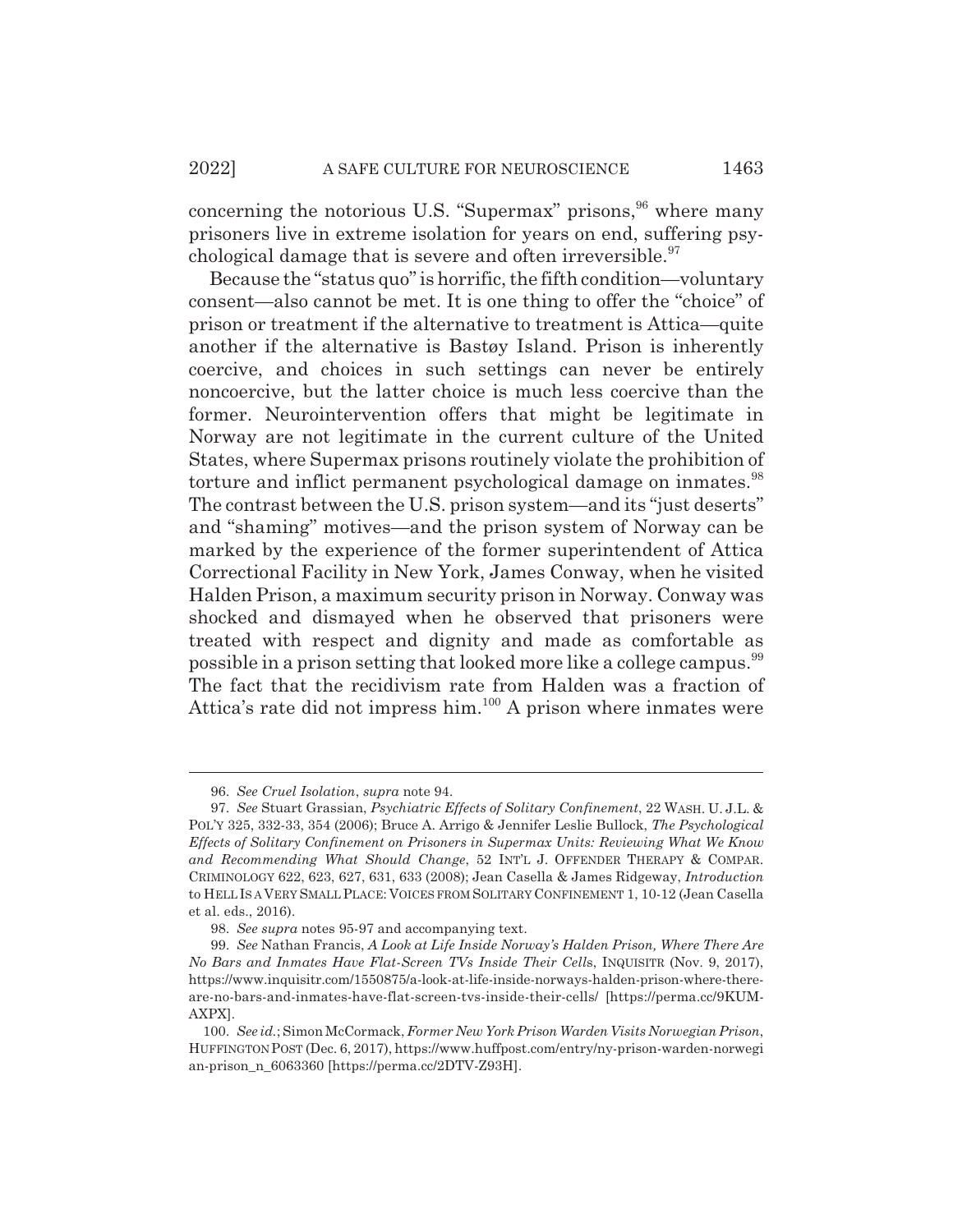treated well, rehabilitated, and lived in relative comfort violated Conway's deepest beliefs about what prison should be:

Prison is not supposed to be comfortable .... Prison is not a comfortable situation. Society is supposed to be comfortable, the inmate has given up his right to be in society by violating laws, [by] violent crimes, by committing murder, by committing rape. That person shouldn't be coddled, shouldn't be given a situation where we're concerned about how they should feel if someone should walk by their cell and see them on the toilet. Who cares how they feel.<sup>101</sup>

If offered a "choice" among a long prison sentence in Attica, years in solitary confinement in a U.S. Supermax prison, or a lobotomy, the lobotomy might be a wise choice, but it would hardly be an autonomous or dignity-enhancing choice.

There is another reason why we should be deeply suspicious of any neurointervention programs that are offered to those incarcerated in the United States. If there is a genuine concern with rehabilitation of prisoners, programs could be offered that pose none of the risks associated with neurointervention.102 Yet those programs are not offered, or, at best, they are in short supply. Less than 10 percent of U.S. prisoners suffering from drug or alcohol addiction have access to treatment.<sup>103</sup> Though medications for opioid use disorder have been proven effective, only 5 percent of inmates with opioid use disorder receive medication treatment.<sup>104</sup> The United States not only leads the world in imprisonment, but also in its recidivism rate: approximately two-thirds of those released from prison are arrested within three years.105 For-profit prisons—an enormously profitable growth industry in the United States—have

<sup>101.</sup> *See* Francis, *supra* note 99.

<sup>102.</sup> *See* Focquaert et al., *supra* note 93, at 144.

<sup>103.</sup> Redonna K. Chandler et al., *Treating Drug Abuse and Addiction in the Criminal Justice System: Improving Public Health and Safety*, 301 J. AM. MED. ASS'N 183, 185 (2009).

<sup>104.</sup> NAT'L ACADS. SCIS., ENG'G & MED., MEDICATIONS FOR OPIOID USE DISORDER SAVE LIVES 19-20 (2019).

<sup>105.</sup> *Measuring Recidivism*, NAT'L INST. OF JUST. (Feb. 20, 2008), https://nij.ojp.gov/topics/ articles/measuring-recidivism [https://perma.cc/VQ8R-V7GZ].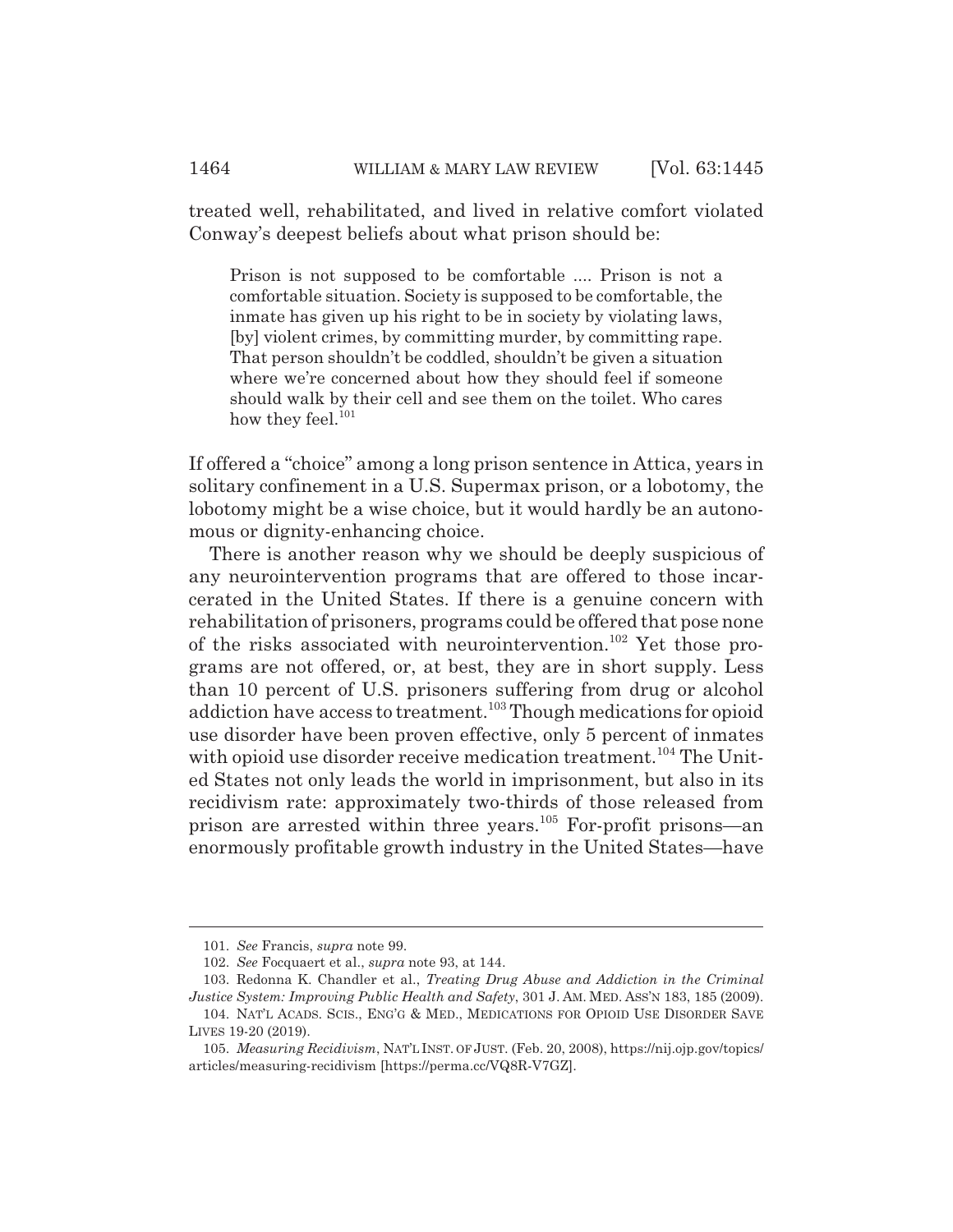little motive for rehabilitating prisoners; doing so is expensive and cuts into profits, and also lessens the likelihood of "repeat customers."106 But these prisons have a powerful motive for any intervention that will make prisoners docile and easier to manage, thus requiring fewer expensive security measures.<sup>107</sup> If neurointervention is proposed at the Norwegian prison on Bastøy Island, it is reasonable to suppose that the motive is finding better methods of rehabilitating prisoners and enhancing their autonomy and their opportunities. Until there is evidence of a genuine commitment to rehabilitation, there is good reason to suspect that the real motive behind any neurointervention program in the United States will be control and pacification, rather than genuine rehabilitation of the prisoner, much less any commitment to enhancing the autonomy of the prisoner.

## II. OPPORTUNITIES FOR REFORM

Some cultures may be safe for the use of neuroscience in treating criminals; the American culture is not. But the gross injustices of the American system of criminal "justice" make the larger question even more important: Can advances in neuroscience lead the way to *reform* of a culture, helping to profoundly change the deep systemic wrongs of that cultural system?

## *A. Cultural Complacency*

Joshua Greene and Jonathan Cohen wrote an article provocatively entitled, "For the Law, Neuroscience Changes Nothing and Everything."108 They argued that the law, operating as an independent institution with its own basic principles, might largely ignore advances in neuroscience and preserve its deep commitment to individual moral responsibility, but that it is also possible that

<sup>106.</sup> *See* Julia Bowling, *Do Private Prison Contracts Fuel Mass Incarceration?*, BRENNAN CTR. FOR JUST. (Sept. 20, 2013), https://www.brennancenter.org/our-work/analysis-opinion/ do-private-prison-contracts-fuel-mass-incarceration [https://perma.cc/7ZFJ-E5J6].

<sup>107.</sup> There is also the danger of using "therapeutic" justifications as a pretext for lengthening incarceration. Francis A. Allen, *Criminal Justice, Legal Values and the Rehabilitative Ideal*, 50 J. CRIM. L. CRIMINOLOGY & POL. SCI. 226, 229 (1959).

<sup>108.</sup> Greene & Cohen, *supra* note 14.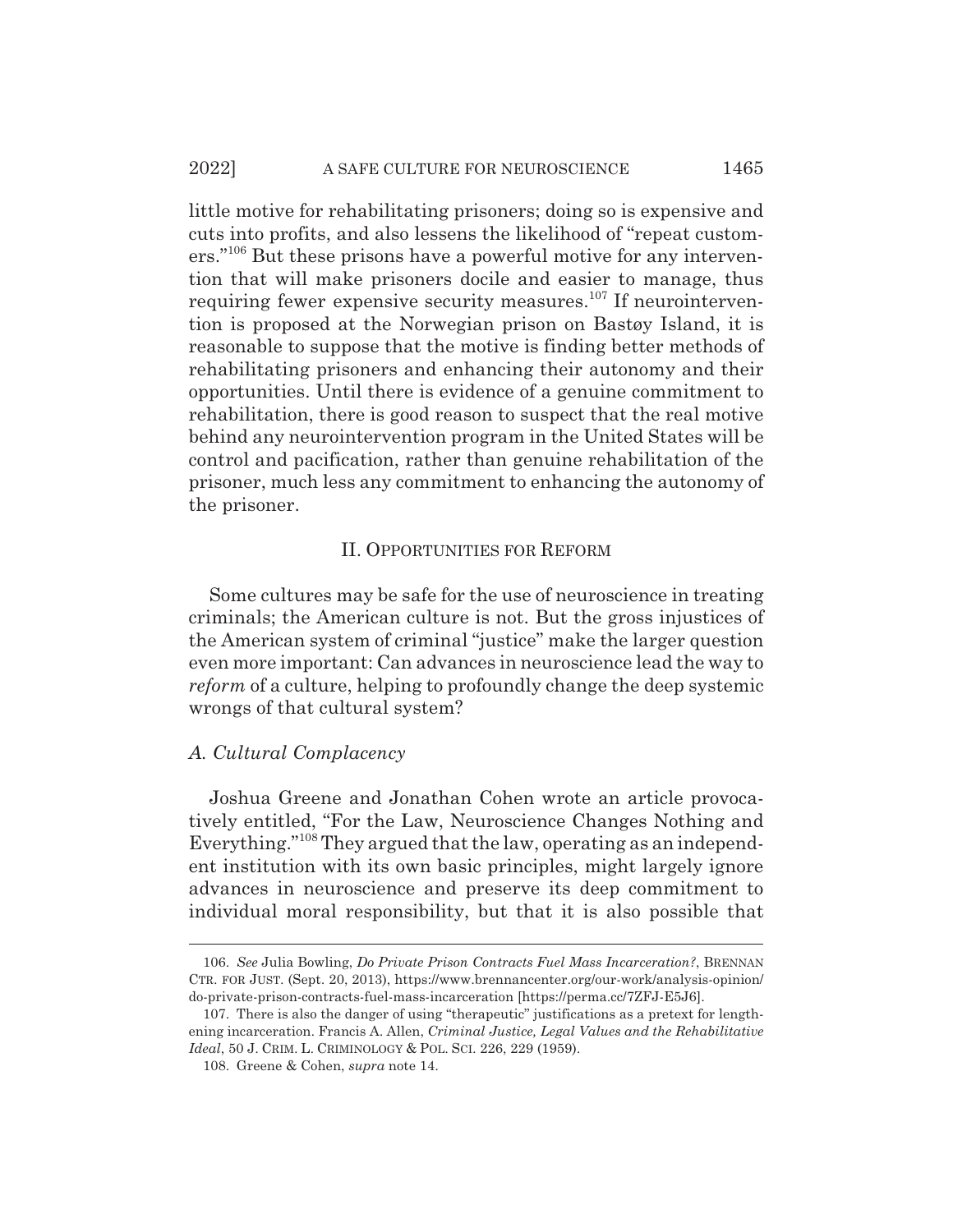advances in neuroscience would bring about fundamental changes in basic beliefs—changes that would result in major changes to the criminal justice system.109 Their "empirical prediction" was that "as more and more scientific facts come in, providing increasingly vivid illustrations of what the human mind is really like, more and more people will develop moral intuitions that are at odds with our current social practices."110 I cherish their prediction and fervently hope that advances in neuroscience will bring about a radical change in beliefs about moral responsibility and retributivism and lead to profound changes in the American criminal justice system. But that fervent hope seems approximately as plausible as a hope I cherished half a century ago: that the Age of Aquarius would dawn, peace would guide the planets, and love would steer the stars.

Neuroscience is exciting, its discoveries are fascinating, and its potential seems unlimited. But precisely those factors may lead us to exaggerate the power of neuroscience to facilitate cultural change. Even the most exciting and revolutionary scientific developments often have failed to cause major changes in entrenched cultures and institutions.111 The Copernican Revolution was an astounding mathematical and astronomical breakthrough, with potential for dramatically changing the way we see the world and our place in that world.112 Except for a few thinkers, such as Bruno, Kepler, and Galileo, that change did not occur.<sup>113</sup> Cultural and institutional forces—Aristotle's authority, both Catholic and Protestant churches, and basic "common sense"—held the fixed Earth securely in place.<sup>114</sup> Some adjustments were made—the Church and the universities adopted Tychonism, with the Sun orbiting the Earth and all the other planets orbiting the Sun—but the Earth remained fixed and motionless.<sup>115</sup> As Bruno and Galileo learned to their sorrow,

<sup>109.</sup> *See id.* at 1775-78.

<sup>110.</sup> *Id.* at 1781.

<sup>111.</sup> *See, e.g.*, Clifford Siskin, *Enlightenment, Information, and the Copernican Delay: A Venture into the History of Knowledge*, 59 HIST.&THEORY 168, 180 (2020) (explaining the reluctance of society to immediately accept Copernicus's theory).

<sup>112.</sup> *See* Georg Northoff, *Lessons from Astronomy and Biology for the Mind—Copernican Revolution in Neuroscience*, 13 FRONTIERS HUM. NEUROSCIENCE 1, 2 (2019).

<sup>113.</sup> *See id.* at 3.

<sup>114.</sup> *See* Siskin, *supra* note 111, at 180.

<sup>115.</sup> *See* Carl Sagan, *The Solar System*, 233 SCI. AM. 22, 23 (1975) (explaining Tychonic system).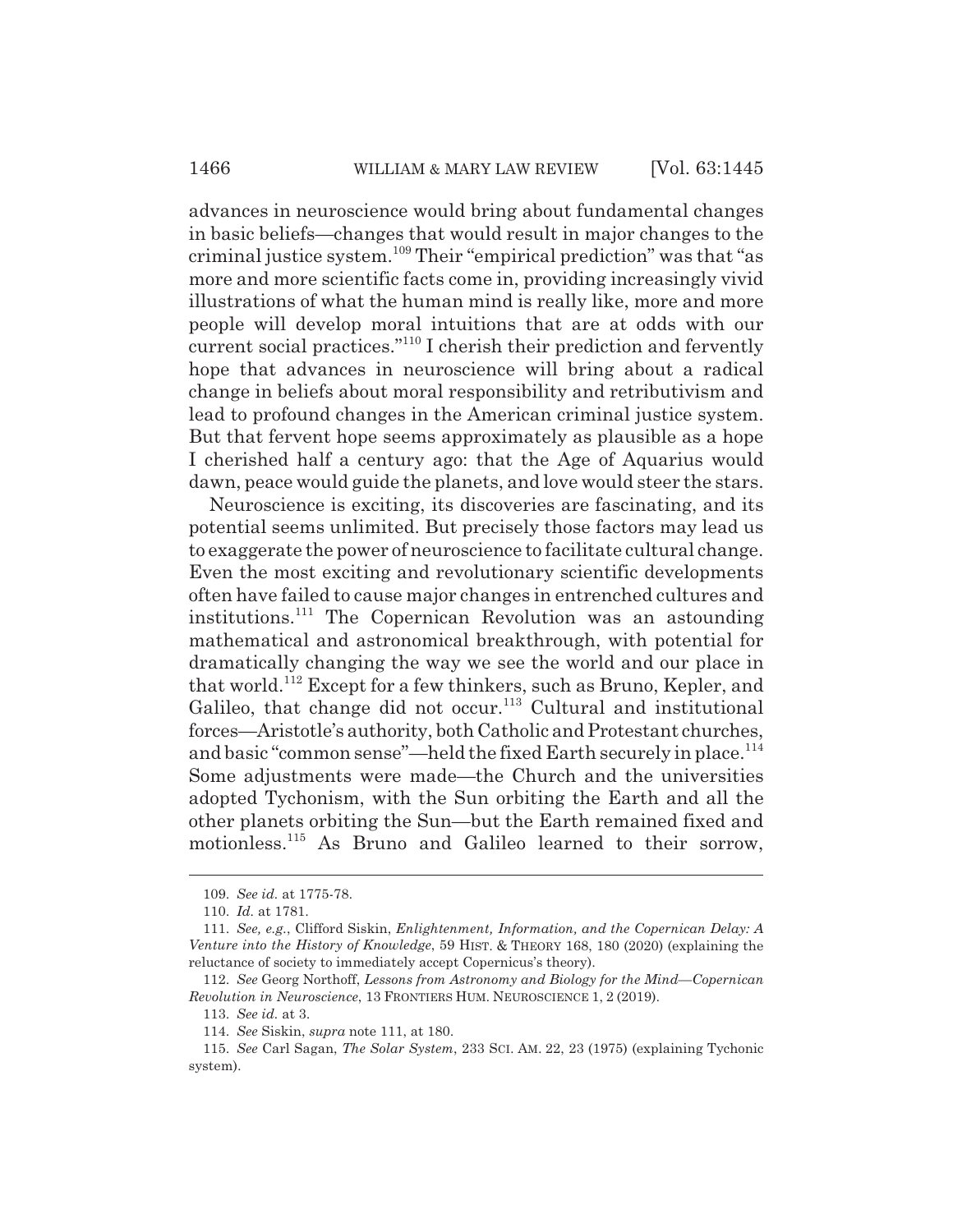scientific advances do not sweep all before them, and these advances do not occur in a vacuum; instead, their influence—for good or ill—is shaped and often controlled by the powerful force of cultural institutions.116 Neuroscience is no exception. Copernicus did not change the Aristotelian and Christian culture; instead, changes in that culture made possible the positive acceptance and influence of Copernicanism.117 Likewise, neuroscience will not change our culture; instead, we must carefully consider how our culture must change to make it safe for neuroscience.

# *B. Individualism & Moral Responsibility*

Changing the dangerous and destructive American retributivist system of justice requires overcoming two closely connected and deeply embedded elements of American culture: extreme individualism and commitment to individual moral responsibility. Profound commitment to individual moral responsibility and just deserts is a central feature of the American justice system, as well as a deep assumption in American culture.<sup>118</sup> Because the culture and the justice system are mutually supportive, the challenge is even greater.

Radical changes in American culture and in the American criminal justice system are not impossible. Few Americans living through the civil rights movement could have imagined recent cultural developments such as the election of the first Black president, the City of Richmond taking down the statues of Robert E. Lee and Jefferson Davis,<sup>119</sup> and the mayor of Columbus, Ohio, announcing the removal of an enormous statue of Christopher Columbus.<sup>120</sup> My skepticism concerns not the possibility of that change, but the possibility of advances in neuroscientific knowledge bringing about that

<sup>116.</sup> *See* Siskin, *supra* note 111, at 180.

<sup>117.</sup> *See id.*

<sup>118.</sup> *See* WALLER, *supra* note 87, at 67-68.

<sup>119.</sup> Gregory S. Schneider, *Confederate Memorials Quietly Removed from Virginia Capitol Overnight*, WASH. POST (July 24, 2020), https://www.washingtonpost.com/local/virginia-poli tics/confederate-memorials-quietly-removed-from-virginia-capitol-overnight/2020/07/24/ 8d2a0dee-cced-11ea-bc6a-6841b28d9093\_story.html [https://perma.cc/JE2H-4PSD].

<sup>120.</sup> Bill Chappell, *Columbus, Ohio, Takes Down Statue of Christopher Columbus*, NPR (July 1, 2020, 9:02 AM), https://www.npr.org/sections/live-updates-protests-for-racial-justice/ 2020/07/01/885909530/columbus-ohio-takes-down-statue-of-christopher-columbus [https://perma.cc/TKV2-XQTY].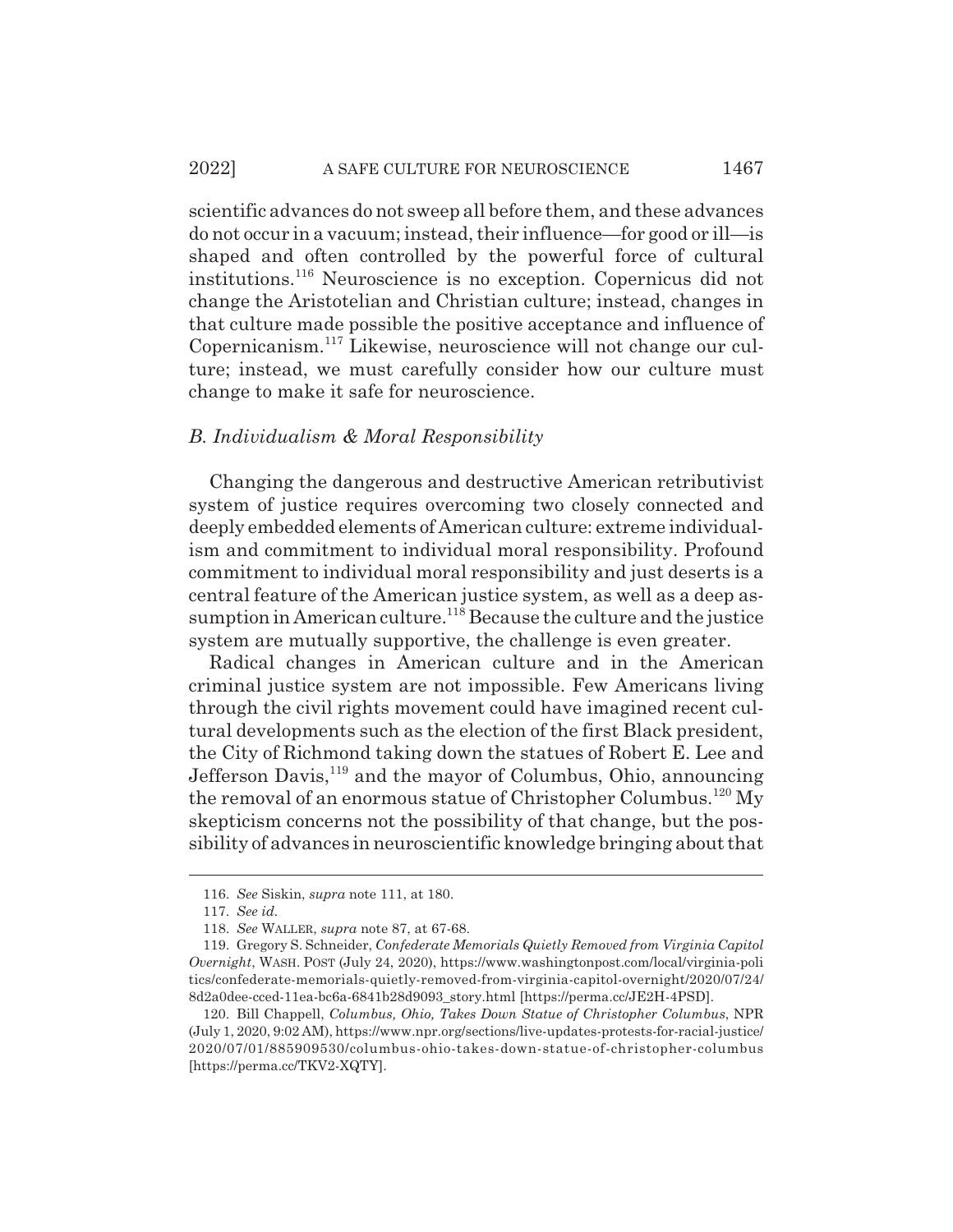change. We are concerned here with changes in *American* beliefs, and Americans rarely embrace scientific changes with open arms and open minds. Most Americans reject the central elements of Darwinism.<sup>121</sup> Greene and Cohen envision a remarkable set of devices that could demonstrate conclusively the nonexistence of the traditional powers of free will that support belief in moral responsibility and just deserts:

At some time in the future we may have extremely highresolution scanners that can simultaneously track the neural activity and connectivity of every neuron in a human brain, along with computers and software that can [analyze] and organize these data. Imagine, for example, watching a film of your brain choosing between soup and salad. The analysis software highlights the neurons pushing for soup in red and the neurons pushing for salad in blue. You zoom in and slow down the film, allowing yourself to trace the cause-and-effect relationships between individual neurons—the mind's clockwork revealed in arbitrary detail. You find the tipping-point moment at which the blue neurons in your prefrontal cortex out-fire the red neurons, seizing control of your pre-motor cortex and causing you to say, "I will have the salad, please."122

This is the stuff of science fiction, but even if such analysis machines existed, the general public would not be swayed by such a demonstration; and libertarian philosophers—who defend a traditional account of free will involving special nondetermined first cause choices—would not be convinced. "We never doubted," they would say, "that choices between soup and salad are fully determined. But the special choices of free will are not so mundane; they are the choices between principle and desire, the choice to exert a special power of will and rise to duty, the special 'self-making' choices that ultimately define our moral characters."123 When

<sup>121.</sup> David Masci, *For Darwin Day, 6 Facts About the Evolution Debate*, PEW RSCH. CTR. (Feb. 11, 2019), https://www.pewresearch.org/fact-tank/2019/02/11/darwin-day/ [https://perma. cc/9UM4-JHD9] (finding that 18 percent of Americans believe evolution never occurs, 48 percent believe that evolution was guided by God, and 33 percent believe that evolution occurred through natural processes).

<sup>122.</sup> Greene & Cohen, *supra* note 14, at 1781.

<sup>123.</sup> This hypothetical quote paraphrases other philosophers. *See* CHARLES A. CAMPBELL, ON SELFHOOD AND GODHOOD 168 (1957) ("Here, and here alone ... in the act of deciding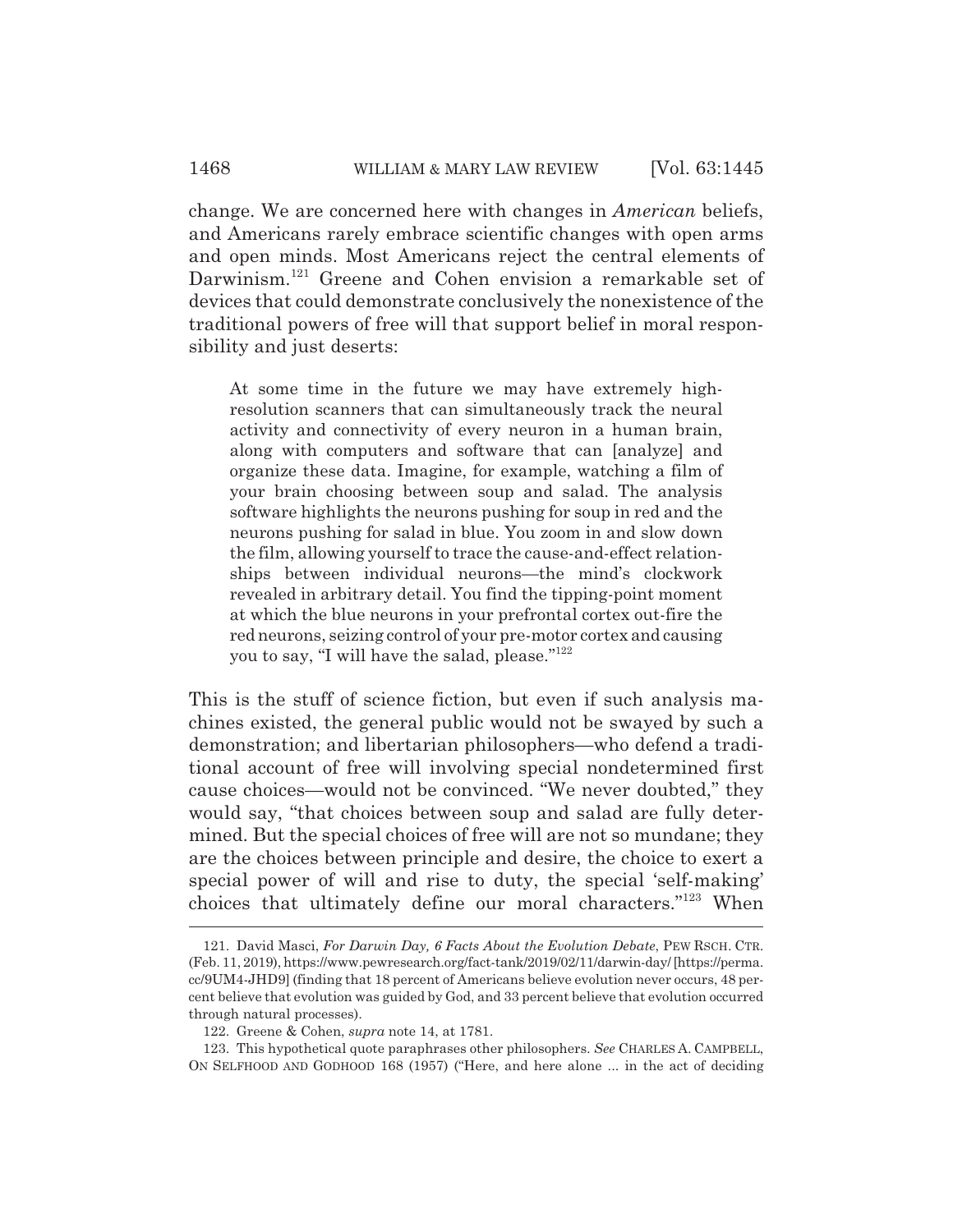Benjamin Libet's own experiments challenged the traditional view of free will based on special conscious choices, Libet did not give up free will; instead, he suggested the possibility of a "free won't," postulating—with no evidence whatsoever—a special intervening choice that could exercise veto power and preserve a workable notion of traditional free will.<sup>124</sup> Perhaps neuroscience research will have a power that sweeps all doubts before it, but that will make it a uniquely powerful science, unlike any scientific advance that has gone before.

Cultural change is difficult, and changing the judicial system poses special challenges. The law can preserve its system against almost any challenge from empirical evidence.125 Psychologists and neuroscientists have made it clear that the legal image of humans and human behavior is fundamentally different from that manifested by scientific research.<sup>126</sup> The research has had some effect: the United States has finally stopped executing juveniles.<sup>127</sup> But it has not altered the deep assumptions operating in criminal law.

Joshua Buckholtz and David Faigman argue persuasively for the legal value of rigorous neuroscientific research "that can help guide decisions about whether, how, and when cognitive and neuroscientific data can be used to make legal judgments about individual defendants."128 They affirm their belief "that neuroscience can and should be used to enhance the fairness and efficiency of the legal

whether to put forth or withhold the moral effort required to resist temptation and rise to duty, is to be found an act which is free in the sense required for moral responsibility; an act of which the self is sole author."); Robert Kane, *Libertarianism*, *in* FOUR VIEWS ON FREEWILL 26 (2007) ("I believe these undetermined self-forming actions ... occur at those difficult times of life when we are torn between competing visions of what we should do or become.").

<sup>124.</sup> Benjamin Libet et al., *Time of Conscious Intention to Act in Relation to Onset of Cerebral Activities (Readiness-Potential): The Unconscious Initiation of a Freely Voluntary Act,* 106 BRAIN 623, 641 (1983) ("There could be a conscious 'veto' that aborts the performance even of the type of 'spontaneous' self-initiated act under study here.").

<sup>125.</sup> *See* Michele Cotton, *A Foolish Consistency: Keeping Determinism out of the Criminal* Law, 15 B.U. PUB. INT. L.J. 1, 3-5, 14, 17, 35-36 (2005) (developing a detailed account of systematic judicial efforts to preserve the assumption of free will and moral responsibility from any empirical challenges).

<sup>126.</sup> *See* CRAIG HANEY, CRIMINALITY IN CONTEXT: THE PSYCHOLOGICAL FOUNDATIONS OF CRIMINAL JUSTICE REFORM 15-38 (2020).

<sup>127.</sup> Roper v. Simmons, 543 U.S. 551, 568, 575 (2005).

<sup>128.</sup> Buckholtz & Faigman, *supra* note 13, at R866.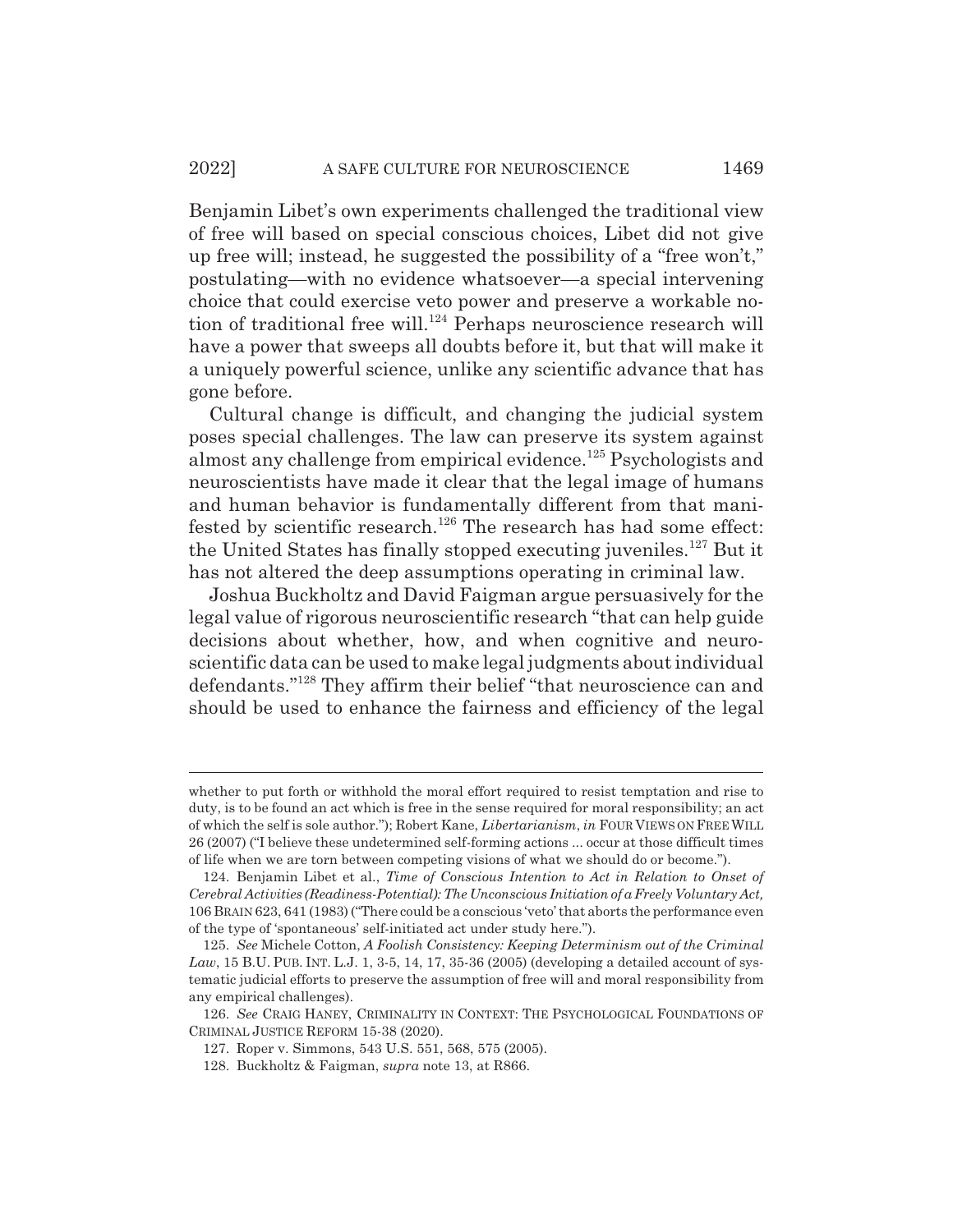system."129 But they insist that if neuroscience is to be valuable to the law, neuroscience must be kept securely in its place:

However, the promise of neuroscience with respect to the law can only ever be fulfilled if we clearly identify and resolve the significant inferential issues that lie at the intersection of these two disciplines.... Crucially, this effort should identify specific legal concepts and standards that are either incommensurable with neuroscience, or for which the law indicates that neuroscientific evidence is unnecessary or unwanted. The law is not compelled to use neuroscientific evidence to render its decisions; judgments made on the basis of moral intuition, normative preference, or institutional precedent do not require the consult of neuroscientist[s].130

If neuroscience challenges the basic moral responsibility assumptions of the criminal law, at that point the law and neuroscience are "incommensurable," and that challenge is disallowed.<sup>131</sup> "[J]udgments made on the basis of moral intuition, normative preference, or institutional precedent"—including, of course, the basic intuition of moral responsibility and free will—are locked in a secure place where moth and rust cannot corrupt nor neuroscientists threaten.<sup>132</sup> Herbert L. Packer makes explicit the fixed status of the deep and indubitable assumption of free will and moral responsibility that is commonly embraced in legal thought:

The idea of free will in relation to conduct is not, in the legal system, a statement of fact, but rather a value preference having very little to do with the metaphysics of determinism and free will.... [T]he law treats man's conduct as autonomous and willed, not because it is, but because it is desirable to proceed as if it were.<sup>133</sup>

Chief Justice Burger (while serving on the United States Court of Appeals for the District of Columbia Circuit) forcefully rejected any

<sup>129.</sup> *Id.*

<sup>130.</sup> *Id.* at R866-67.

<sup>131.</sup> *See id.*

<sup>132.</sup> *Id.* at R867.

<sup>133.</sup> HERBERT L. PACKER, THE LIMITS OF THE CRIMINAL SANCTION 74-75 (1968).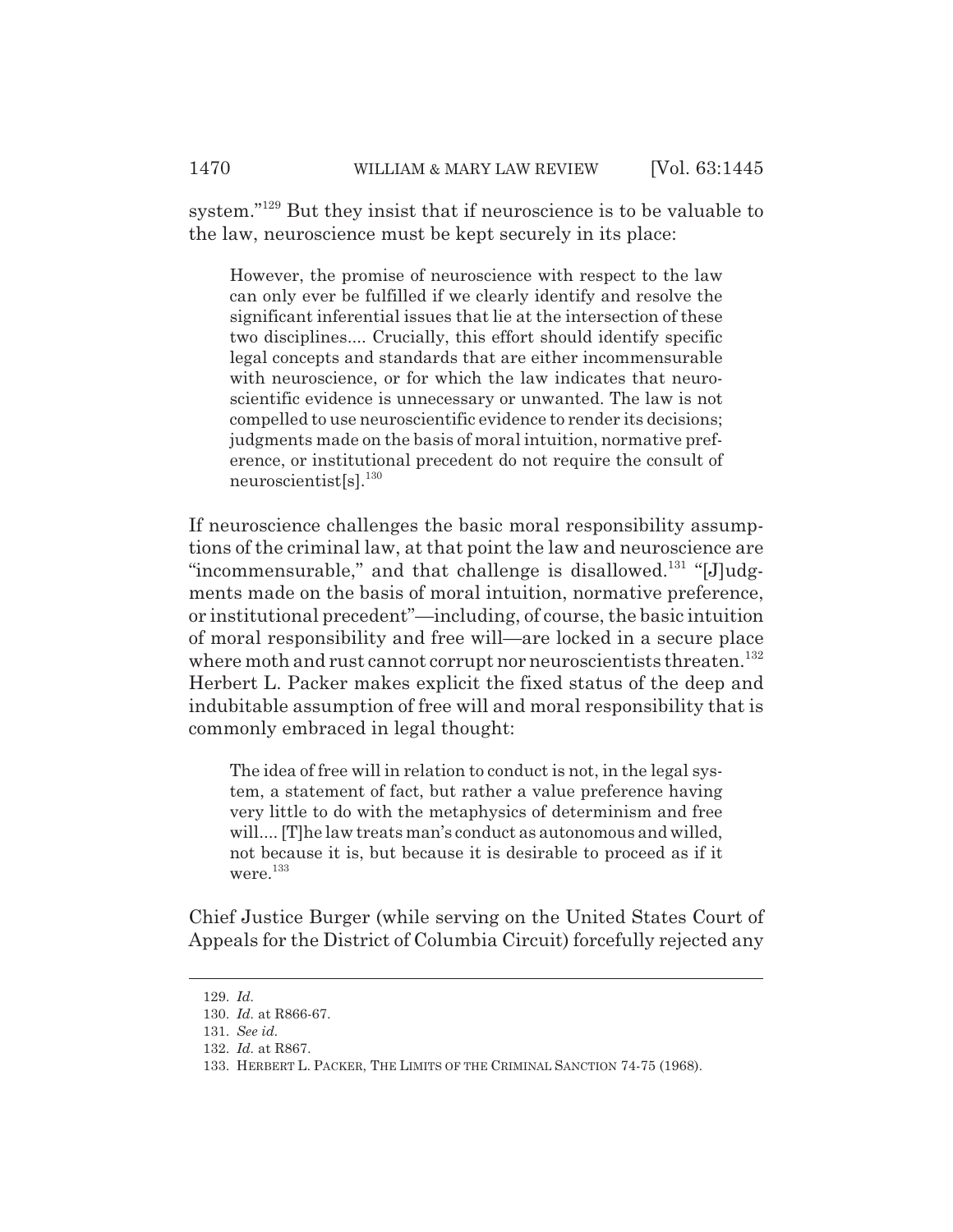#### 2022] A SAFE CULTURE FOR NEUROSCIENCE 1471

empirical challenge to the judicial standard for responsibility: "Fixing standards of criminal responsibility is a legal not a medical problem and if we adopt a test based, as it should be, on legal concepts which grow from our traditional ethical and moral standards, we need not be concerned about reconciling the two."<sup>134</sup>

Belief in a special "first cause" free will is a common belief in the criminal justice system, stretching back hundreds of years and continuing to the present. In 1765, William Blackstone stated that "punishments are ... only inflicted for the abuse of that free-will, which God has given to man."<sup>135</sup> At the dawn of the twentieth century, attorney and journalist Gino Speranza affirmed a special power of free will, combining it with a radical distinction between the mind and the physical body:

Law ... stands, pre-eminently for the freedom of the will. Without this as a foundation-stone juridic science has no existence, for the very test of juridic responsibility is man's power of choice. To this the juridic philosopher brings the sentiment of humanity, the teachings of metaphysics and the experience of history, which are repugnant to the physical measurement of the soul; he contends that after you have taken man's brain to pieces you have not yet found his mind; that molecular interaction may be demonstrated as the physical counterpart of thought, but it is not thought.<sup>136</sup>

Justice Cardozo agreed, stating that "the law has been guided by a robust common sense which assumes the freedom of the will as a working hypothesis in the solution of its problems."137 In *Morissette v. United States*, the Court insisted that "belief in freedom of the human will and a consequent ability and duty of the normal individual to choose between good and evil" is a basic and universal element of the criminal law.138 In *United States v. Grayson*, the Court ruled that a determinist view is "inconsistent with the

<sup>134.</sup> Blocker v. United States, 288 F.2d 853, 868 (D.C. Cir. 1961) (Burger, J., concurring). 135. 4 WILLIAM BLACKSTONE, COMMENTARIES \*27.

<sup>136.</sup> Gino C. Speranza, *The Medico-Legal Conflict over Mental Responsibility*, 13 GREEN BAG 123, 125 (1901).

<sup>137.</sup> Steward Mach. Co. v. Davis, 301 U.S. 548, 590 (1937).

<sup>138. 342</sup> U.S. 246, 250 (1952).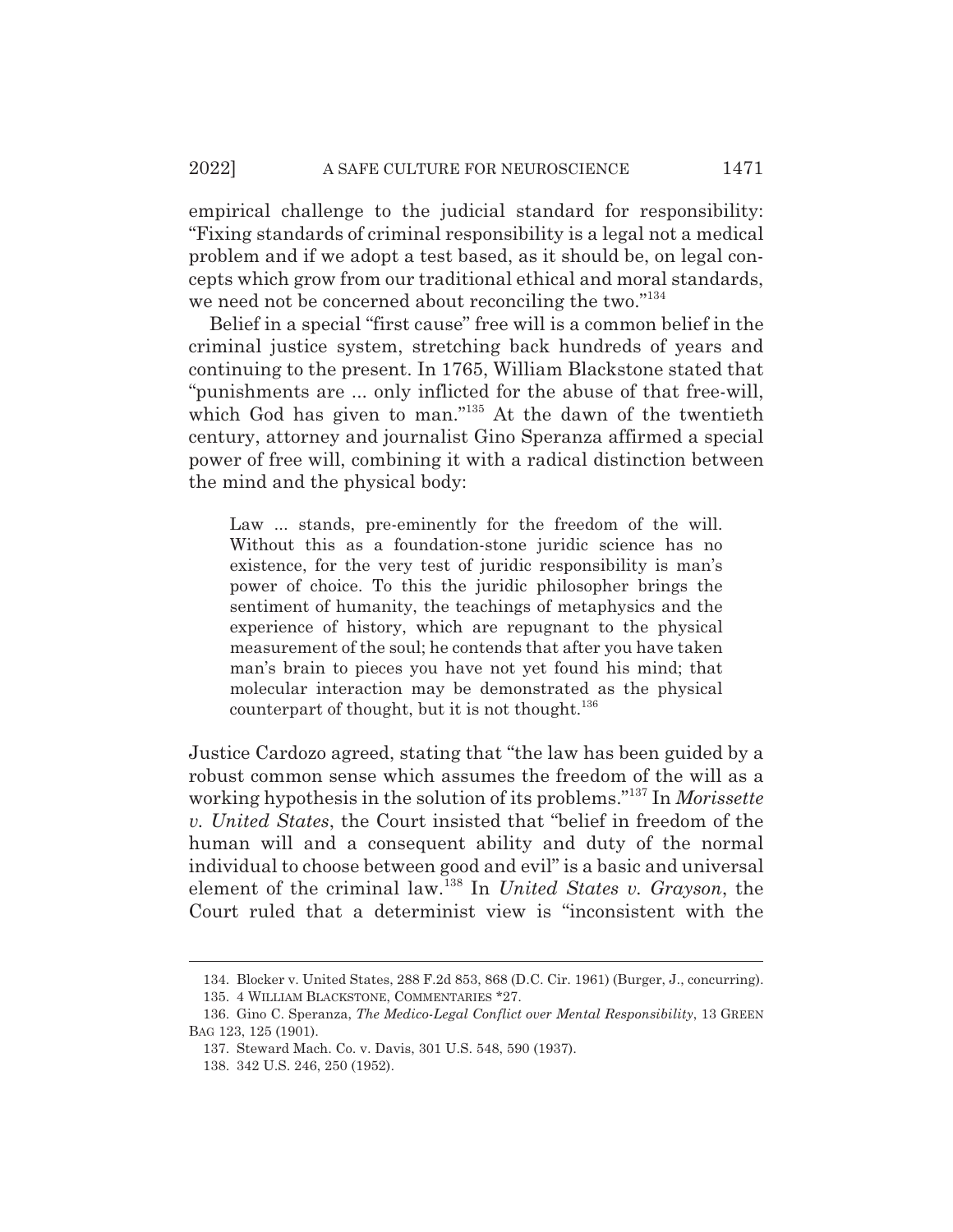underlying precepts of our criminal justice system."139 Justice Scalia was a stalwart judicial champion of individual moral responsibility, and, in an article for a religious publication, he promoted precisely the same view that Blackstone had championed more than two centuries earlier:

The doctrine of free will—the ability of man to resist temptations to evil, which God will not permit beyond man's capacity to resist—is central to the Christian doctrine of salvation and damnation, heaven and hell. The post-Freudian secularist, on the other hand, is more inclined to think that people are what their history and circumstances have made them, and there is little sense in assigning blame. $140$ 

There is little doubt which perspective Scalia championed in his years on the Supreme Court. The basic assumption of individual essentially miraculous—free will and moral responsibility also was celebrated by Sanford Kadish, former Dean of the University of California Law School:

While events in the physical world are governed by laws of nature that imply the existence of necessary and sufficient conditions, voluntary decisions to act are not. They are controlled by the choice of the actor, a "wild card," for whose action no set of conditions is sufficient and no condition is necessary, save the condition of a free act of will. Therefore, though it may be in any particular case that the principal would not have chosen to act without the influence of the accomplice, it is never so as a matter of necessity, since the principal could have chosen otherwise.<sup>141</sup>

Treated as a central given element of the justice system, no empirical evidence—psychological, biological, or neuropsychological can threaten moral responsibility.142 On this view, neuroscience can change some details concerning who is morally responsible and to what degree, but it can never threaten the basic belief in moral

<sup>139. 438</sup> U.S. 41, 52 (1978).

<sup>140.</sup> Antonin Scalia, *God's Justice and Ours*, 123 FIRST THINGS 17, 19 (2002).

<sup>141.</sup> SANFORD H. KADISH, BLAME AND PUNISHMENT: ESSAYS IN THE CRIMINAL LAW 198 (1987).

<sup>142.</sup> *See supra* note 125 and accompanying text.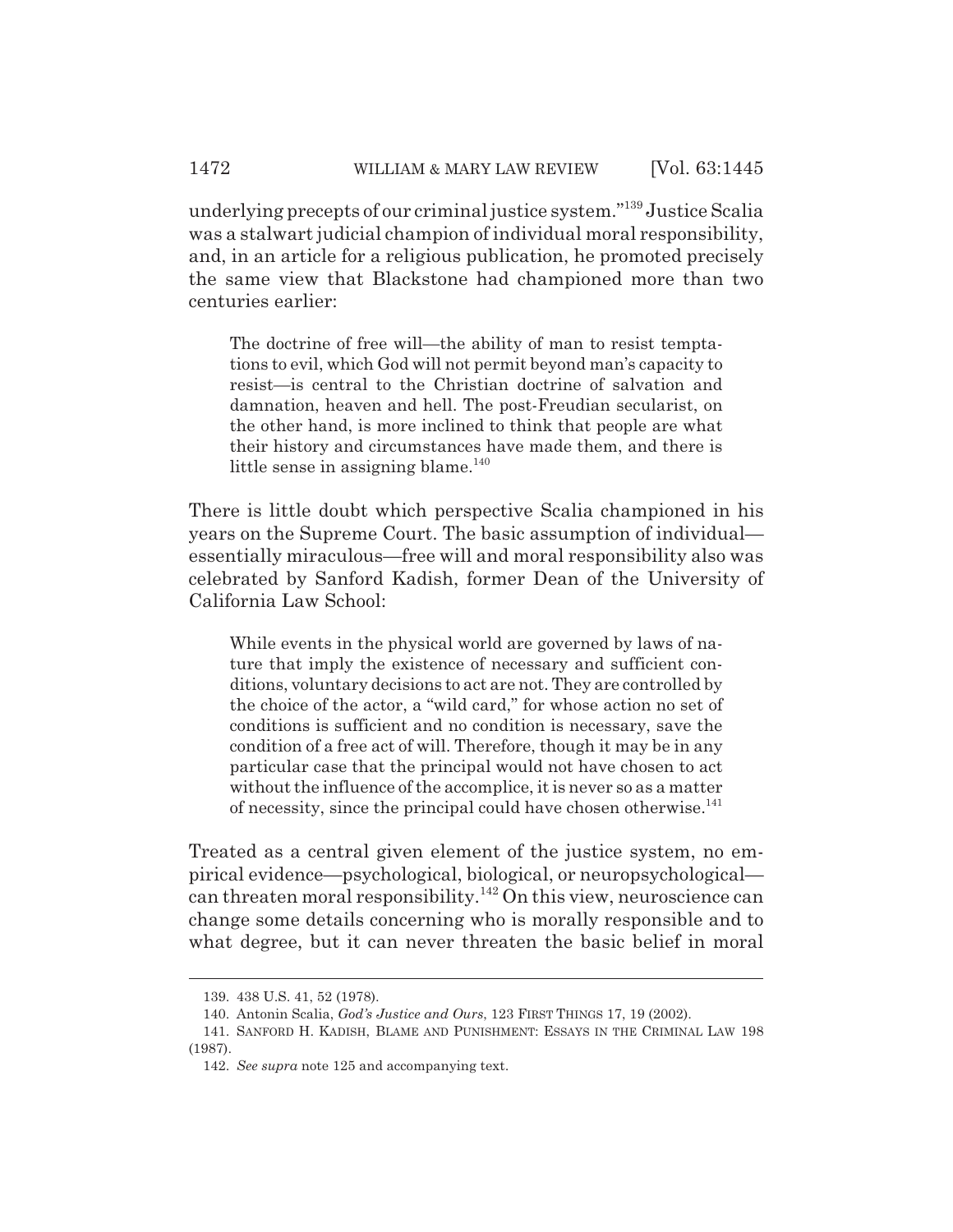responsibility. In the law, moral responsibility is not an empirical question but a given principle that defines the system. So long as that principle is treated as indubitable—all the evidence of the  $sciences<sup>143</sup>$  notwithstanding—the needed changes will not occur.

## *C. The American Frontier*

Moral responsibility is not unique to American criminal justice, but the strength, centrality, and endurance of that commitment is particularly powerful in the United States. Moral responsibility is closely linked with the deep and distinctive *rugged individualism* at the heart of American culture.<sup>144</sup> As Craig Haney notes:

*Psychological individualism* was the prevailing explanatory paradigm of [the nineteenth century] and its assumptions permeated American law and society.... In recent years, the nineteenth-century model of behavior has again been embraced by a number of social scientists whose work has been widely popularized by the media and used by criminal justice professionals to justify harsh policies of punitive segregation.<sup>145</sup>

The "rugged individual" is not just a popular icon of Western movies, but a central theme in American culture: the self-sufficient individual who stands alone and needs no help from anyone, who "makes it on his own," who "takes full responsibility" for his life and actions.146 There are some "rugged individual" women—Ayn Rand

<sup>143.</sup> That evidence is set out very clearly by Paul Sheldon Davies. Paul Sheldon Davies, *Skepticism Concerning Human Agency: Sciences of the Self Versus "Voluntariness" in the Law*, *in* NEUROSCIENCE AND LEGAL RESPONSIBILITY 113, 113-14, 122, 129-30 (Nicole A. Vincent ed., 2013); *see also* Paul Sheldon Davies, *Foundational Facts for Legal Responsibility: Human Agency and the Aims of Restorative Neurointerventions*, *in* NEUROINTERVENTIONS AND THE LAW 322 (Nicole A. Vincent et al. eds., 2020).

<sup>144.</sup> ROBERT N. BELLAH ET AL., HABITS OF THE HEART: INDIVIDUALISM AND COMMITMENT IN AMERICAN LIFE 142, 146 (1985).

<sup>145.</sup> Craig Haney, *Criminal Justice and the Nineteenth-Century Paradigm: The Triumph of Psychological Individualism in the "Formative Era,"* 6 LAW & HUM. BEHAV. 191, 192-93 (1982).

<sup>146.</sup> *See* Patrick James McQuillan, *Culture in Conflict: Rugged Individualism and Educational Opportunity in a Diverse Society*, *in* PROBLEMS AND ISSUES OF DIVERSITY IN THE UNITED STATES 161 (Larry L. Naylor ed., 1999).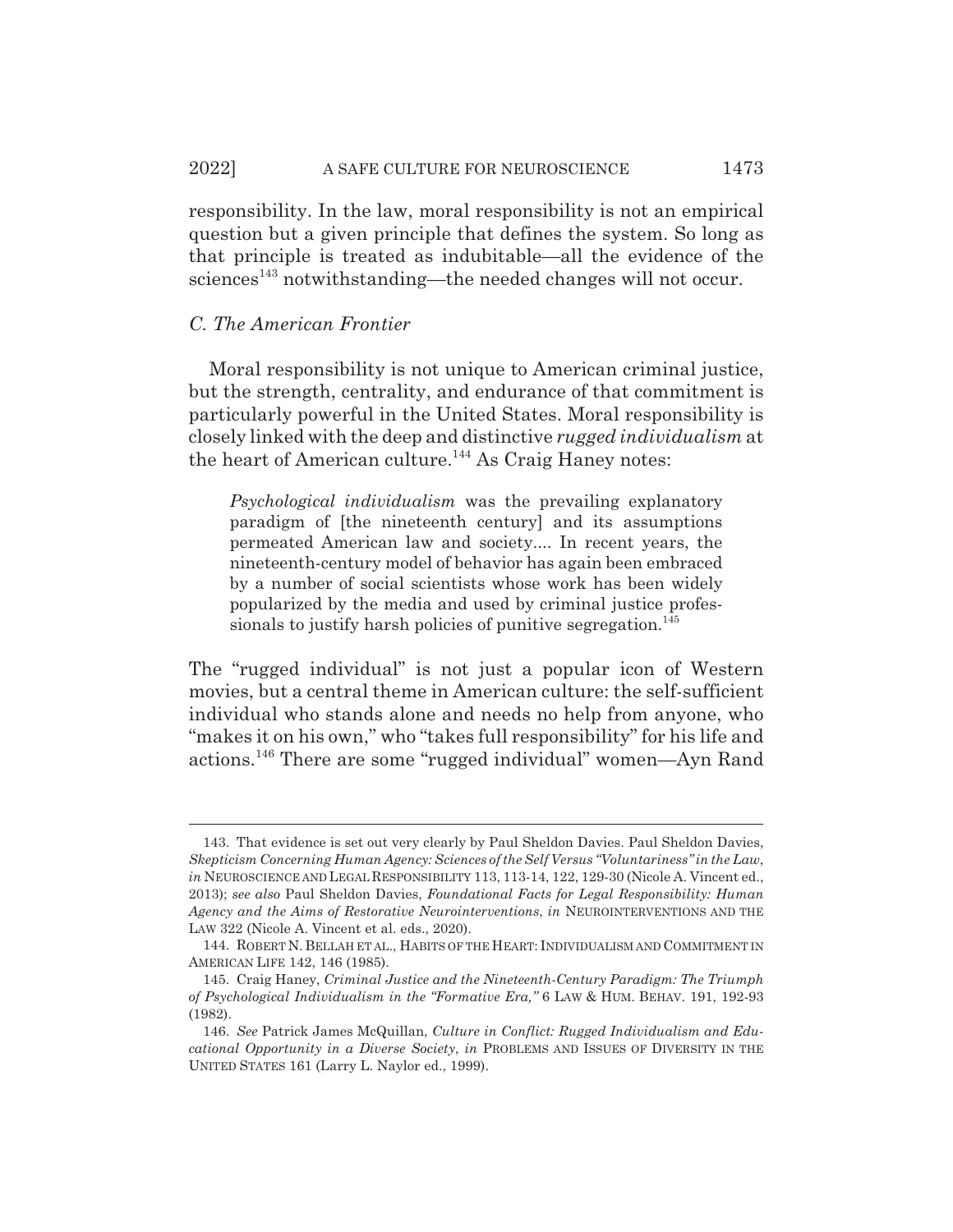and Margaret Thatcher are notorious examples—but the icon is John Wayne, and the theme is typically tied to a hypermasculinity.147 Why did American culture embrace such extreme individualism?

Historian Frederick Jackson Turner's "frontier thesis"—the idea that American culture was profoundly and uniquely shaped by its open frontier and the opportunities it offered to adventurers, homesteaders, and pioneers—was a powerful influence on American historical thought, especially in the first half of the twentieth century, and it remains a popular idea.<sup>148</sup> Contemporary historians have challenged several elements of Turner's frontier thesis, but a recent study established the enduring influence of the frontier on American culture.149 The researchers do not endorse Turner's overall work, noting that his writings "paint an idealized portrait of frontiersman and leave women and minorities out of the picture" and repeatedly describe settlers taking "free land" that was more often the result of conquest.150 But their empirical studies, inspired by Turner's frontier thesis, have revealed an important frontier contribution to American rugged individualism:

The frontier fostered the development of distinctive cultural traits, including individualism and opposition to government intervention. The combination of these two traits characterizes "rugged individualism".... Frontier individualism is partly but not entirely explained by selective migration. Frontier conditions favored individualism through higher socioeconomic returns, and they created expectations of high income growth through effort, which fueled opposition to government intervention.... In our conceptual framework, the significance of the frontier can be explained by three factors. First, frontier locations attracted individualists able to thrive in harsh conditions. Second, frontier conditions—isolation and low population density—further cultivated self-reliance, and they offered favorable prospects for

<sup>147.</sup> *See id.* at 166-67.

<sup>148.</sup> *See* Frederick J. Turner, *The Significance of the Frontier in American History*, ANN. REP. AM. HIST. ASS'N FOR THE YEAR 1893, 199, 215-23 (1893).

<sup>149.</sup> *See* Samuel Bazzi et al., *Frontier Culture: The Roots and Persistence of "Rugged Individualism" in the United States* 1-4 (Nat'l Bureau of Econ. Rsch., Working Paper No. 23997, 2020).

<sup>150.</sup> *See id.* at 4.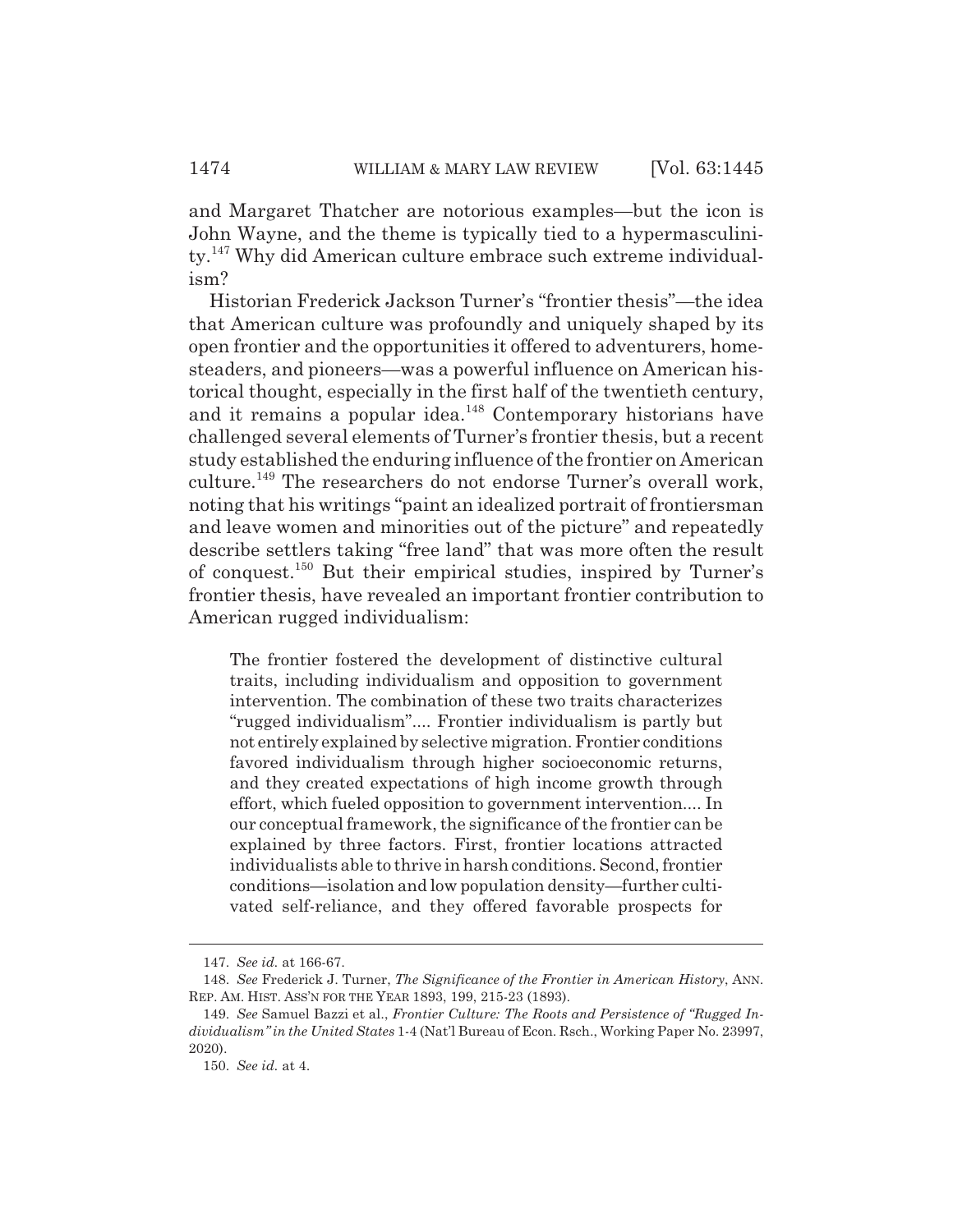upward mobility through effort, nurturing hostility to redistribution. Finally, frontier conditions shaped local culture at a critical juncture, thus generating persistent effects. $151$ 

European settlers who risked the journey to North America were already moving from settled country to a frontier, and their descendants who sought the risks and rewards farther west were powerfully drawn to the frontier life.<sup>152</sup>

The most striking result from their research is the strong link between counties that had long periods of, what they call, "total frontier experience" between 1790 and 1890 and the enduring contemporary attitude toward rugged individualism in those counties.153 Counties that remained frontier for longer periods—counties in which, by measures of population density, the frontier endured rather than moving farther west, counties that for various reasons remained basically frontier rather than becoming settled—continue to this day to have stronger cultures of rugged individualism. They tend to support such conservative policies as preference for limited government and low tax levels while opposing regulation (including setting minimum wage levels) and the redistribution of wealth  $(including welfare programs).<sup>154</sup> When possible confounding vari$ ables were considered, the frontier influence remained.<sup>155</sup> Though the impact is stronger in some areas than others because of the enduring frontier in those areas, the authors conclude that "over the process of westward expansion, the frontier imbued a culture of rugged individualism throughout the U.S."156 The effects of sustained frontier culture remain strong, even under very different conditions. The researchers note:

[F]rontier culture ... may have persisted through several mechanisms, even after frontier conditions were long gone. Cultural traits established at early stages can maintain and

<sup>151.</sup> Samuel Bazzi et al., *Frontier Culture: The Roots and Persistence of "Rugged Individualism" in the United States* 1 (Nat'l Bureau of Econ. Rsch., Working Paper No. 23997, 2018).

<sup>152.</sup> *See* Bazzi et al., *supra* note 149, at 4.

<sup>153.</sup> *See id.* at 9-11.

<sup>154.</sup> *See id.* at 11-12.

<sup>155.</sup> *See id.* at 10.

<sup>156.</sup> Bazzi et al., *supra* note 151, at 4.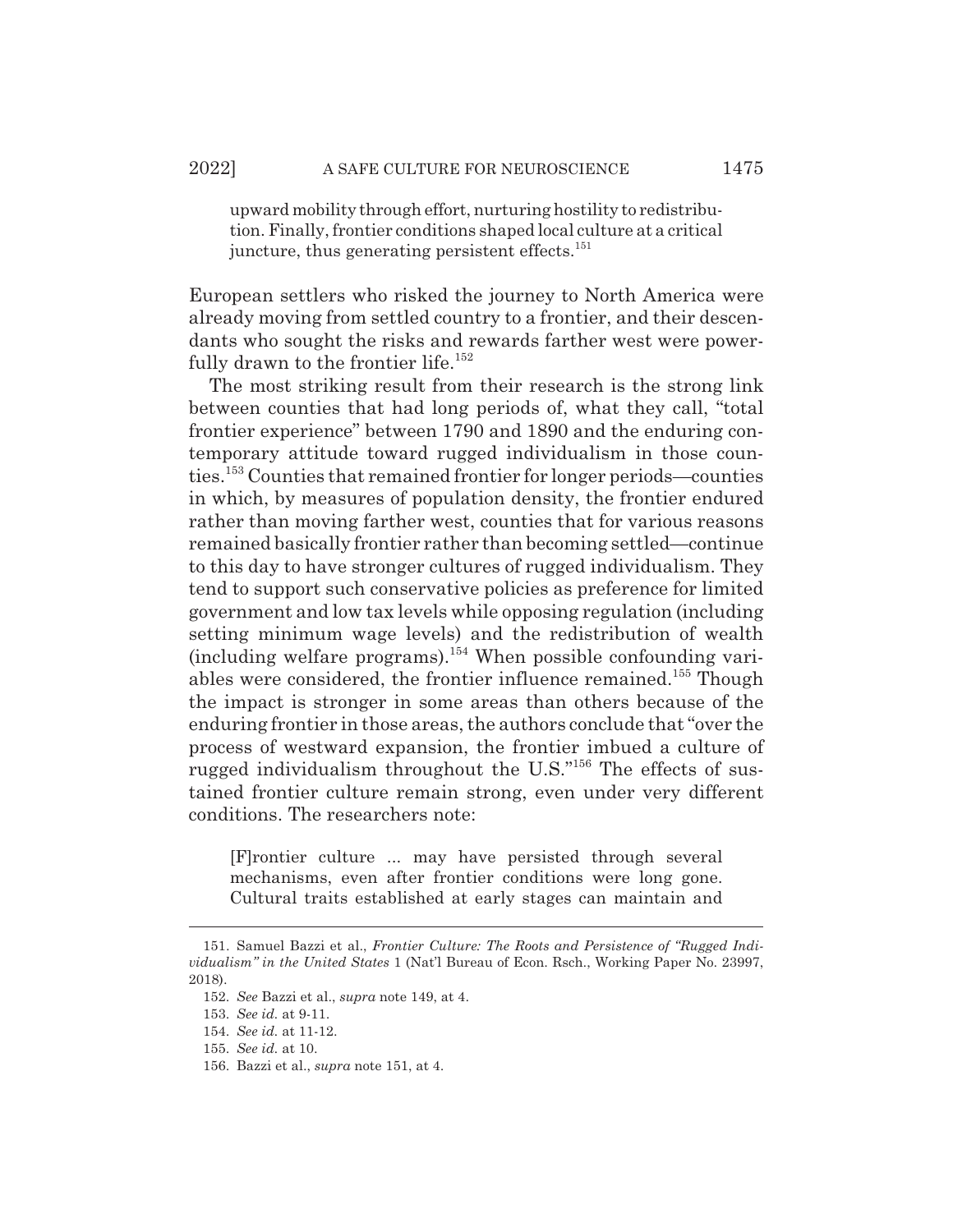even increase their prevalence through various forms of intergenerational transmission. As frontier experience started by definition at the earliest stages of settlement, it was bound to influence the formation of local institutions and social identity, which likely affected subsequent cultural evolution.<sup>157</sup>

### *D. The Neoliberal Obstacle*

Because individualism is deeply embedded in American culture and radical individualism is a central element of neoliberalism, it is not surprising that *neoliberalism* found a comfortable home in U.S. economic and social thought.158 Michael Cavadino and James Dignan make clear the connection between neoliberalism and individualism, as well as neoliberalism's influence on the justice system:

The neo-liberal society tends to exclude both those who fail in the economic marketplace and those who fail to abide by the law—in the latter case by means of imprisonment, or even more radically by execution. This is no coincidence. Both types of exclusion are associated with a highly *individualistic* social ethos. This individualistic ethos leads a society to adopt a neoliberal economy in the first place, but conversely the existence of such an economy in return fosters the social belief that individuals are solely responsible for looking after themselves. In neo-liberal society, economic failure is seen as being the fault of the atomized, free-willed individual, not any responsibility of society—hence the minimal, safety-net welfare state. Crime is likewise seen as entirely the responsibility of the offending individual. The social soil is fertile ground for a harsh 'law and order ideology.'159

<sup>157.</sup> *Id.* at 3. A study of the frontier settlement of Japan's northern island of Hokkaido found that a "frontier culture" of individuality similar to that of the United States developed and persisted. Shinobu Kitayama et al., *Voluntary Settlement and the Spirit of Independence: Evidence from Japan's "Northern Frontier,"* 91 J.PERSONALITY & SOC. PSYCH. 369, 374 (2006) ("Like European Americans in the United States, Hokkaido Japanese embody the spirit of independent agency. These individuals put relatively equal weights on both personal achievement and social harmony. This is in sharp contrast with Japanese in mainland Japan.").

<sup>158.</sup> *See* Michael Cavadino & James Dignan, *Penal Policy and Political Economy*, 6 CRIM-INOLOGY & CRIM. JUST. 435, 448 (2006).

<sup>159.</sup> *Id.*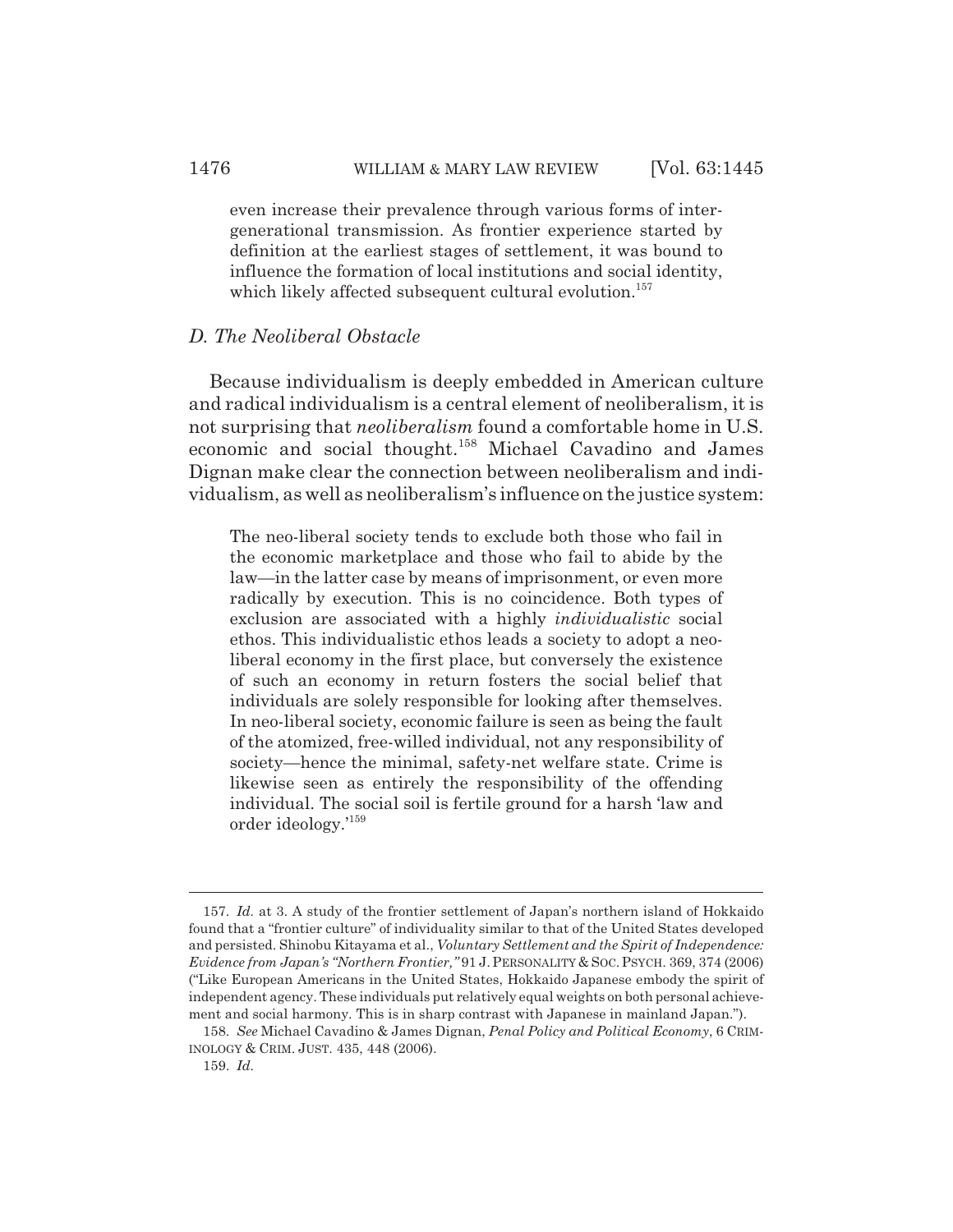Ronald Reagan expressed the hardline law and order individualism that characterizes neoliberalism: "Our forebears were never concerned about why a person misbehaves. We are straying from the principle of holding the individual responsible for his actions."160 A history of abuse, malnutrition, or even lead poisoning is irrelevant.<sup>161</sup> John Major, the Conservative Prime Minister when neoliberalism had taken power in the United Kingdom, expressed it clearly in a speech to the 1992 Conservative Party Conference: "Crime wrecks lives, spreads fear, corrupts society. It is the fault of the individual, and no one else."162 Seeking to understand the larger causes takes the narrow focus away from the individual, who bears total responsibility.

What effect will neuroscientific advances have on the pernicious radical individualism that permeates American culture and—as Cavadino and Dignan note—provides "fertile ground" for its "law and order ideology"?<sup>163</sup> The prospects do not appear positive. Suppose we reach the point that strong criminogenic factors can be identified in the brains of those who have committed crimes, factors much more precise and predictively reliable than any analysis we can currently carry out and combinations of factors in precisely identified brain areas. In the current neoliberal culture, these advances would more likely exacerbate rather than ameliorate law and order individualism. Focusing on the individual brain may reinforce the belief that the fault lies not "in our stars" nor in our environments, but in individual selves as manifested in individual brains; the source of the criminal choice and behavior is clearly identified in that *individual's* brain—not in society or circumstances or environment, but in that specific individual. Lock up the offending individual and the danger is averted—the problem solved.

It may be even worse. If we ever reach such specific knowledge of criminal brains, that knowledge will almost certainly precede by many years any knowledge of how to *fix* such problems. The

<sup>160.</sup> KATHERINE BECKETT, MAKING CRIME PAY: LAW AND ORDER IN CONTEMPORARY AMERICAN POLITICS 66 (1997).

<sup>161.</sup> *See* John Major, U.K. Prime Minister, Leader's Speech, BRITISH POLITICAL SPEECH (1992), http://britishpoliticalspeech.org/speech-archive.htm?speech=138 [https://perma.cc/QP 4V-LP2V].

<sup>162.</sup> *Id.*

<sup>163.</sup> *See* Cavadino & Dignan, *supra* note 158, at 448.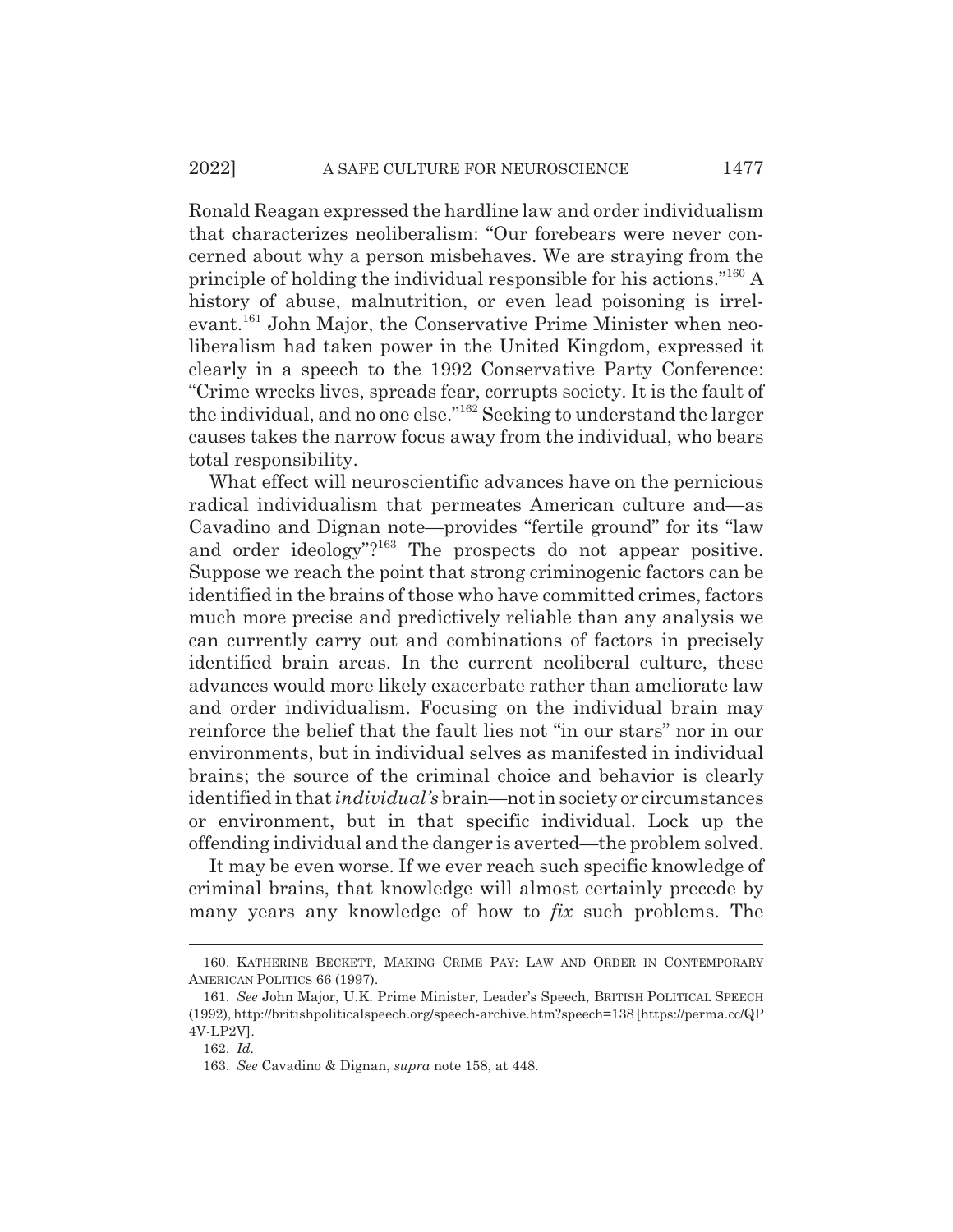"nothing works" movement in criminology—the insistence that "nothing works" in reforming criminal behavior  $164$ —devastated promising programs<sup>165</sup> for successful criminal rehabilitation and encouraged massive long-term imprisonment as the only solution.<sup>166</sup> If neuroscience seems to specify criminal brain structure with little immediate hope of how to fix the problems, the result could be "nothing works" on steroids. And the specter of "violent criminal brains" that seem strange and alien may heighten fears rather than enhance sympathetic understanding. The "only options" may seem to be permanent incarceration or radical and dangerous brain treatments. If we imagine that risky procedures that could cause severe mental damage would not be adopted, we should remember that in the United States at this moment there are thousands of prisoners in solitary confinement who are suffering psychological damage, much of which is irreversible.<sup>167</sup> The knowledge of the severe risk and the verifiable damage of such methods has not eliminated their use.<sup>168</sup> Any culture willing to swallow the camel of long-term solitary confinement is not likely to strain at the gnat of dubious and dangerous brain treatments. Joel Feinberg notes a distressing tendency in the neoliberal United States—a trend toward demanding severe punishment for those judged insane: "Instead of being a kind of softening excuse, mental illness has become in some quarters a kind of hardening aggravation. Instead of saying, 'He is mentally disordered, poor fellow, go easy on him,' some now say, 'He is a damned sicko, so draw and quarter him."<sup>169</sup>

As evidence of that disturbing trend, consider the response after John Hinckley, Jr. was declared not guilty by reason of insanity. Rather than taking the opportunity to better understand the

<sup>164.</sup> *See* Robert Martinson, *What Works? Questions and Answers About Prison Reform,* 35 PUB. INT. 22, 48-50 (1974).

<sup>165.</sup> *See* Paul Gendreau & Robert R. Ross, *Revivification of Rehabilitation: Evidence from the 1980s*, 4 JUST. Q. 349, 350 (1987) ("Our reviews of the research literature demonstrated that successful rehabilitation of offenders had been accomplished, and continued to be accomplished quite well.").

<sup>166.</sup> *See* Francis T. Cullen, *Rehabilitation: Beyond Nothing Works*, *in* 42 CRIME AND JUS-TICE IN AMERICA, 1975-2025 299, 329 (Michael Tonry ed., 2013).

<sup>167.</sup> *See supra* note 97 and accompanying text.

<sup>168.</sup> *See supra* note 97 and accompanying text.

<sup>169.</sup> JOEL FEINBERG, PROBLEMS AT THE ROOTS OF LAW: ESSAYS IN LEGAL AND POLITICAL THEORY 141 (2003).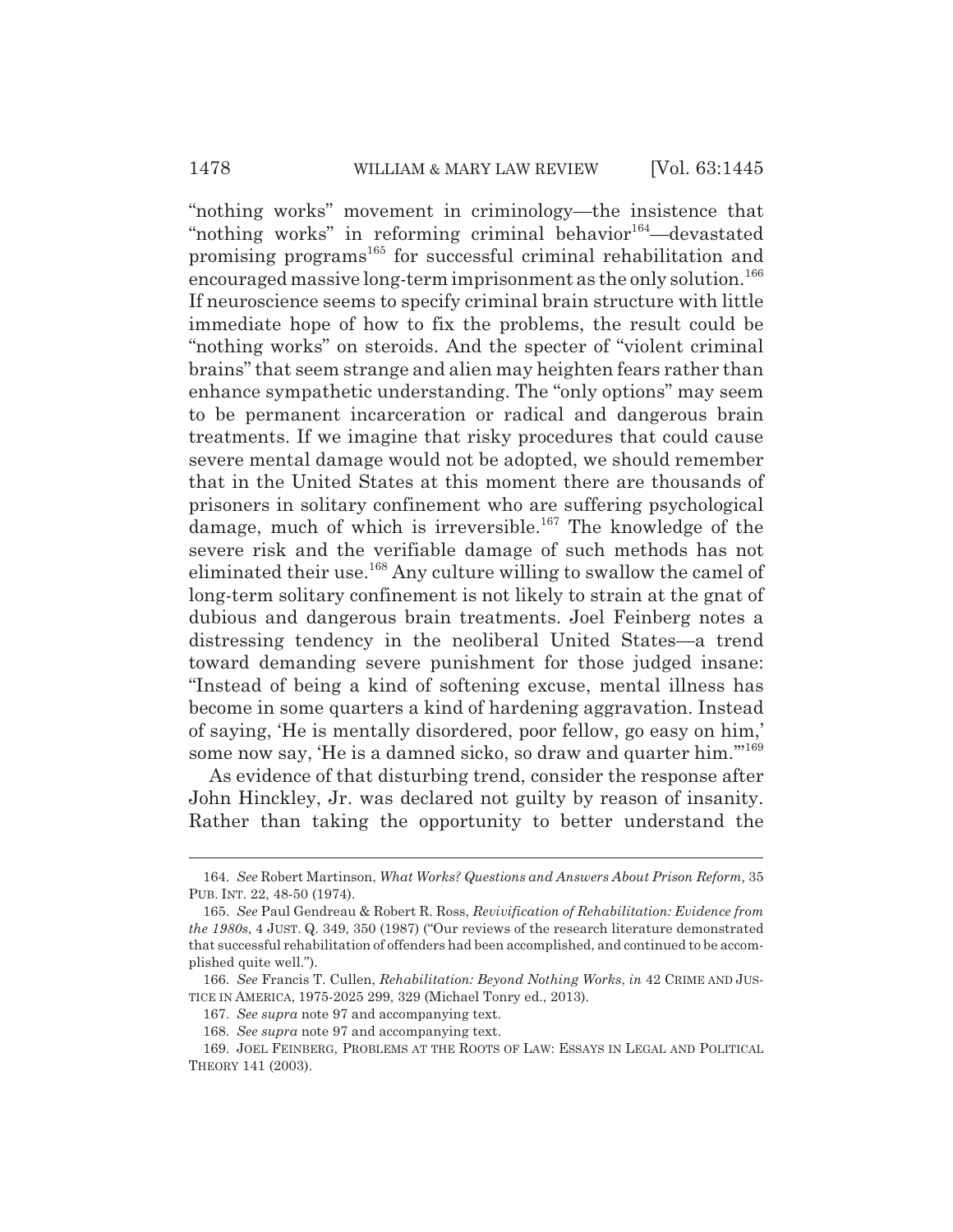complex causes of antisocial behavior and the tragedy of severe mental illness, there was a nationwide frenzy to restrict eligibility for being found not guilty by reason of insanity<sup>170</sup>—notwithstanding the fact that the defense is rare, and its success extremely rare. $171$ While some states abolished the insanity defense altogether, $172$ others adopted a particularly harsh, cruel, and nonsensical approach: the notorious "guilty but mentally ill" verdict.<sup>173</sup> Defendants found to be so psychologically impaired that they cannot meet the standards for being guilty of a crime are found guilty anyway.<sup>174</sup> They are then locked in a mental facility for the criminally insane.<sup>175</sup> If following treatment they are finally declared sane, at that point they begin serving a criminal sentence for their crime—the crime of which they were not guilty by reason of insanity, though still found "guilty" by the perverse "guilty but insane" verdict, which jurors

<sup>170.</sup> *See* HENRY J. STEADMAN ET AL., BEFORE AND AFTER HINCKLEY: EVALUATING INSANITY DEFENSE REFORM 2 (1993) ("Nearly all of the proposed reforms were designed to restrict use of the insanity defense or to make it a less-attractive option for defendants.").

<sup>171.</sup> *See* Carmen Cirincione et al., *Rates of Insanity Acquittals and the Factors Associated with Successful Insanity Pleas*, 23 BULL. AM. ACAD. PSYCHIATRY & L. 399, 408 (1995) (noting that the defense is used in about 1 percent of felony cases and is successful in about a quarter of those cases).

<sup>172.</sup> *See, e.g.*, Brian E. Elkins, *Idaho's Repeal of the Insanity Defense: What Are We Trying to Prove?*, 31 IDAHO L. REV. 151, 154-55 (1994).

<sup>173.</sup> *See* Linda C. Fentiman, *"Guilty But Mentally Ill": The Real Verdict Is Guilty*, 26 B.C. L. REV. 601, 604 (1985) (describing how the law is "fatally flawed in two fundamental respects"); Christopher Slobogin, *The Guilty but Mentally Ill Verdict: An Idea Whose Time Should Not Have Come*, 53 GEO. WASH. L. REV. 494, 497 (1985) (arguing that the law "introduces a foreign and meaningless element into the criminal justice system").

<sup>174.</sup> Caton F. Roberts et al., *Implicit Theories of Criminal Responsibility: Decision Making and the Insanity Defense*, 11 LAW & HUM. BEHAV. 207, 222 (1987) (describing the study in which 95 percent of subjects found a delusional paranoid schizophrenic not guilty by reason of insanity when the only options were guilty or not guilty by reason of insanity; when the guilty but mentally ill option was added, only 18 percent found the defendant not guilty by reason of insanity while 77 percent opted for guilty but mentally ill). Another study found in the absence of the guilty but mentally ill verdict, 60 percent of subjects favored the not guilty by reason of insanity verdict; when the guilty but mentally ill option was added, only 35 percent favored not guilty by reason of insanity. Caton F. Roberts & Stephen L. Golding, *The Social Construction of Criminal Responsibility and Insanity*, 15 LAW & HUM.BEHAV. 349, 367 (1991). Similar results were found in another study. Jeffrey C. Savitsky & William D. Lindblom, *The Impact of the Guilty but Mentally Ill Verdict on Juror Decisions: An Empirical Analysis*, 16 J. APPLIED SOC. PSYCH. 686, 694 (1986) (adding a guilty but mentally ill option reduced subjects' verdicts of not guilty by reason of insanity from 29 percent to 10 percent).

<sup>175.</sup> *See* Fentiman, *supra* note 173, at 624-28, 624 n.136.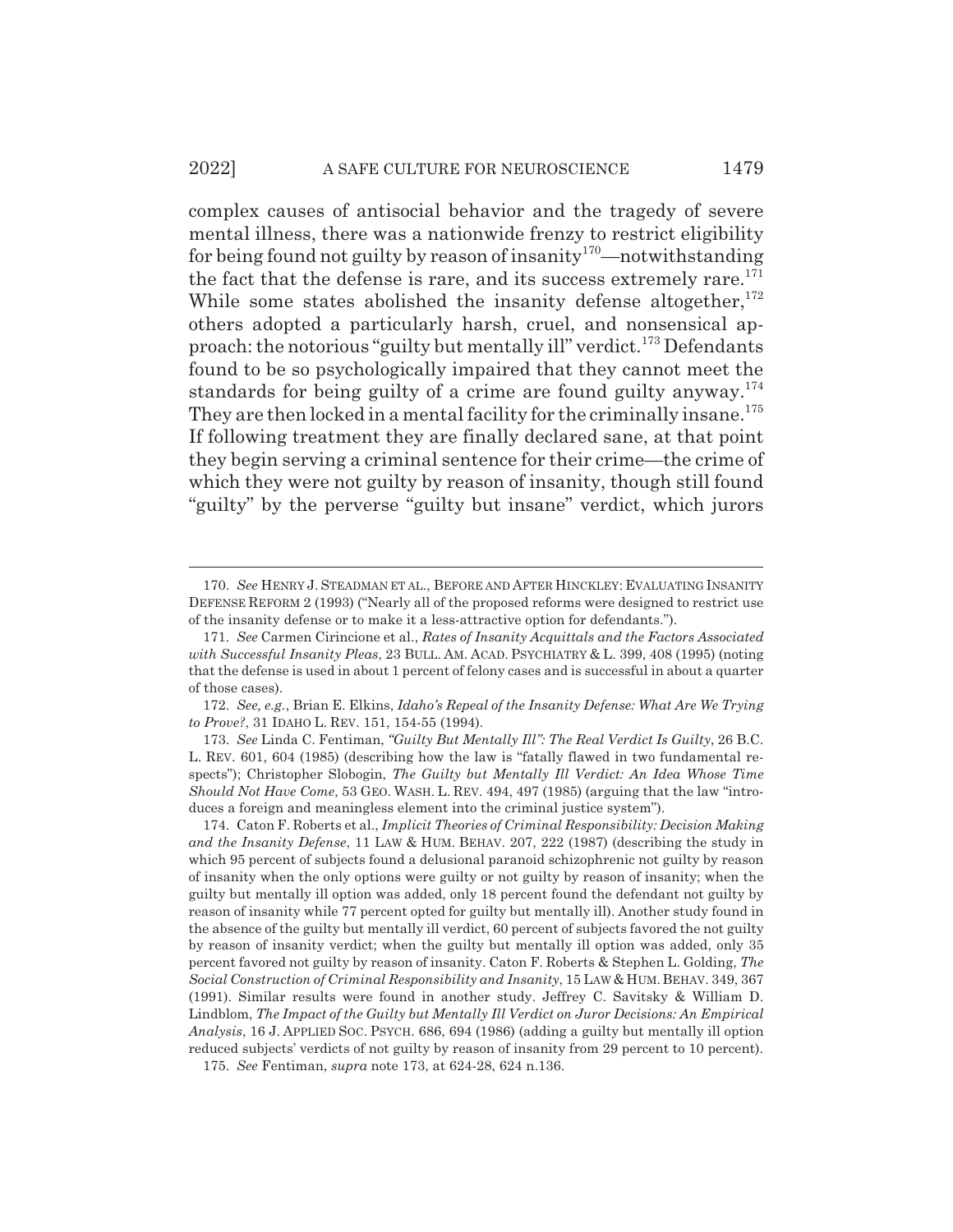view as a reasonable "compromise."176 The subsequent criminal sentence is aimed exclusively at harsh retributive punishment, since successful rehabilitation has already occurred.

The sincere hopes of Greene and Cohen notwithstanding, neuroscience is not the right tool for changing the culture of neoliberalism and its radical individualism, harsh retributivism, and deep belief in individual "just deserts" and moral responsibility. The key to undermining belief in individual moral responsibility is a better understanding of the deeper *causes* of behavior and understanding the rich variety of factors—factors we neither chose nor controlled—that went into shaping our current behavior. Focusing on neuroscience may narrow the focus to the individual and to brain disorders that few will understand and that are far from obvious. If all who suffered brain damage had an iron spike protruding from their skulls—like the famous Phineas Gage177—then destructive brain damage would be easier to recognize. But problems in the brain are not widely understood and are more likely to conjure up unsympathetic images of dangerous and mysterious monsters than of anything with which most people can easily identify and empathize. Because substantial elements of mind/brain dualism linger in our culture, there is a sense that brains are permanent and intractable, while mind-driven *behavior* is flexible.<sup>178</sup> Tracing causes of behavior seems natural (though we often get them wrong, even for our own behavior, and the inquiries are typically shallow); recognizing brain effects is much more difficult and does not come naturally.

# **CONCLUSION**

The initial steps in loosening the grip of moral responsibility on the American culture will not be by means of a more precise understanding of how the brain functions and malfunctions. That understanding is in its early stages, and even when it is further developed, it will be long before it becomes part of how most people understand behavior and character. The more promising path to

<sup>176.</sup> *See id.* at 630, 636-37.

<sup>177.</sup> *See* JOHN FLEISCHMAN, PHINEAS GAGE:AGRUESOME BUT TRUE STORY ABOUT BRAIN SCIENCE 5-7 (2002).

<sup>178.</sup> *See supra* note 3 and accompanying text.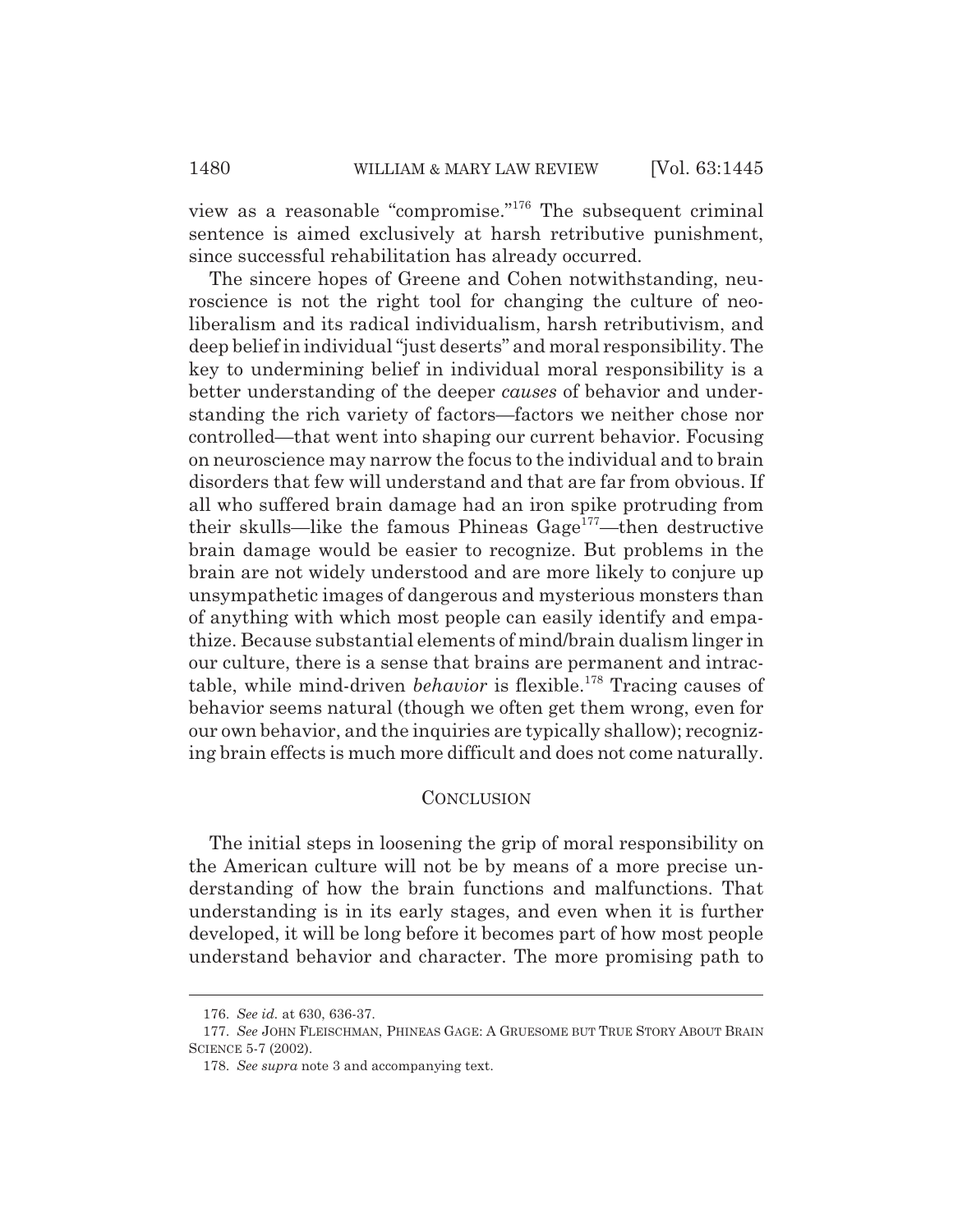challenging moral responsibility is through confronting the harsh reality of why some prosper while others suffer, including the gross unfairness of the neoliberal system and its ugly "justification" by means of moral responsibility and just deserts. The enormous inequities in wealth generated by the neoliberal system, the grossly inadequate "safety net" for those harmed by the system, the exposure of the poor to environmental toxins in their substandard housing and water supply, the rank injustice of the "justice system" in which the poor are locked up when they cannot afford bail while the wealthy, with their lawyers and connections, avoid criminal prosecution—these problems are more obvious and accessible and a more promising path to reform. Black Lives Matter forced Americans to confront the glaring racism and injustice in the American justice system, from the racist practices of many police forces to the long practice of failing to prosecute or convict police officers and prison guards guilty of brutal assaults, horrific homicides, and perjured testimony. The visceral angry reactions of many to Black Lives Matter shows that we have a long way to go, but shining a bright light on systemic injustice is a good start.

When we confront the enormous differences in the starting points of the poor and the wealthy—substandard schools versus private prep schools, malnutrition versus excellent nutrition, limited or nonexistent health and dental care versus specialists and orthodontists, constant harassment by the police versus special protection and dismissed charges, the debilitating effects of prejudice versus the special privileges of "legacy admission"179 to the best universities—then it is difficult to swallow the neoliberal myth that the wealthy and the impoverished or imprisoned are receiving their just deserts for their morally responsible choices and behavior.

Breaking down the neoliberal system of self-made individuals, moral responsibility, and retributive punishment is best accomplished by deep examination of the causal factors that shape both success and failure in our society, and by the recognition that, for all of us, our successful or failed outcomes are fundamentally a matter of luck. The criminal is not an alien monster, but someone a lot like

<sup>179.</sup> The Editorial Board, *End Legacy College Admissions*, N.Y. TIMES (Sept. 7, 2019), https://www.nytimes.com/2019/09/07/opinion/sunday/end-legacy-college-admissions.html [https://perma.cc/Z4B9-GHQ9].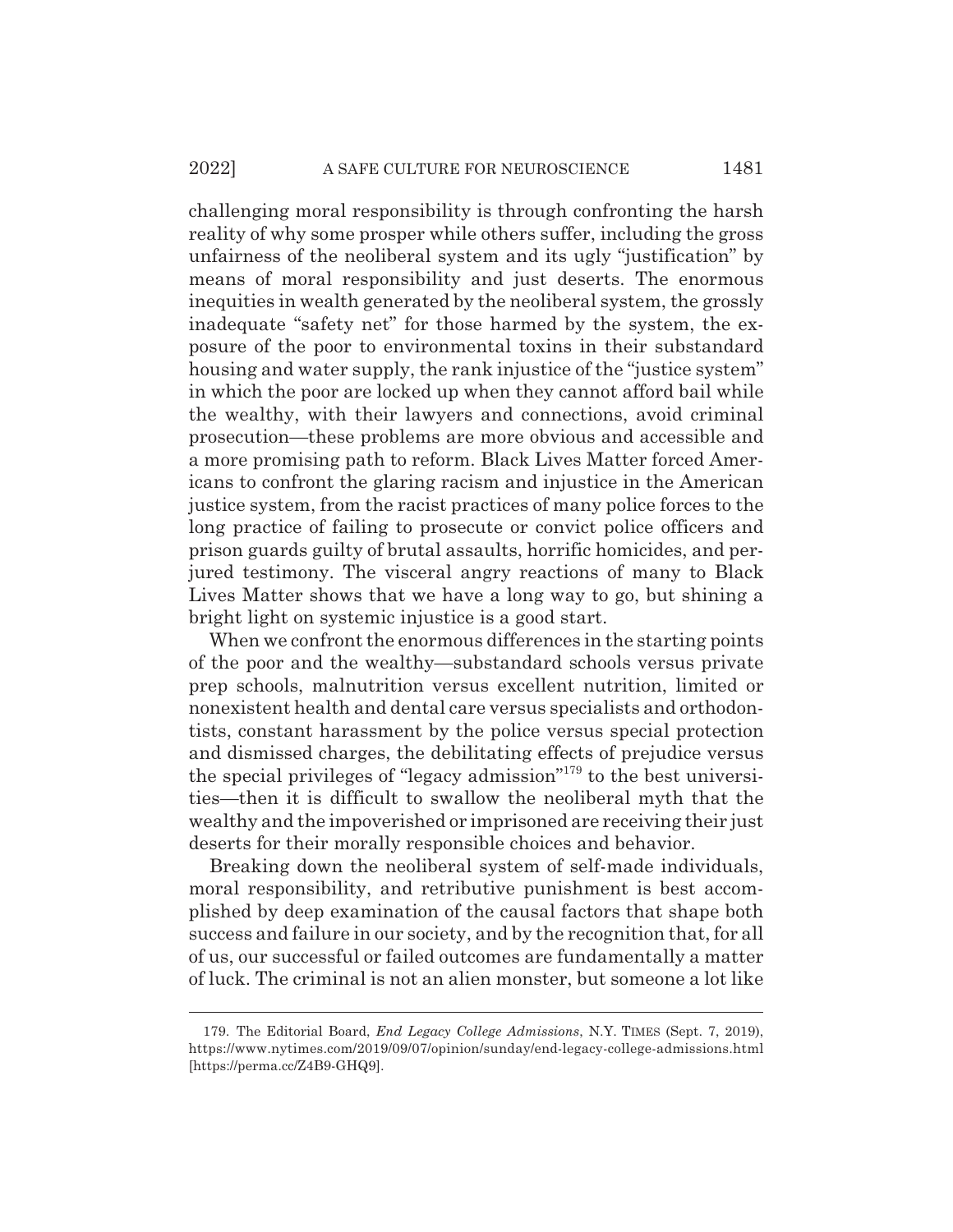me—had I taken the same path from the same starting point, I might also be living in prison rather than affluent comfort. Empathy can begin to replace fear and loathing. Looking harder and deeper at causes—and at our radically different starting points and paths—exposes the nonsense of the "self-made man" and his moral responsibility and just deserts.<sup>180</sup> Rugged self-made individuals obviously have free will; they are *first* causes, and their histories do not matter. The absurdity of such self-making does not prevent it from being a cornerstone belief. When we root out the individualism and self-making and recognize the importance of social cooperation and what others have done for us and to us, for good or ill, then we can start to make the necessary changes in our culture. When the focus is on the current state of the individual brain, the causes of how that brain developed remain hidden.

This is not to suggest that advances in neuroscience cannot have an impact on belief in moral responsibility. The fervent hope is that eventually improved understanding of the neurological factors that cause antisocial behavior will make people less likely to condemn and more likely to deal more effectively and less cruelly with those who commit crimes. There is some basis for that hope. Extensive research shows that greater understanding of causes reduces the desire to blame and reduces the fear that motivates harsh criminal policies.181 We fear what we do not understand and particularly condemn anyone who seems profoundly different from ourselves. When we recognize that the person who committed a disturbing crime is much like ourselves, with a brain very similar to our own except for a specific problem that was not the work of the criminal and is something that could happen to any of us—including our children and loved ones—then the fear may be replaced by sympathy. Someone who was brutalized by abuse and trauma is someone we

<sup>180.</sup> *See generally* THOMAS NAGEL, MORTAL QUESTIONS 24-25, 37-38 (1979); BRUCE N. WALLER, AGAINST MORAL RESPONSIBILITY 115-31 (2011); NEIL LEVY, HARD LUCK: HOW LUCK UNDERMINES FREE WILL AND MORAL RESPONSIBILITY 87-106 (2011); ADRIAN RAINE, THE ANATOMY OF VIOLENCE: THE BIOLOGICAL ROOTS OF CRIME 242-72 (2013); JONATHAN WOLFF & AVNER DE-SHALIT, DISADVANTAGE 119-28 (2007); Gregg D. Caruso, *A Defense of the Luck Pincer: Why Luck (Still) Undermines Moral Responsibility*, 28 J. INFO. ETHICS 51 (2019).

<sup>181.</sup> *See generally* Mark D. Alicke, *Culpable Control and the Psychology of Blame*, 126 PSYCH. BULL. 556 (2000); David Indermaur et al., *A Matter of Judgment: The Effect of Information and Deliberation on Public Attitudes to Punishment*, 14 PUNISHMENT & SOC'Y 147 (2012).